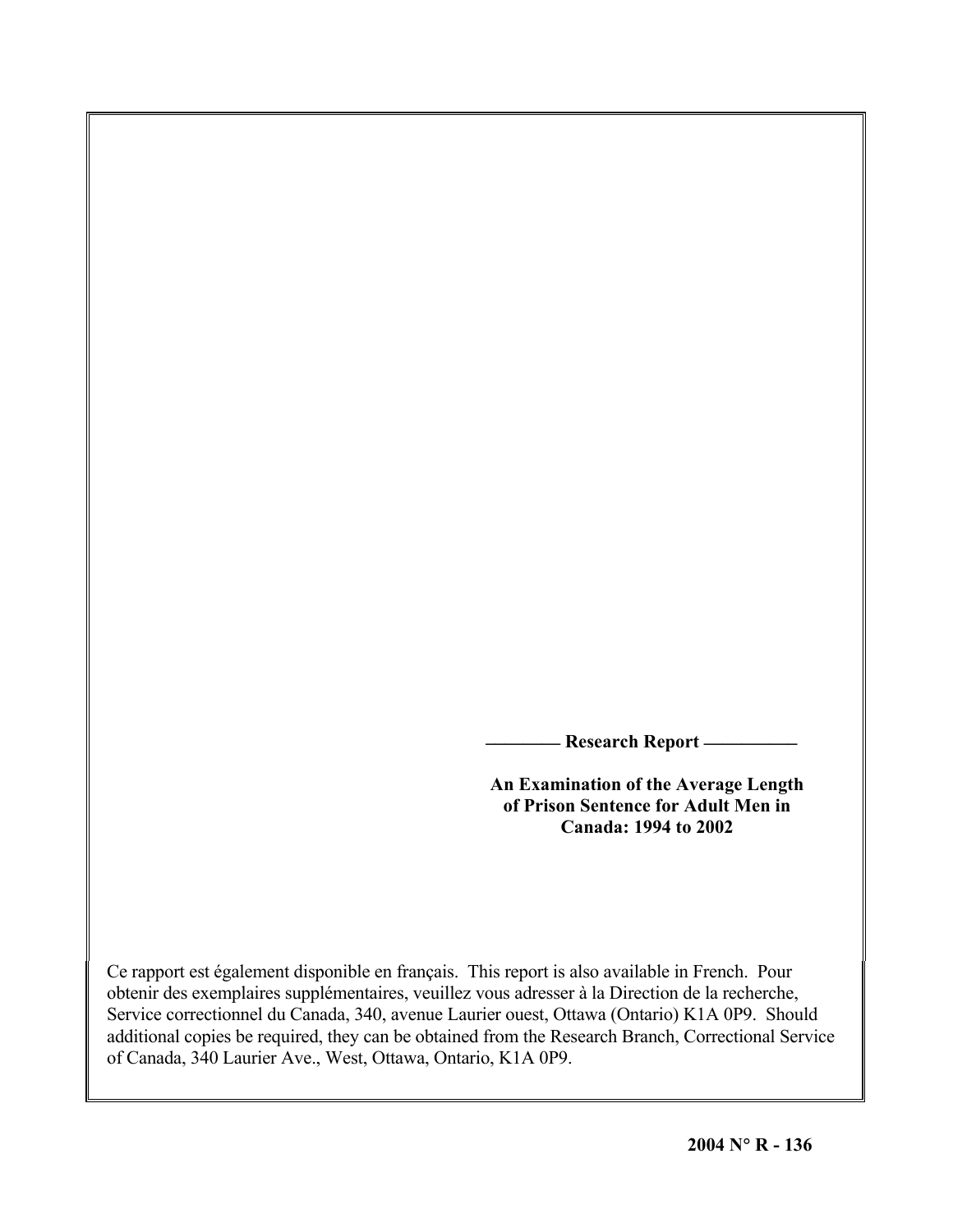# **An Examination of the Average Length of Prison Sentence for Adult Men in Canada: 1994 to 2002**

Roger Boe Larry Motiuk and Mark Nafekh

Research Branch Correctional Service of Canada

**March 2004**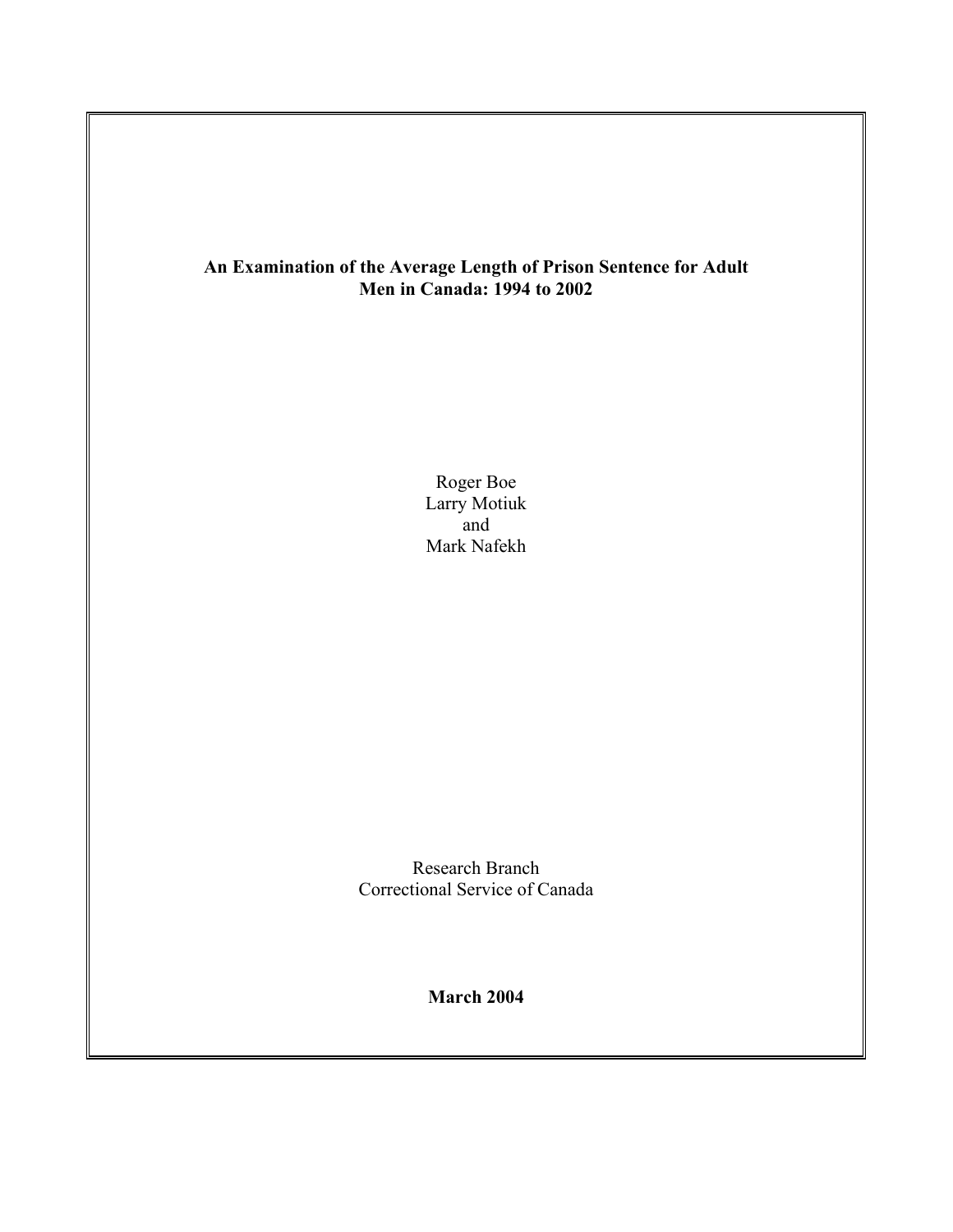## **EXECUTIVE SUMMARY**

An earlier report (Boe *et al*, 2003), had found that the proportion of men admitted between 1996/97 and 2001/02 with a sentence "under three years" had increased from 34% to 46% of total federal new admissions. Meanwhile, the proportion admitted with intermediate and longer sentences (e.g., those with fixed sentences from 3 to ten years or more) decreased by a corresponding amount and the proportion admitted with a life or indeterminate sentence remained unchanged.

The fact that the proportion of new court committals with shorter sentence has increased significantly over this five-year period, suggests that average length of court sentence for federal men may be decreasing. One goal of this report is to find out whether this is true, and the other is to see whether this reflects a general trend for prison sentences for adult men in Canada.

In order to establish measures of the length of sentences, we examined the information from the Canadian Centre for Justice Statistics (CCJS) annual Adult Criminal Court Survey (ACCS), for fiscal years from 1994/95 through 2001/02. Only 8 provincial/territorial jurisdictions have completed the survey for all of the years since 1994/95. We therefore examined the data for these 8 jurisdictions, and this information was used to calculate trends in the annual average (i.e., median and mean) length of sentences, as well as aggregate sentences in standard groupings up to 2-years and over. The sentencing analysis was limited to adult men as the population of women convicted and sentenced in some jurisdictions each year is too small to allow reliable sentence length calculations when the data is disaggregated by common offence categories.

By way of background, Canada's laws, especially concerning crimes against the person such as assaults and sexual assaults, underwent significant revisions beginning in the early 1980s. Changes to the assault and sexual assault laws in particular were immediately felt, as evidenced by the very rapid increases in incidents of those categories of violent crime reported by police thereafter. These very rapid increases persisted throughout the 1980s, before they finally began to diminish and even reverse direction in the early 1990s.

Adult prison populations in Canada reflected these crime trends, also increased rapidly until finally reaching a peak around 1995. Adult correctional populations in Canada have been declining since then. Since 1994, when the ACCS survey was initiated, the overall number of cases of adult men brought to trial in P/T adult criminal courts has declined 14%. During this period the proportion of cases found guilty each year has remained virtually unchanged at roughly 63%, so the number of men found guilty has also decreased by roughly 14%.

The number of cases of adult men who were actually sentenced to prison during 2001/02 decreased by nearly 18,000 cases as compared to 1994/95. The data indicate that a very slight increase in the proportion (up from 34% to 35%) of convicted cases in 2001/02 that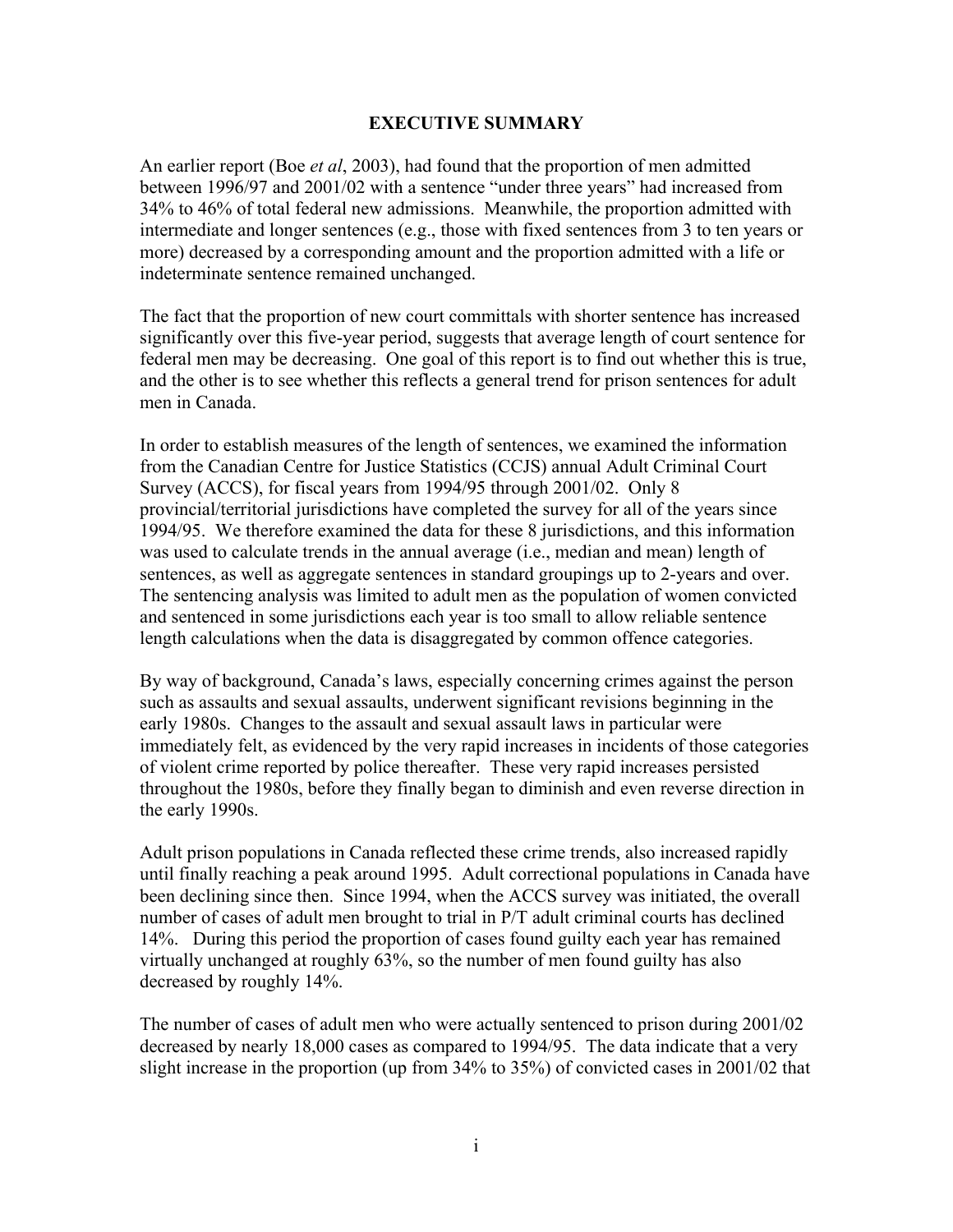received a prison sentence than in 1994/95, but since overall cases had decreased, so too have the absolute number of prison sentences.

Amongst those adult men receiving a prison sentence, the number of cases that received sentences less than 2 years decreased whereas the number that received a federal sentence (two years and over) actually increased. For example, between 1994/95 and 20001/02 the proportion of sentenced cases that received prison terms of "2 years and more" increased from 3.0% to 3.9%" (nearly a 30% increase), while in absolute terms this category increased by 221 cases.

When we examined the average sentence length of male federal offenders admitted to federal corrections over this period, we found that the "mean" length of sentence has been decreasing. The mean length of sentences for each of the 8 most common federal offences has trended downward since 1994. The sentence-length for Murder-1 and murder-2 cases (as measured by time to first parole eligibility) has remained essentially unchanged over the period since 1994.

Thus we found that the mean length of sentence for adult men in Canada has increased since 1994/95, primarily because of an increase in the proportion of men sentenced to 2 years and more. However, amongst federally sentenced offenders the mean sentence length at admission has actually decreased. Because of the workings of the "two year" rule, fewer Canadian adult men were sent to prison but more were sentenced to federal prison terms (albeit, with shorter average sentences).

We also examined several factors that might possibly shed light on these peculiar sentencing patterns. We noted how the elapsed time for adult criminal court trials has been increasing, as has the size of the custodial remand populations, even as the overall sentenced population counts have declined. One reason that prison sentences may be becoming shorter is so as to reflect the longer time that convicted offenders have spent in custodial remand before their cases are completed.

Various media reports have also speculated that judges are starting to discount sentences at rates much higher that was typical in the past. This discounting would appear to be a reaction both to the longer average time that offenders are spending under custodial remand, as well as the poor conditions found in some remand centres. However, it is difficult to quantify the overall impact of these events on sentence lengths. This would also tend to result in reduced sentence lengths, although there is as yet no hard data to back up these speculations. The continued expansion and improvements to the adult criminal court and correctional services information capacities, as planned by the CCJS, will no doubt aid future study.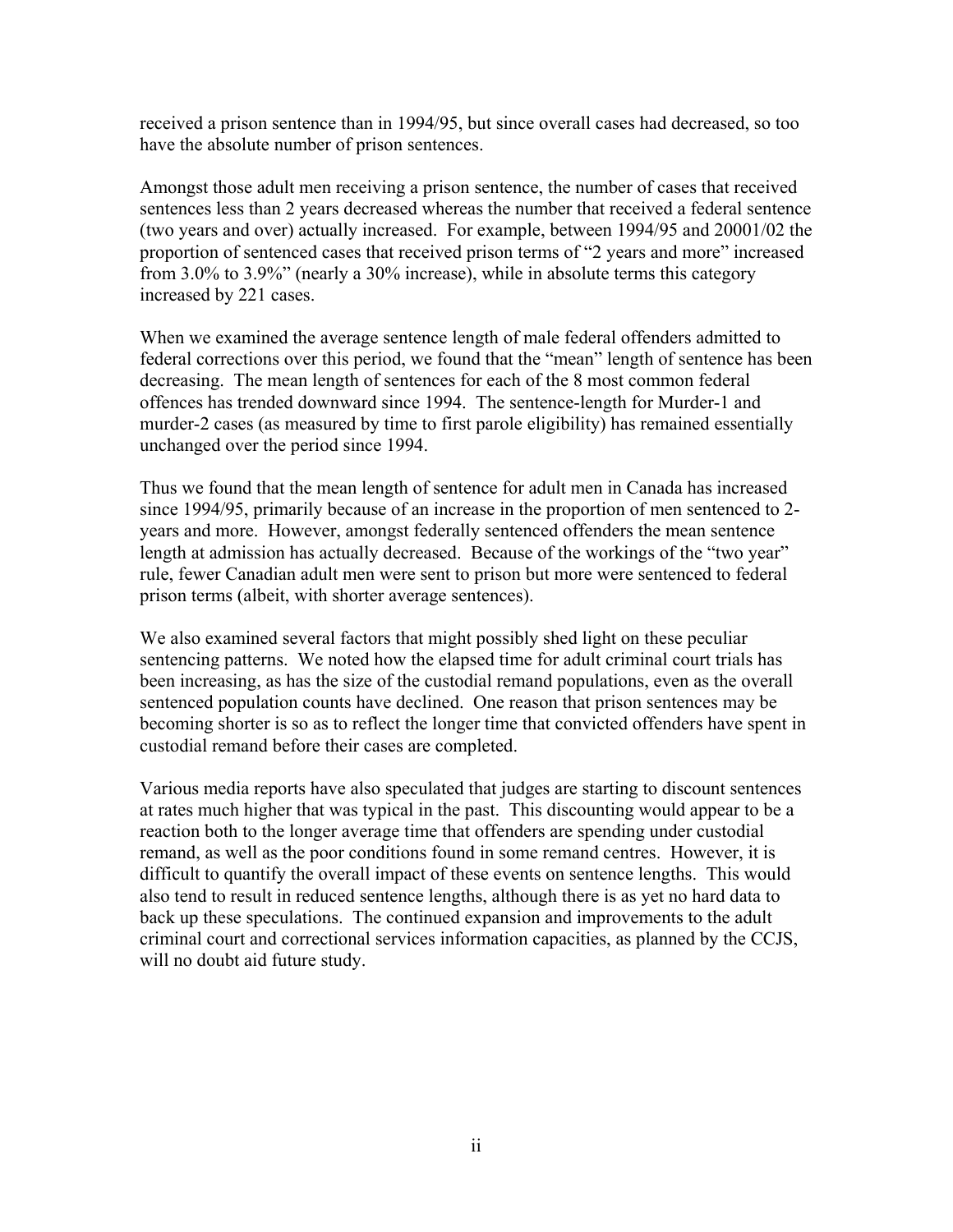# **ACKNOWLEDGMENTS**

The analysis in this document is based, in part, on data from the Canadian Centre for Justice Statistics that has been provided by various federal, provincial, territorial or municipal agencies responsible for the administration of justice. The opinions expressed are those of the author(s) and do not necessarily represent the views of Statistics Canada or the data providers.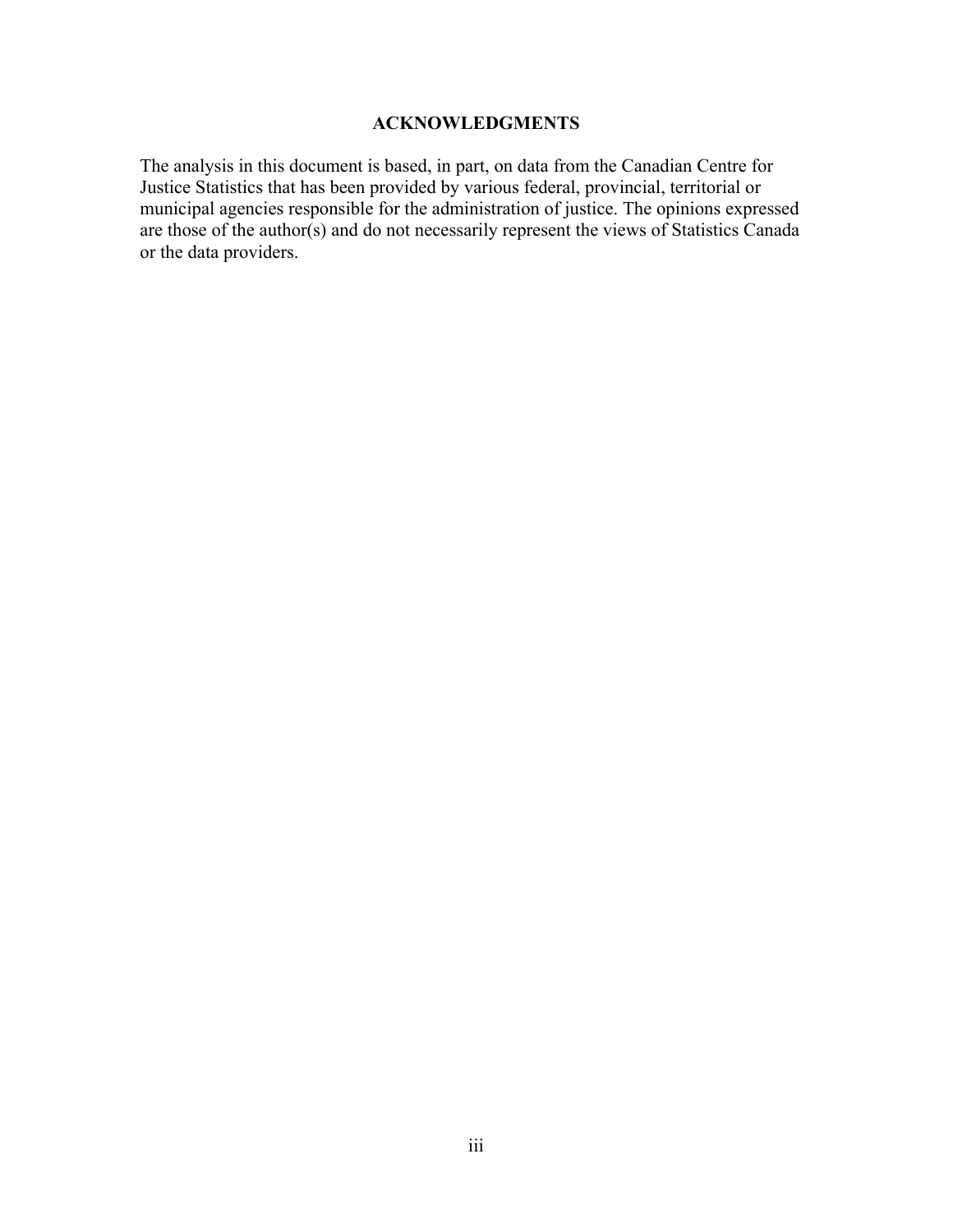# **TABLE OF CONTENTS**

| ARE MORE MEN BEING CHARGED AND SENTENCED TO PRISON?  8        |  |
|---------------------------------------------------------------|--|
|                                                               |  |
|                                                               |  |
|                                                               |  |
|                                                               |  |
|                                                               |  |
|                                                               |  |
|                                                               |  |
|                                                               |  |
|                                                               |  |
|                                                               |  |
| <b>FACTORS IMPACTING ON THE LENGTH OF PRISON SENTENCE  27</b> |  |
|                                                               |  |
|                                                               |  |
|                                                               |  |
|                                                               |  |
|                                                               |  |
|                                                               |  |
|                                                               |  |
|                                                               |  |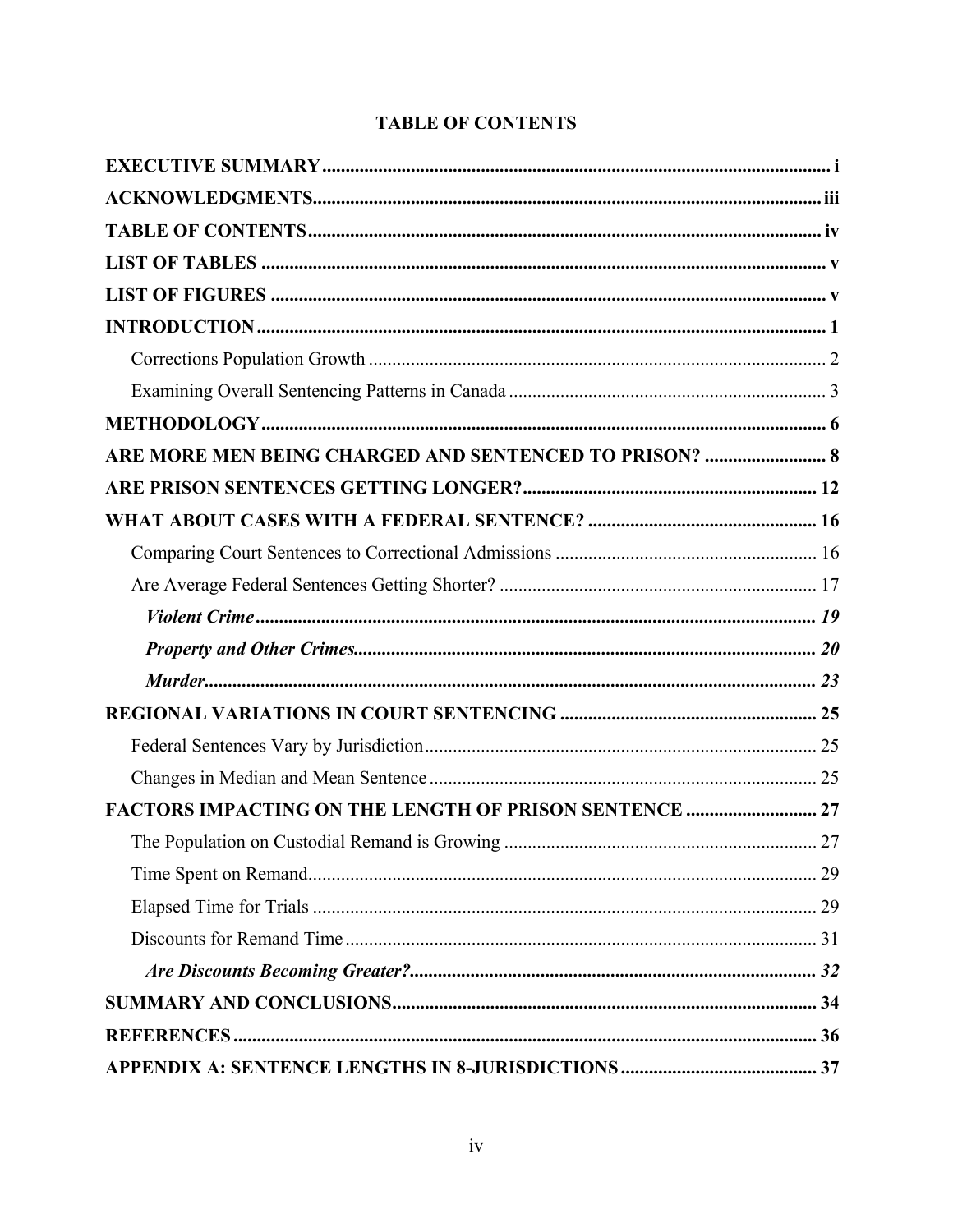# **LIST OF TABLES**

| Table 4: Adult Men Convicted of Criminal Code Offences, 1994/95 to 2001/02        |  |
|-----------------------------------------------------------------------------------|--|
|                                                                                   |  |
|                                                                                   |  |
| Table 6: Adult Men Sent to Prison: % by Length of Sentence, 8-Jurisdictions,      |  |
|                                                                                   |  |
|                                                                                   |  |
| Table 8: Average Federal Sentence for Federal Men at Admission (Mean Days),       |  |
|                                                                                   |  |
|                                                                                   |  |
| Table 10: Adult Correctional Services, Average Counts of Offenders in Provincial, |  |
|                                                                                   |  |
|                                                                                   |  |

# **LIST OF FIGURES**

| Figure 2: Average (Mean and Median) Prison Sentence in the 8-Jurisdictions - Days 14 |  |
|--------------------------------------------------------------------------------------|--|
|                                                                                      |  |
|                                                                                      |  |
|                                                                                      |  |
|                                                                                      |  |
|                                                                                      |  |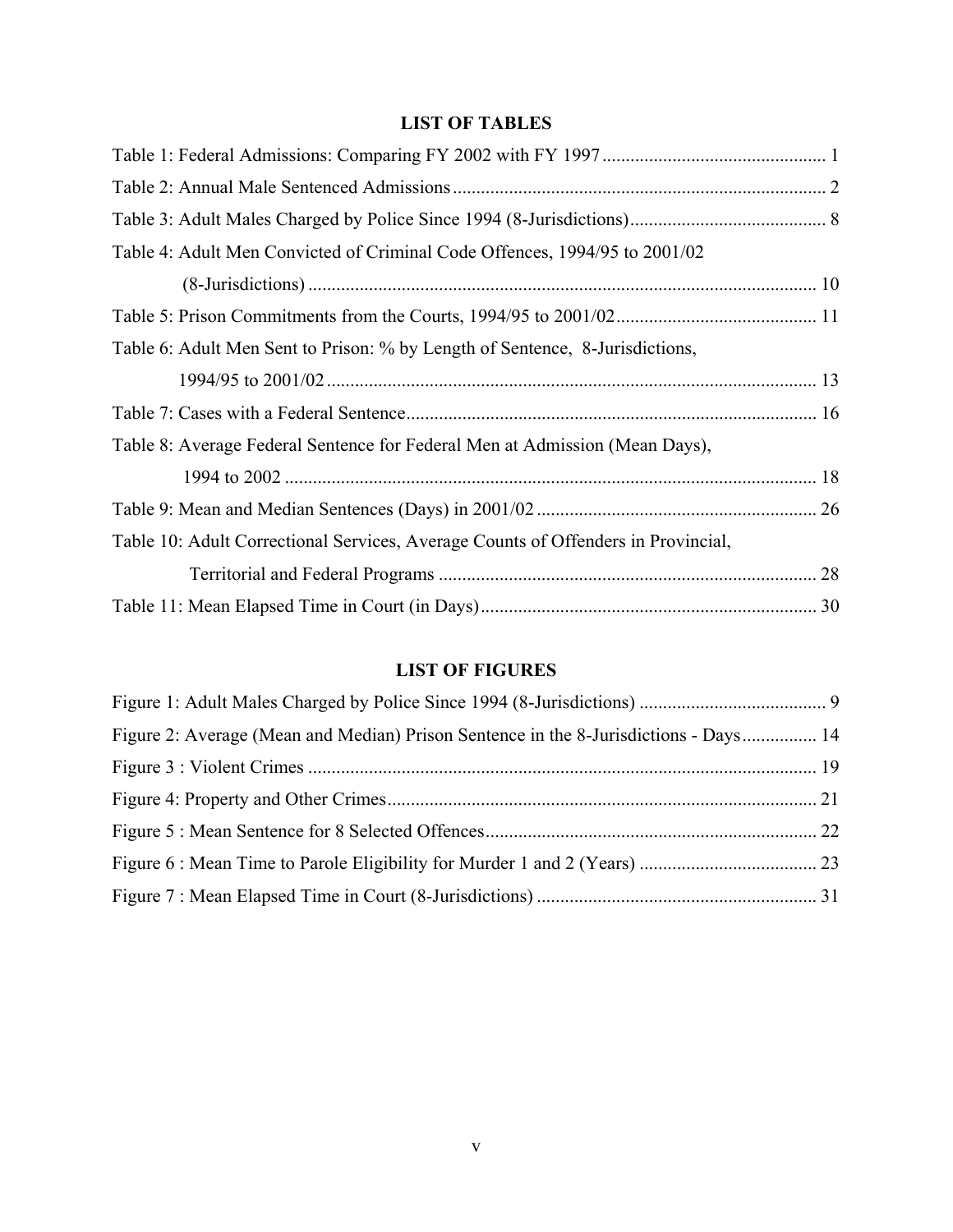## **INTRODUCTION**

A report recently released by the Research Branch, which compared profiles of men with a new court commitment to federal penitentiaries in FY 2001-02 with those that had been admitted in FY 1996-97 (Boe *et al*, 2003), found that the proportion of men admitted with a sentence "under three years" had increased from 34% to 46% of total new federal admissions. This change represents a gain of 38%, and is statistically significant.<sup>1</sup> Meanwhile, the proportions admitted with intermediate and longer sentences (e.g., those with fixed sentences from 3 to ten years or more) decreased by a corresponding amount and the proportion admitted with a life or indeterminate sentence remained unchanged.

| Length of Sentence ***   | FY 2001-02    |               | FY 1996-97    |               |
|--------------------------|---------------|---------------|---------------|---------------|
| Men                      | <b>Number</b> | $\frac{6}{9}$ | <b>Number</b> | $\frac{6}{9}$ |
| <b>Under three years</b> | 1,848         | 46            | 1,516         | 34            |
| Three to six years       | 1,548         | 39            | 1,955         | 44            |
| Six to ten years         | 341           | 9             | 568           | 13            |
| Ten years or more        | 96            | $\mathbf{2}$  | 204           | 5             |
| Life or indeterminate    | 155           | 4             | 189           | 4             |

**Table 1: Federal Admissions: Comparing FY 2002 with FY 1997** 

R. Boe, et al (2003). Research Branch, Report R-132.

 $\overline{a}$ 

The fact that the proportion of new court committals with a short sentence has increased significantly over the five years, suggests by inference that the average length of sentence for federal men may also be decreasing. One goal of this report is to see whether this reduction in the average length of sentence is indeed true, not only of federal admissions but also for adult men convicted in Canada generally.

<sup>&</sup>lt;sup>1</sup> In this instance, significance at  $p$ < .001. Note that FY (fiscal year) means new court commitments admitted into federal custody between April 1 2001 and March 31, 2002 of the respective years.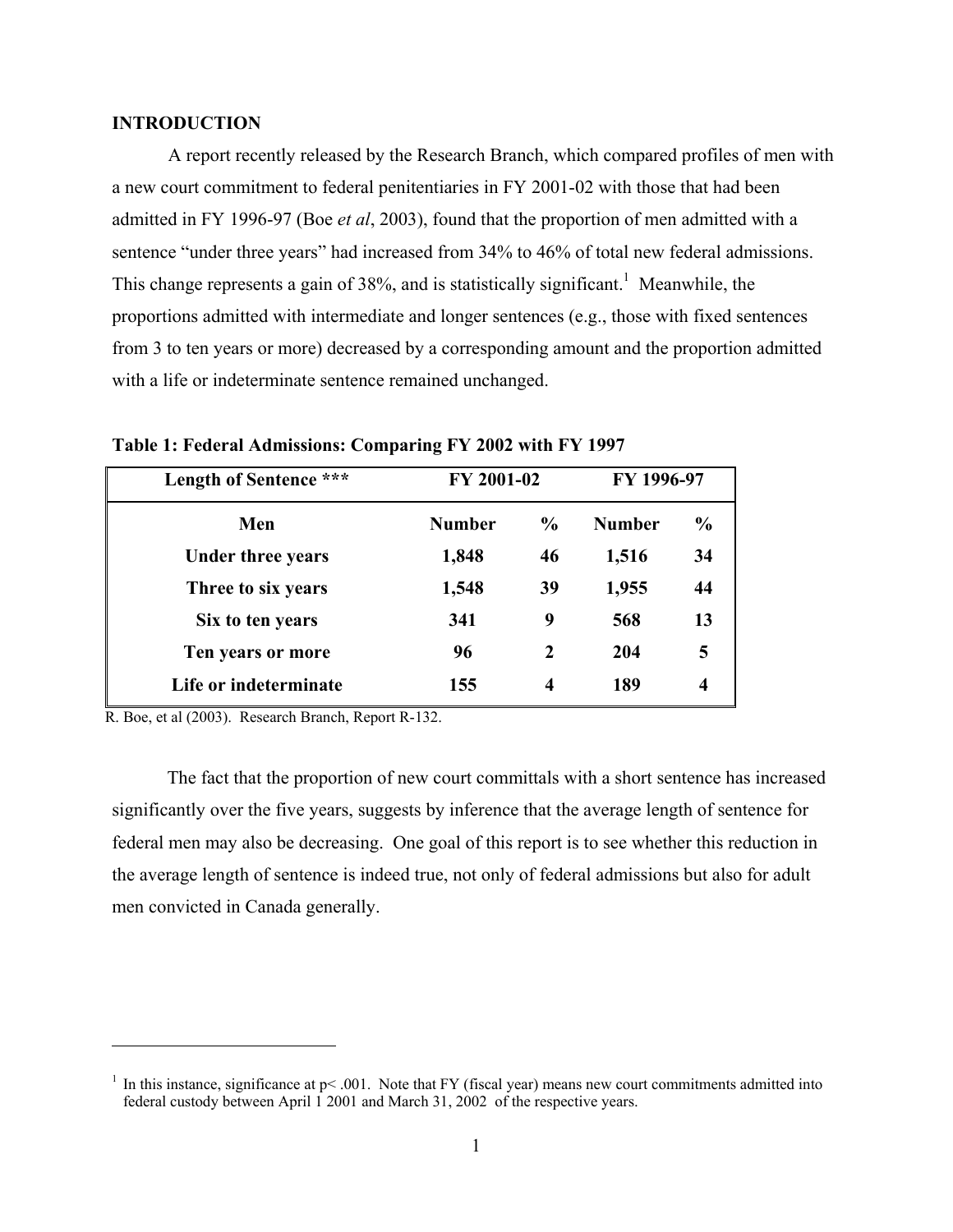## **Corrections Population Growth**

Canada's adult prison population, in both Federal and Provincial / Territorial (P/T) establishments, began the 1990's with a significant growth spurt. From an average actual-in count of just over 29,220 inmates in 1990/91, the adult prison population grew by 15.7% to reach just over 33,800 in 1995/96. However, this proved to represent the apex of the prison population increase, and since then the population has been gradually falling until by 2000/01 it was down to just over 31,500 offenders, a decrease of 6.7% from its earlier peak.<sup>2</sup> Much of this reduction in average counts is no doubt due to decreases in the annual number of offenders sentenced to prison.

| Year    | Canada  | Provinces and territories | <b>Federal jurisdiction</b> |
|---------|---------|---------------------------|-----------------------------|
| 1990/91 | 110,186 | 105,679                   | 4,507                       |
| 1991/92 | 118,673 | 113,489                   | 5,184                       |
| 1992/93 | 119,923 | 114,508                   | 5,416                       |
| 1993/94 | 114,481 | 109,008                   | 5,473                       |
| 1994/95 | 112,101 | 107,324                   | 4,777                       |
| 1995/96 | 108,520 | 104,251                   | 4,269                       |
| 1996/97 | 102,541 | 98,283                    | 4,258                       |
| 1997/98 | 93,948  | 89,751                    | 4,196                       |
| 1998/99 | 89,085  | 84,671                    | 4,414                       |
| 1999/00 | 83,200  | 79,065                    | 4,134                       |
| 2000/01 | 77,710  | 73,644                    | 4,066                       |
| 2001/02 | 79,337  | 75,416                    | 3,921                       |

**Table 2: Annual Male Sentenced Admissions** 

Source: CCJS Adult Correctional Services In Canada.

 $\overline{a}$ 

<sup>2</sup> These data are from the CCJS historical adult corrections database. See the Juristat: **Adult Correctional Services in Canada, 2000/01**.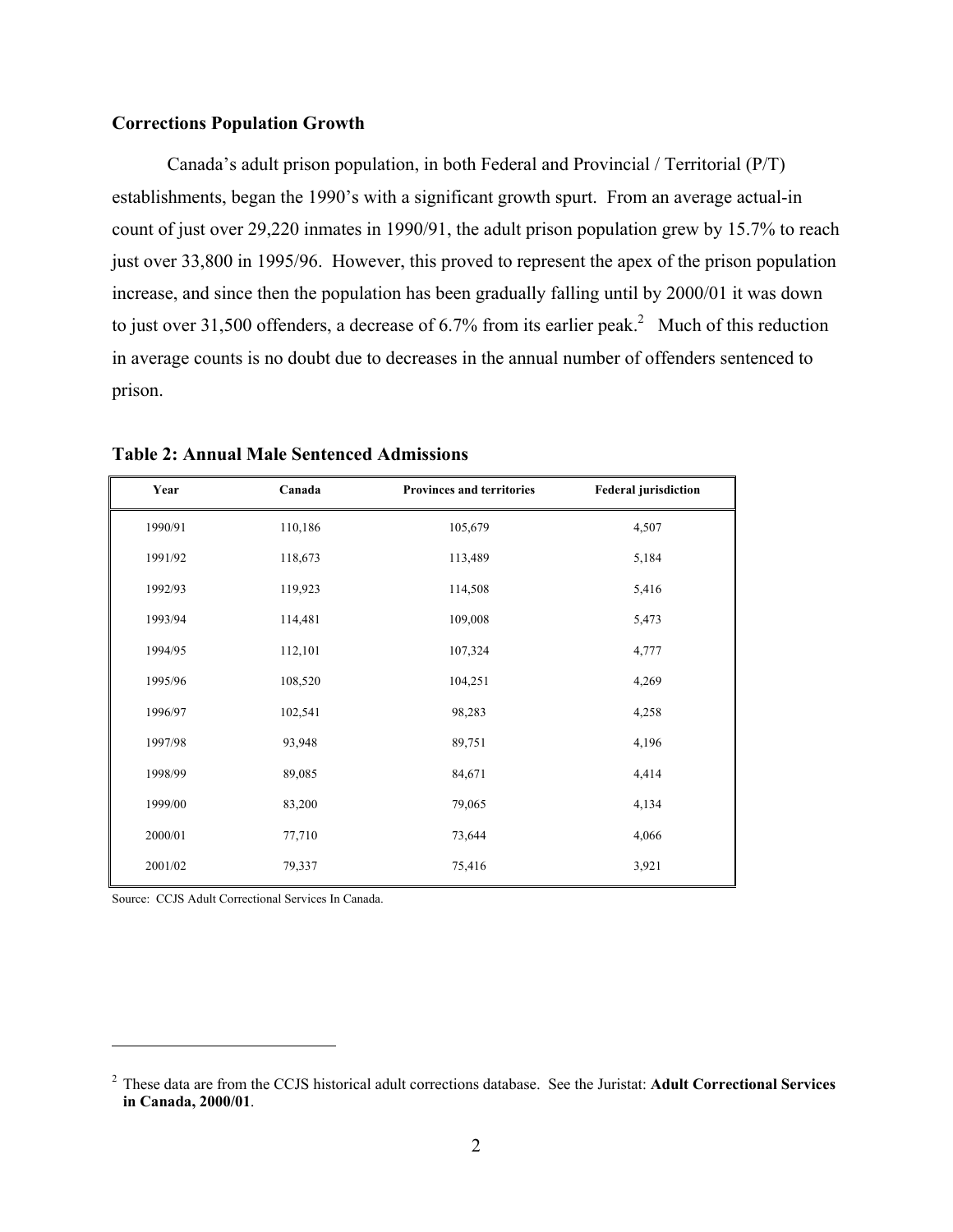For example, as shown in Table 2 (above), total male admissions have declined to just over 79,000 sentenced admissions in 2001/02, after having previously increased during the early 1990s, from just over 110,000 in 1990/91 to nearly 120,000 sentenced admissions in 1992/93. The number of sentenced male admissions to provincial/territorial facilities actually peaked in 1992/93 whereas they peaked one year later in federal facilities.

These data suggest that the decline in annual sentenced admissions was the major contributing factor in the decrease of the male adult prison population after 1993. The question is, are prison sentences (and specifically, federal sentences) themselves becoming shorter in Canada, and has this made any contribution to the recent downward trend in prison populations? Finally, if Canadian courts are imposing shorter average prison sentences what is the most probable cause(s)? If the relevant causes can be identified, it may be easier to predict future trends.

## **Examining Overall Sentencing Patterns in Canada**

Because the jurisdiction over adult prisoners in Canada is split between two levels of authority, depending on the length of sentence that the courts decide to impose in every case, any study examining the length of prison sentences must take this split into account. The demarcation line as to whether the Federal or a Provincial / Territorial (P/T) jurisdiction has responsibility for an offender sentenced to prison is what is called the "two year rule" offenders sentenced to less than two years in prison (as well as all offenders remanded into custody while awaiting trial) are the responsibility of a P/T jurisdiction. Meanwhile, the Federal authority (i.e., the Correctional Service of Canada) has jurisdiction over all offenders sentenced to a prison term of two years or more or to life sentences.

Because of the split jurisdiction, an offender sentenced to "2 years less a day" will become the responsibility of a P/T authority whereas an offender sentenced to "two years" would become a federal (CSC) responsibility. In Canada, approximately 95% of all persons convicted in an adult criminal court each year receive a P/T sentence, and just 5% receive a sentence to a federal penitentiary. Moreover, the median sentence length in 2001/02 for all prison sentences was 30 days (54% of sentences were for 30 days and under), while the mean sentence was 125

3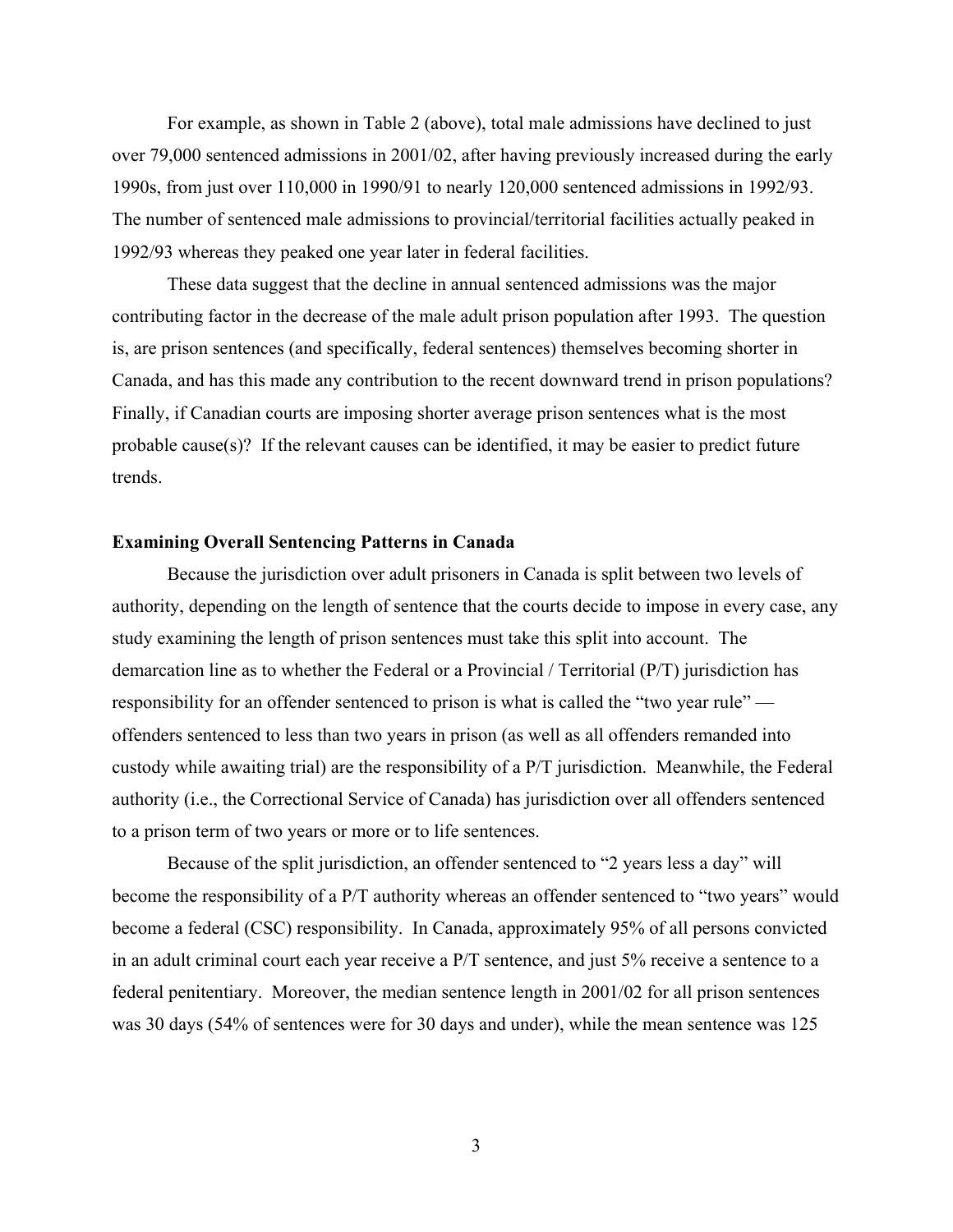days.<sup>3</sup> Therefore, "federal" sentences are is clearly reserved for the more serious offences, or for persistent criminal behaviour. Strictly speaking, the difference in sentence length between a Federal and a P/T sentence may only amount to one day (e.g., a sentence of "2-years less a day", versus a sentence of "2-years and over"). However, Canadians would mostly view the federal sentence as the more serious penalty (and the prisoner will be incarcerated in company with Canada's convicted murderers, rapists, armed robbers, and others who typically receive federal sentences).

Because of the "two year rule", sentence length research must take into consideration: 1) the average length of prison sentences for all adults criminal court cases; 2) whether a greater or lesser proportion of all prison sentences are for a federal term and; 3) whether those federal terms are getting longer or shorter.

The question has also been posed as to the reasons that Canadian courts are imposing longer or shorter average sentences. A number of different factors have been suggested as having an impact on sentencing practice in Canada. However, one factor in particular — the increasing delays that the accused are subject to in the adult criminal courts — may be of particular significance.

> • The courts appear to have increase the sentence discount for longer stays in remand, as a response to growing court backlogs, etc.

This issue will be discussed in a later section, but our examination is strictly an overview, not intended as definitive analysis. The impact of this factor on sentence length trends requires more time than is available here, nor are the current data adequate to do the issue justice.

To summarize, because jurisdiction over adult prisoners in Canada is split between the Provincial/Territorial and Federal authorities, we will need to approach the sentence-length question in a series of logical steps:

- 1. What proportions of convicted offenders in Canada receive custodial sentences?
- 2. Are these custodian sentences getting, on average, longer or shorter,

 $\overline{a}$ 

<sup>3</sup> These data are from the CCJS Juristat: **Adult Criminal Court Statistics, 2001/02**.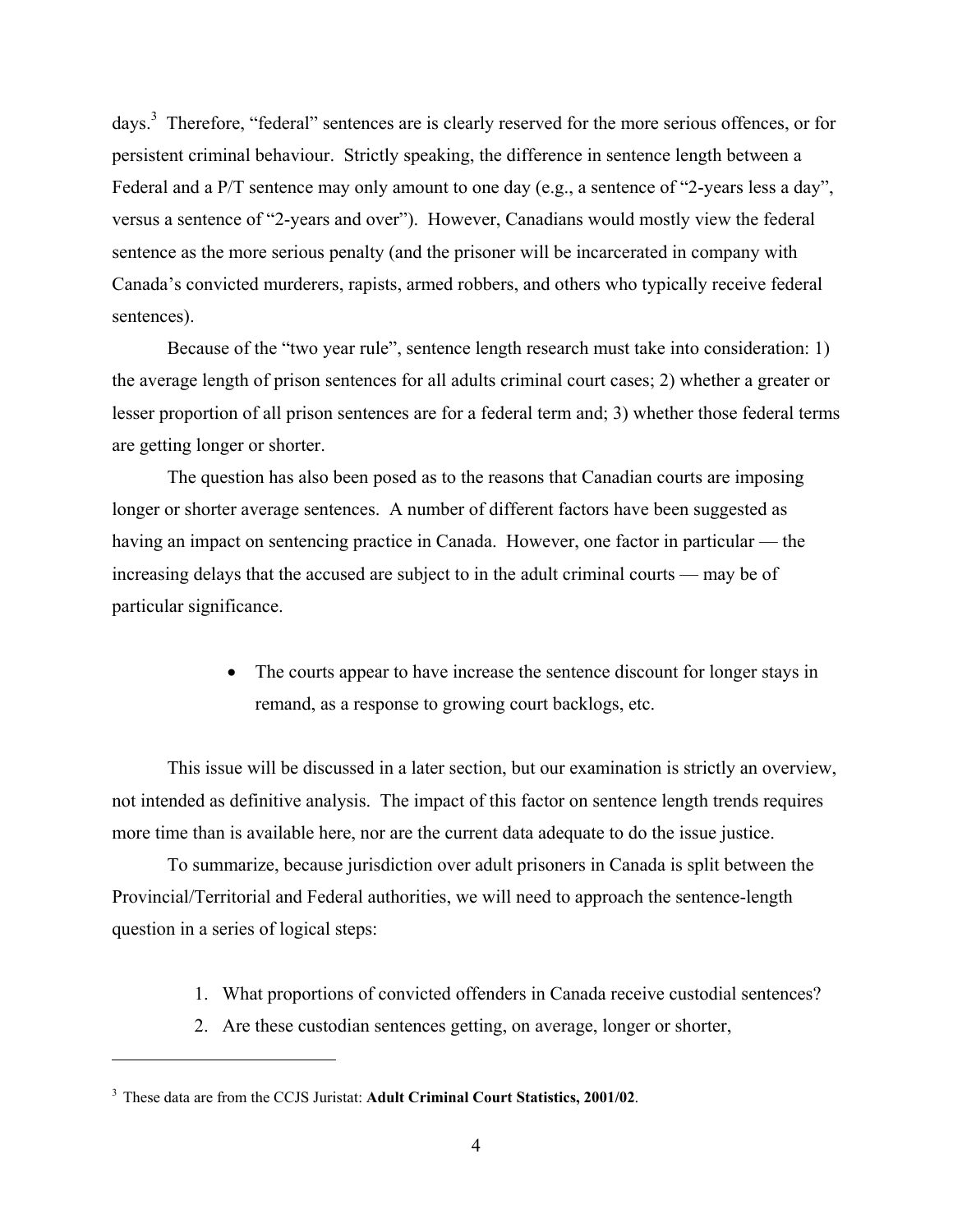- 3. What proportion of the custodial sentences is for a federal term (two years and over)?
- 4. Is the average length of sentences for federal offenders getting longer or shorter?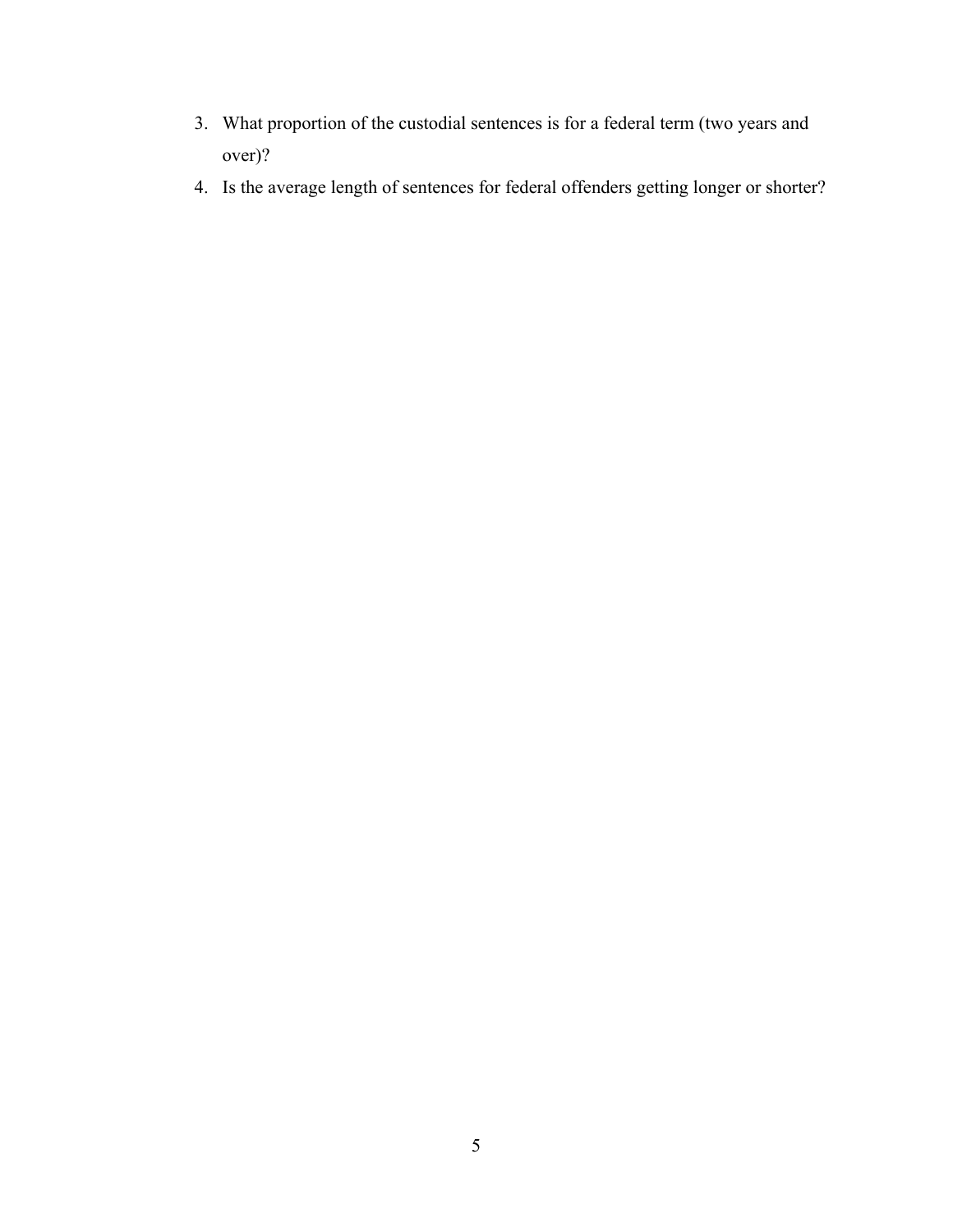### **METHODOLOGY**

This study explores the issue of the average length of prison sentences in Canada, generally, and specifically the question of whether federal sentences have been getting longer or shorter. A significant part of the analysis in this report therefore relies on official statistics relating to police reported charging trends, and trends in sentencing in Canada's adult criminal courts. This part of the analysis is drawn from data that the Canadian Centre for Justice Statistics collects in its annual Uniform Crime Reporting (UCR) Survey, and the Adult Criminal Court Survey (ACCS). The CCJS has kindly provided its' statistical partners with access to electronic files containing historical police and adult criminal court data.

For the analysis of prison sentences at the time of federal admission, we have used statistics constructed from the Correctional Service of Canada's Offender Management System (OMS) by staff of the Research Branch.

Historical crime incident data based on police reports has been collected by Statistics Canada in a Uniform Crime Reporting (UCR) survey that began in 1962. The information on adult criminal court caseload is taken from the Adult Criminal Court Survey (ACCS), which began collecting data in FY 1994/95. Because ACCS data begins in 1994/95, we have therefore limited our study of prison sentence-lengths to the period covered by court statistics.

Crime and adult court trends can easily be calculated from the annual surveys, provided that reports for the same jurisdictions are used each year. This is not a problem for police data, as the UCR survey has complete national coverage, but coverage for the adult criminal court survey still has significant gaps. In this regard, New Brunswick and British Columbia were added to the ACCS survey in 2001/02, but because they did not report in prior years they have of necessity been excluded from our trend analysis. Also, statistics for the Northwest Territories were excluded because of missing or partial information for several of the previous years.

This leaves 8 jurisdictions that reported every year since 1994-95, and are thus included in this analysis: Newfoundland and Labrador, Prince Edward Island, Nova Scotia, Quebec, Ontario, Saskatchewan, Alberta and Yukon Territory. It is generally thought that these 8 jurisdictions account for about 80% of the annual caseload of Adult Criminal Courts in Canada.

6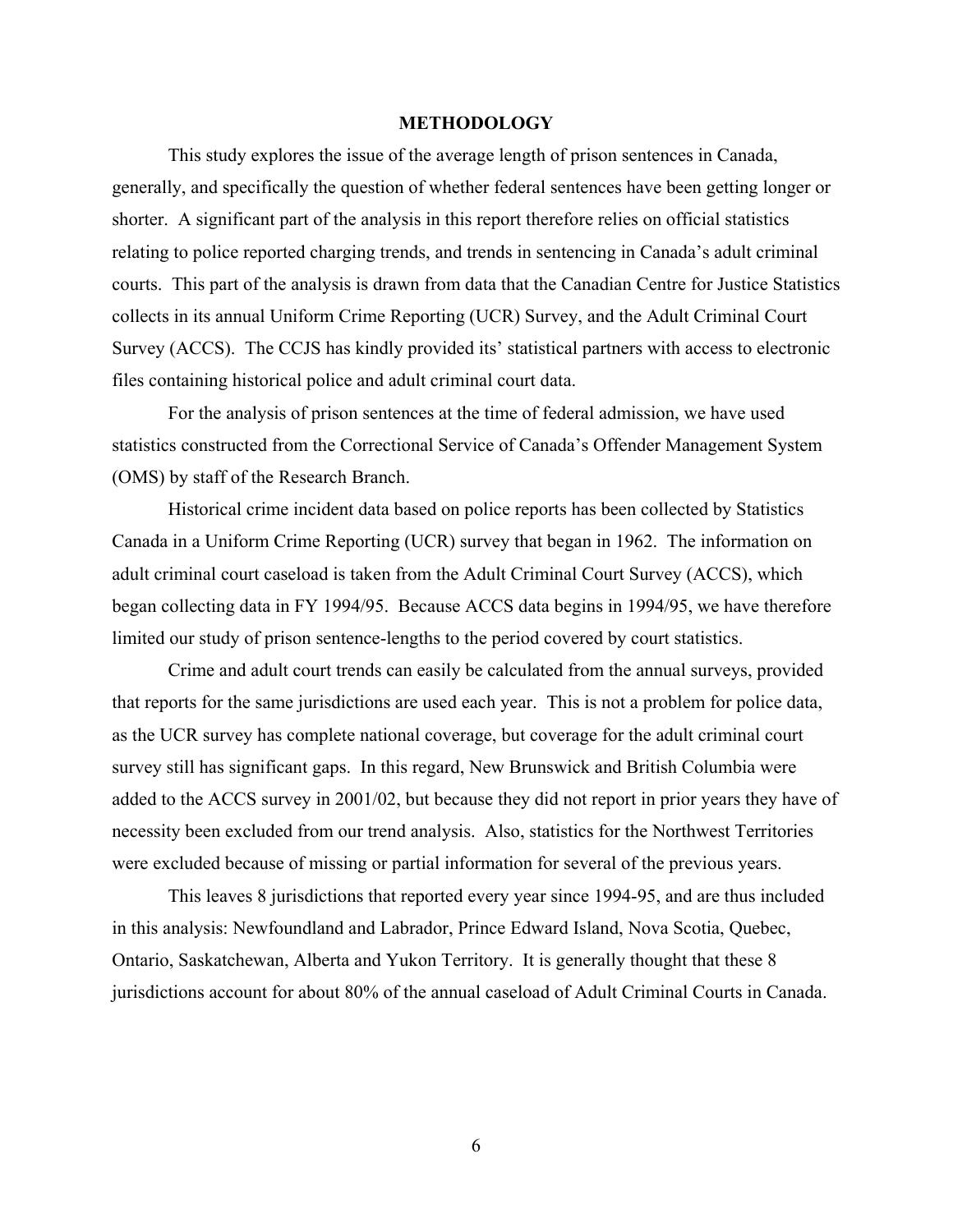To be consistent, we have used police statistics only for the same 8 jurisdictions for which historical Adult Criminal Court Survey reports are available.<sup>4</sup>

The federal sentencing data represent a complete file of all new court commitments (what the Correctional Service of Canada traditionally labels: "Warrant of Committal" admissions), for male offenders admitted into federal jurisdiction from 1994 onward. All offences associated with the first term of that sentence were examined and categorized by the "most serious offence" on the sentence (either the offence with the longest sentence, or when tied, according to the relative seriousness classification).

Finally, we have limited the analysis in this report to sentences for adult men in Canada, adult women were excluded from this study because when examining the details for specific crimes, it was found that too few cases often existed to permit computing reliable historical averages and trends.

 $\overline{a}$ 

<sup>&</sup>lt;sup>4</sup> We have matched the annual UCR statistics for comparison with the corresponding ACCS series. Note that there is some slippage because the UCR survey is conducted on a "calendar-year" basis (January to December), whereas the ACCS is collected on a "fiscal-year" (i.e., April to March) basis. For example, the 1994 calendar year crime statistics are compared with the 199/94 fiscal year court statistics.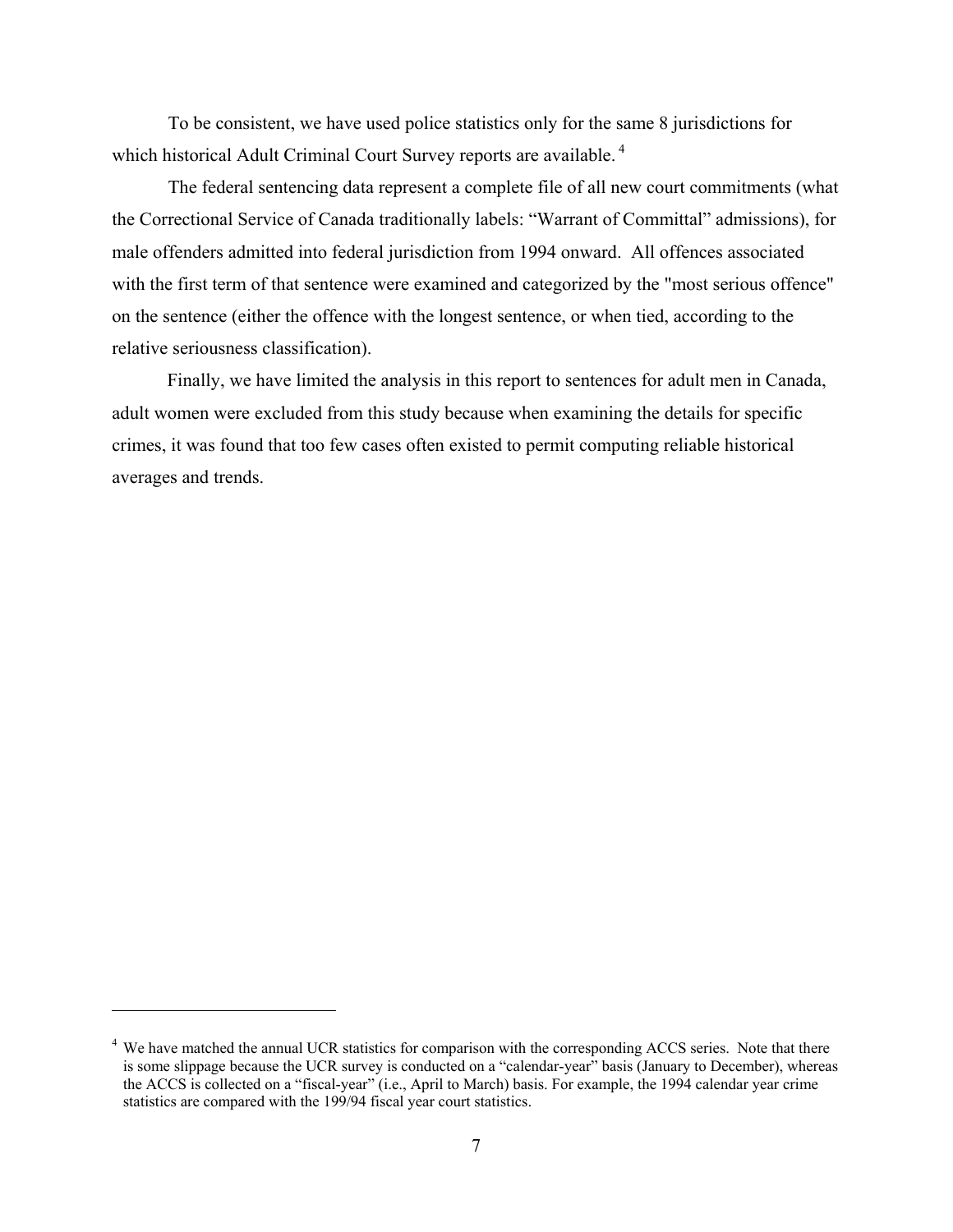## **ARE MORE MEN BEING CHARGED AND SENTENCED TO PRISON?**

We begin the analysis by examined the UCE survey statistics on the number of adult men charged by police for Criminal Code offences, in those 8 jurisdictions for which we have corresponding adult court sentencing data since 1994/95.

The UCR statistics show the number charged by the police has increased in the most recent two years of the study (2000 and 2001). However, these recent increases have gone against the dominant trend that existed for the period since 1994, which was marked by decreases in the number of male adults charged each year until 2000 and 2001.

**All Criminal Code (Ex. Traffic) Violence Property Other CC**  1994 273,634 81,803 96,095 95,736 1995 260,877 76,533 92,903 91,441 1996 260,214 75,683 94,330 90,201 1997 243,947 72,961 85,261 85,725 1998 240,883 72,026 81,785 87,072 1999 234,992 69,472 76,597 88,923 2000 240,289 73,338 72,734 94,217 2001 254,056 77,888 71,945 104,223 2002 252,325 76,952 71,571 103,802

**Table 3: Adult Males Charged by Police Since 1994 (8-Jurisdictions)** 

Source: CCJS Crime in Canada, 2002 (Crime Indicators Database)

Crime rates in Canada began falling in 1991, and this trend continued throughout the 1990s. Since 1999, however, the overall number of adult men charged by police for Criminal Code infractions has increased. During the six years from 1994 to 1999, the number of adult males charged with a Criminal Code offence declined from 274,000 to just 235,000, a reduction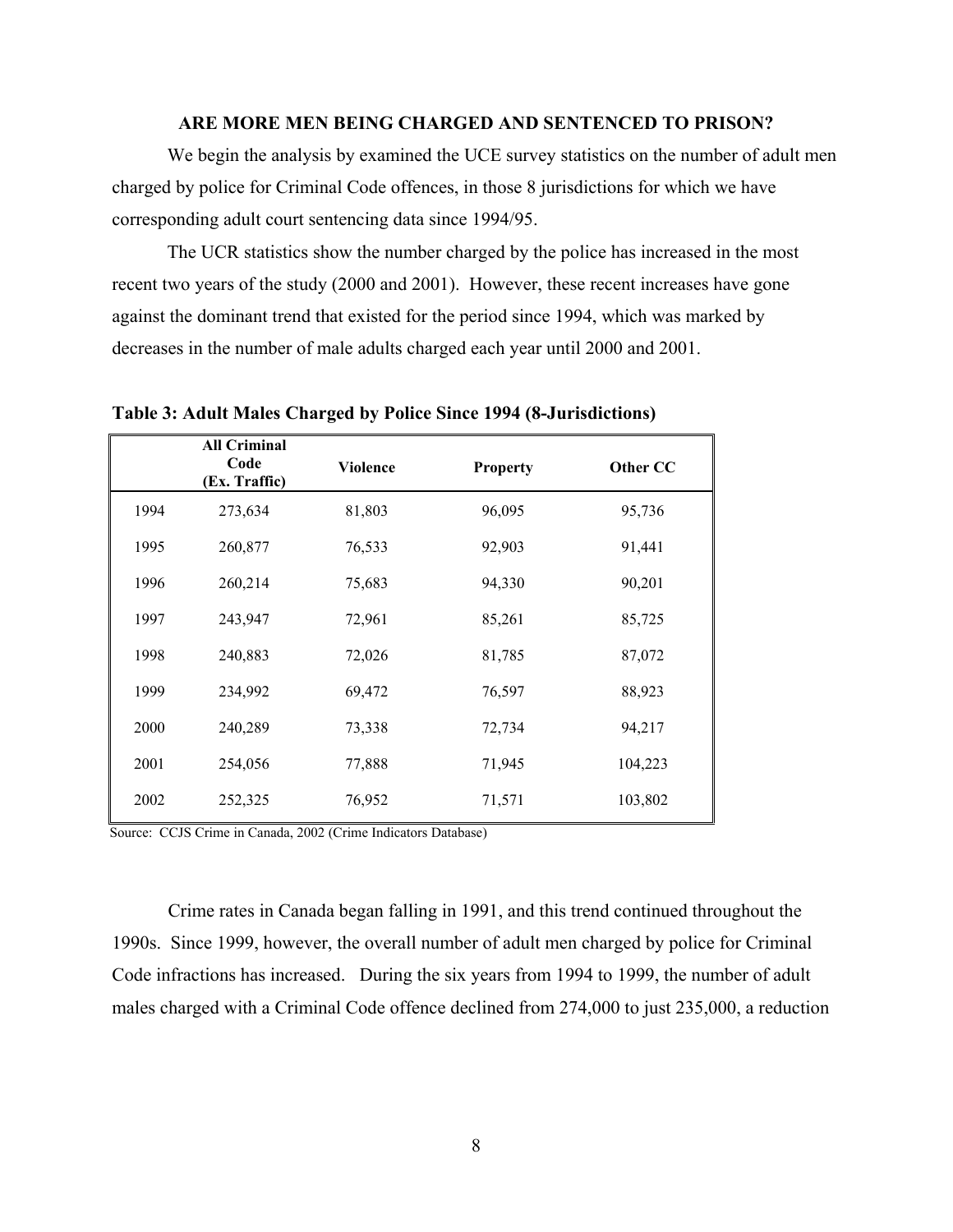of just under 39,000 men charged or about  $14\%$ <sup>5</sup> Following this long decline, charges then increased again in both 2000 and 2001 before falling back slightly in 2002. However, the count of men charged in 2001 (254,000) was still almost 22,000 fewer (an 8% reduction) than in 1994. These statistics on adult men charged are presented in Table 3 above (note that these data represent police charges in the 8 selected jurisdictions only):



**Figure 1: Adult Males Charged by Police Since 1994 (8-Jurisdictions)** 

Looking at the number of adult men charged by major offence groups, we see in Figure 1 (above) that the recent increase in the number of men charged by police is accounted for by the increase in men charged with "Other Criminal Code" offences (typical crimes included under the rubric of "Other CC" include: Gaming and Betting; Offensive Weapons; Arson; Bail Violations; Counterfeiting Money; Disturbing the Peace; Indecent Acts; Kidnapping; Public Morals; Obstructing a Police Officer; Trespass at Night). There was also an increase in the number of

1

<sup>5</sup> Canadian Centre for Justice Statistics: **Crime in Canada, 2002**. The 8 jurisdictions that we have selected are those that have also reported to the Adult Criminal Court Survey (ACCS) since 1994/95: namely, Newfoundland and Labrador, PEI, NS, Quebec, Ontario, Saskatchewan, Alberta and Yukon. These 8 jurisdictions are thought to represent about 80% of the total adult criminal court caseload each year in Canada.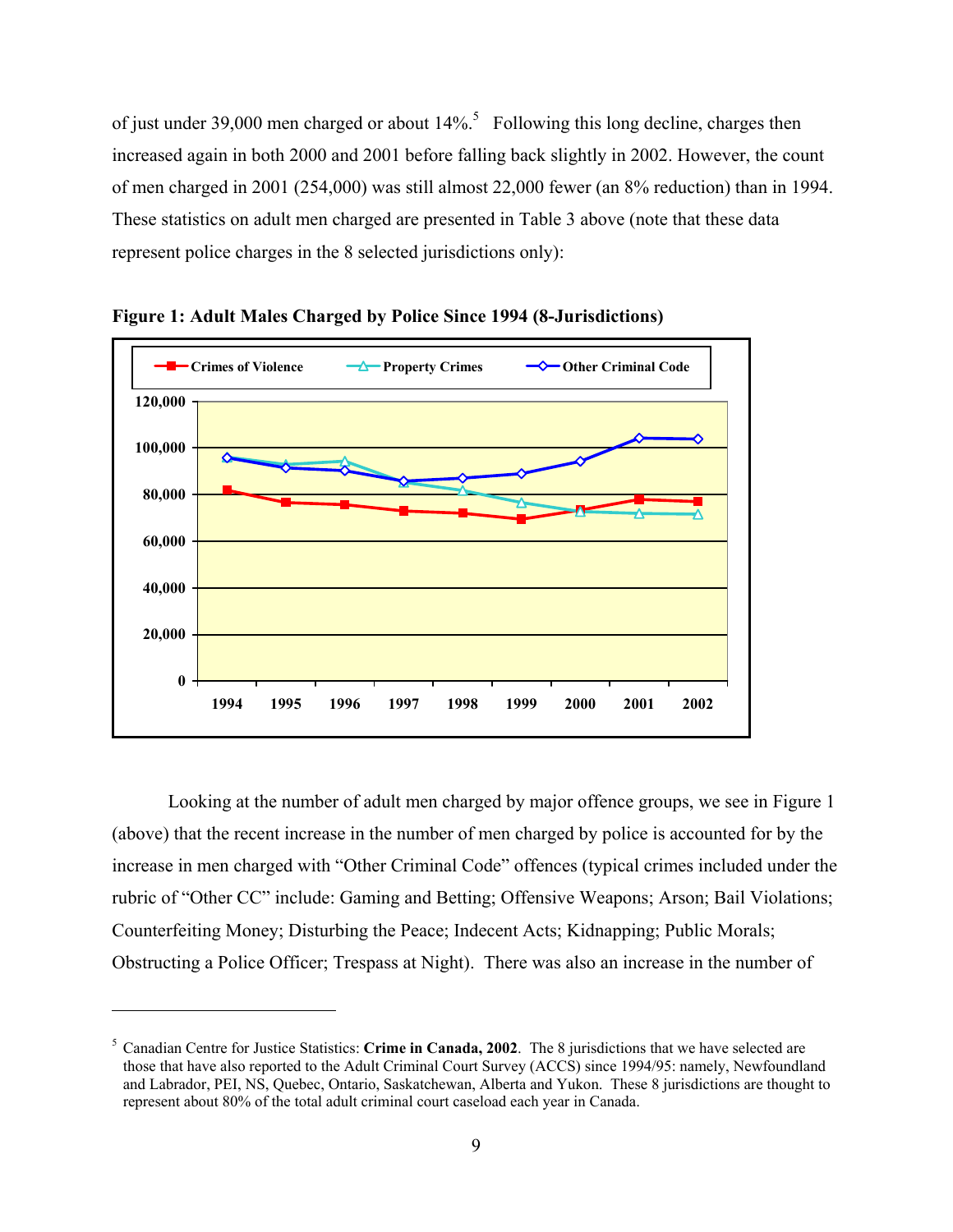men charged for violent offences. The number of men charged by police with a property crime has not increased since a small blip in 1996.

For a variety of reasons, fewer adult men are convicted in adult criminal courts in a given year than are charged by police. Table 4 (below) shows the total number of adult male cases with a guilty finding in the 8 jurisdictions for the period from FY1994/95 to 2001/02.

|            | <b>Total</b> | Prison | Conditional<br>sentence | Probation | Fine      | Other | <b>Unknown</b> |
|------------|--------------|--------|-------------------------|-----------|-----------|-------|----------------|
| 1994/95    | 139,497      | 58,202 | $\boldsymbol{0}$        | 44,389    | 31,131    | 1,824 | 3,951          |
| 1995/96    | 139,669      | 57,801 | $\boldsymbol{0}$        | 45,458    | 29,082    | 1,851 | 5,477          |
| 1996/97    | 137,844      | 57,883 | $\mathbf{0}$            | 47,880    | 27,239    | 3,858 | 984            |
| 1997/98    | 134,246      | 55,934 | $\boldsymbol{0}$        | 48,836    | 24,519    | 3,493 | 1,464          |
| 1998/99    | 132,679      | 58,220 | 2,817                   | 44,372    | 23,381    | 3,121 | 768            |
| 1999/00    | 129,517      | 56,056 | 3,579                   | 43,638    | 21,856    | 3,040 | 1,348          |
| 2000/01    | 131,659      | 57,903 | 3,470                   | 45,238    | 20,952    | 3,291 | 805            |
| 2001/02    | 137,628      | 59,059 | 4,545                   | 46,231    | 20,624    | 3,615 | 3,554          |
| Change N   | $-1,869$     | 857    | 1,728                   | 1,842     | $-10,507$ | 1,791 | $-397$         |
| Change $%$ | $-1\%$       | $1\%$  | 61%                     | 4%        | $-34%$    | 98%   | $-10%$         |

**Table 4: Adult Men Convicted of Criminal Code Offences, 1994/95 to 2001/02 (8- Jurisdictions)** 

We can see by the figures in Table 4 that:

- 1. The number of cases with an adult court conviction for a Criminal Code offence decreased from 139,500 in 1994/95 to 129,500 cases by 1999/00, a decrease of about 10,000 cases or -7%). This decrease then reversed itself after reaching its lowest level in 1999/00, and the increase to 2001/02 was roughly in parallel with the trend we found earlier with the police statistics. The overall decrease in male convictions between 1994/95 and 2001/02 was about 1,900 cases, or  $-1\%$ .
- 2. During the first six years of the study, the number of cases sentenced to prison also decreased (down from 58,000 to 56,000 cases, a decrease of just over 2,000 cases or -3%). Once again, from 1999/00 to 2001/02 the number of cases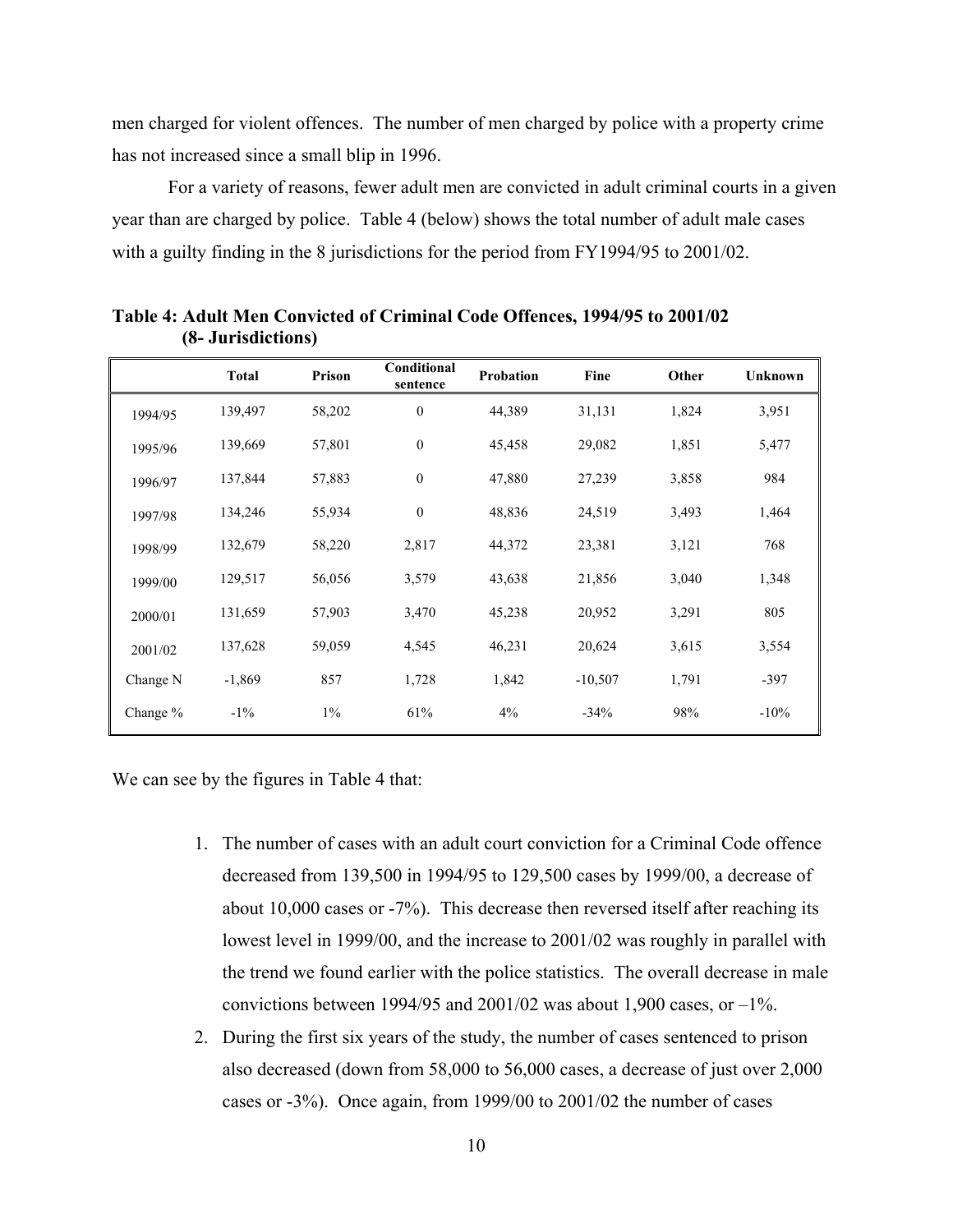sentenced to prison increased, this time by just over 3,000 cases or +5%. Thus, over the full nine years, the number of adult men sentenced to prison in the 8 jurisdictions increased by about 900 cases, or 1%.

In summary, over the past 9 years, the number of adult men found guilty and sentenced to prisons for a Criminal Code offence decreased for the first six years, then rose in the last two reported years, with the net result that about 900 more adult men received a prison sentence in 2001/02 than in 1994/95.

Based on these trends, we would normally expect admissions to adult prison (federal and Provincial/Territorial) during the period since 1994/95 to have followed a similar pattern. As table 5 (below) indicates, this has not really happened.

|         | <b>Estimated Male</b><br><b>Sentenced Admissions</b><br>to 8 P/T Jurisdictions | Total* Male federal<br><b>WoC</b> admissions (All<br>Jurisdictions) | <b>Estimated Total Male</b><br><b>Admissions from the</b><br>Courts (8-Jurisdictions). |
|---------|--------------------------------------------------------------------------------|---------------------------------------------------------------------|----------------------------------------------------------------------------------------|
| 1994/95 | 97,854                                                                         | 4,634                                                               | 102,488                                                                                |
| 1995/96 | 96,321                                                                         | 4,244                                                               | 100,565                                                                                |
| 1996/97 | 91,478                                                                         | 4,379                                                               | 95,857                                                                                 |
| 1997/98 | 82,773                                                                         | 4,221                                                               | 86,994                                                                                 |
| 1998/99 | 78,157                                                                         | 4.414                                                               | 82,571                                                                                 |
| 1999/00 | 70,575                                                                         | 4,124                                                               | 74,699                                                                                 |
| 2000/01 | 67,476                                                                         | 4,049                                                               | 71,525                                                                                 |

**Table 5: Prison Commitments from the Courts, 1994/95 to 2001/02** 

Source: CCJS, Adult Correctional Services in Canada. Correctional Service of Canada CJIL database. Note that the estimated proportion of annual sentenced admissions that are female has been used to reduce P/T admissions. Correctional Service of Canada male admissions are for all jurisdictions as it is not possible to accurately separate out the 8 jurisdictions that are used to obtain the P/T totals.

Rather, at least through 2000/01, the number of new prison commitments has continued to decline. One explanation for this discrepancy may be found in the statistics for Conditional Sentences (see Table 4 above), which saw the number of Conditional Sentences increased from 0 cases in 1997/98 to 4,545 cases in 2001/02.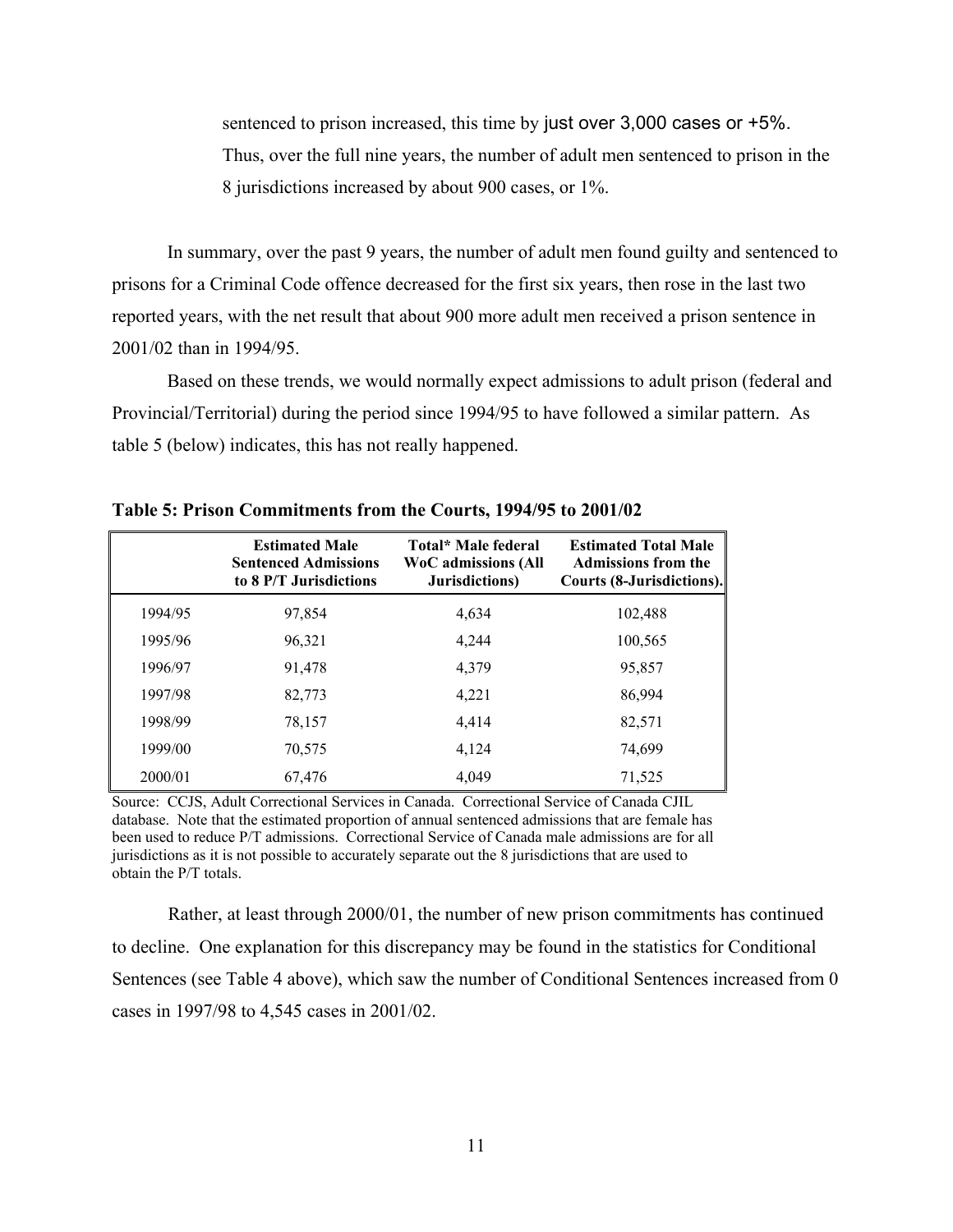### **ARE PRISON SENTENCES GETTING LONGER?**

We have seen that new prison commitments from the courts have decreased in Canada since 1994/95. Now we want to see whether the average prison sentence-length has changed. In Table 6 (below), we present statistics of men receiving a custodial sentence since 1994/95, grouped according to the sentencing length categories published by Statistics Canada. Over the total eight years:

- 1. There was an increase in the proportion of sentenced cases that received a federal sentence ("*24 months or more"*). This proportion increased from 2.9% in 1994/95 to a high of 3.9% in 1999/00, and then fell back slightly to register 3.6% in both 2000/01 and 2001/02. The increase to 3.6% represents a gain of 221 cases as compared to 1994/95, or a proportional gain of 11%.
- 2. Second, the proportion of cases that received the next longest sentence, a term of "*>12 to <24 months*", also increased (albeit slightly, from 2.7% to 2.9% overall). Because of the overall decline in the number of cases, this proportional increase was not enough to prevent an actual decrease — of -47 cased — between 1994/95 and 2001/02.
- 3. Finally, as regards the remaining sentence categories, between 1994/95 and 2001/02 the overall proportion of sentenced men who received the shortest sentence (i.e., "*1 month or less*") increased (from51.7% to 52.8%); the proportion receiving the next shortest sentence (from "*>1 to 3 months*") decreased from 25.7% to 24.1%; the proportion receiving a sentence of "*>3 to 6 months*" decreased (from 11.4% to 10.9%); finally, the proportion that were sentenced to "*>6 to 12 months*" remained basically unchanged (5.6% in both periods).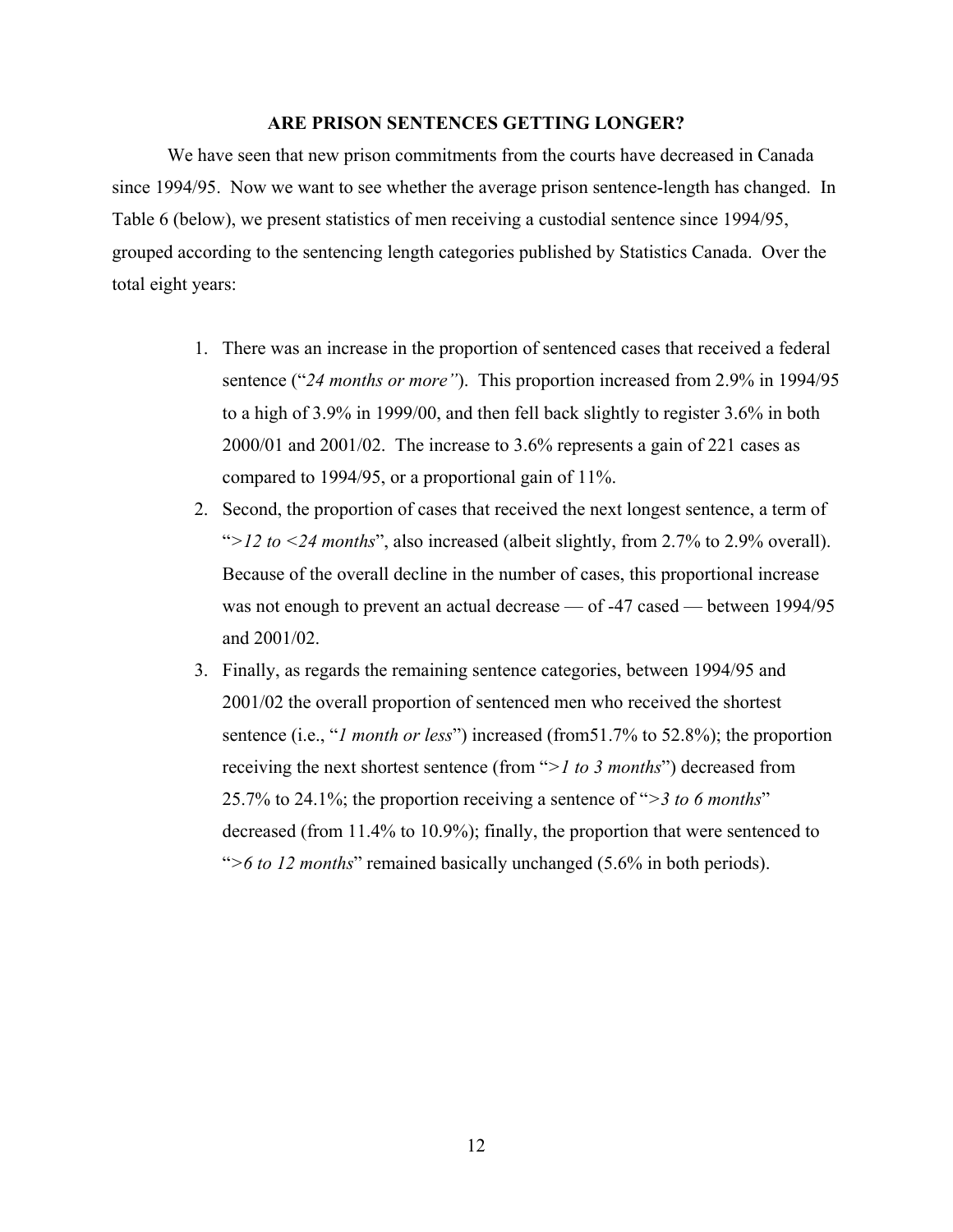| Year                               | 1 month or<br>less | $>1$ to 3<br>months | $>3$ to 6<br>months | $>6$ to 12<br>months | $>12$ to $<24$<br>months | 24 months or<br>more |
|------------------------------------|--------------------|---------------------|---------------------|----------------------|--------------------------|----------------------|
| 1994/95                            | 51.7%              | 25.7%               | 11.4%               | 5.6%                 | 2.7%                     | 2.9%                 |
| 1995/96                            | 50.2%              | 26.2%               | 11.4%               | 5.9%                 | 2.9%                     | 3.3%                 |
| 1996/97                            | 50.2%              | 25.7%               | 11.8%               | 6.1%                 | $3.0\%$                  | 3.2%                 |
| 1997/98                            | 49.8%              | 25.9%               | 11.9%               | 6.1%                 | 3.1%                     | $3.2\%$              |
| 1998/99                            | 49.1%              | 25.9%               | 11.9%               | $6.2\%$              | 3.1%                     | 3.8%                 |
| 1999/00                            | 49.8%              | 25.6%               | 11.7%               | $6.0\%$              | $3.0\%$                  | 3.9%                 |
| 2000/01                            | 51.4%              | 24.4%               | 11.4%               | 5.9%                 | 3.2%                     | 3.6%                 |
| 2001/02                            | 52.8%              | 24.1%               | 10.9%               | 5.6%                 | 2.9%                     | 3.6%                 |
| Change 1994/95 to<br>$2001/02$ (N) | $-2,901$           | $-2,759$            | $-1,065$            | $-390$               | $-47$                    | 221                  |
| Change 1994/95 to<br>$2001/02$ (%) | $-8.1\%$           | $-15.5%$            | $-13.5%$            | $-10.0\%$            | $-2.5%$                  | 11.0%                |

 **Table 6: Adult Men Sent to Prison: % by Length of Sentence, 8-Jurisdictions, 1994/95 to 2001/02** 

Source: CCJS, ACCS survey. Distributions reflect the convictions for Total Criminal Code offences.

A larger proportion of sentences in 2001/02 were of 1 month of less, as compared to 1994/95, and a smaller proportion with sentences of >1 month through 12 months. During this period, slightly more cases received >12 to <24 month sentences, and significantly more received sentences of 2 years and more.

Statistics Canada also provides summary statistics that measure sentence length trends. They have calculated both the "median" and the "mean" length of sentences for standard offence groupings.

> • The "median" sentence represents the mid-point of all the sentence values when all values are sorted by size. Therefore, it is the point above or below which exactly half of all sentences will fall.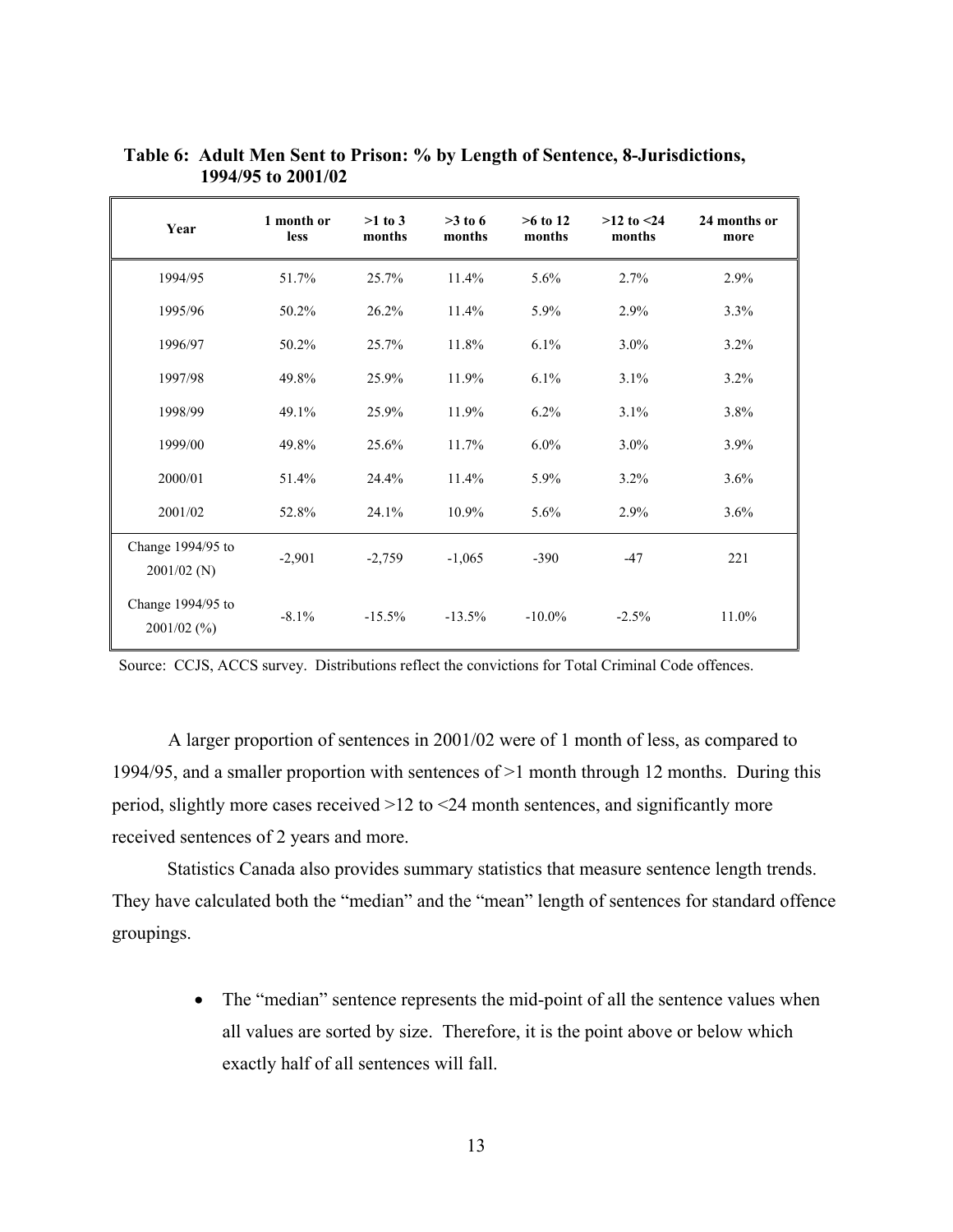• The "mean" sentence represents the statistical average, of each length of sentence multiplied by the number of cases it represents and the sum then divided by the total number of cases. This statistic is more sensitive to the number of longer sentences (when sorted to calculate a mean).

In 2001/02, the median sentence was 30 days, and when sorted by sentence-length half of all adult provincial / territorial criminal court sentences fell below 30 days, while half were longer.

When we examine the distributions in Table 5 we find that 52.8% of all custodial sentences imposed in 2001/02 were to one month less. Moreover, other than for a brief 3-year period from 1997/98 through 1999/00, the "median" sentence to prison in adult criminal courts have been the "1 month or less" category since 19994/95.

A similar pattern is found for the mean sentence-length. We can see from the following chart that the mean sentence increased from 115 days in 1994/95, to 133 days reached in 1998/99, before falling back to 125 days in 2001/02). However, the mean length of sentence (125 days) in 2001/02 is still higher than it was in 1994/95 (115 days).



**Figure 2: Average (Mean and Median) Prison Sentence in the 8-Jurisdictions - Days**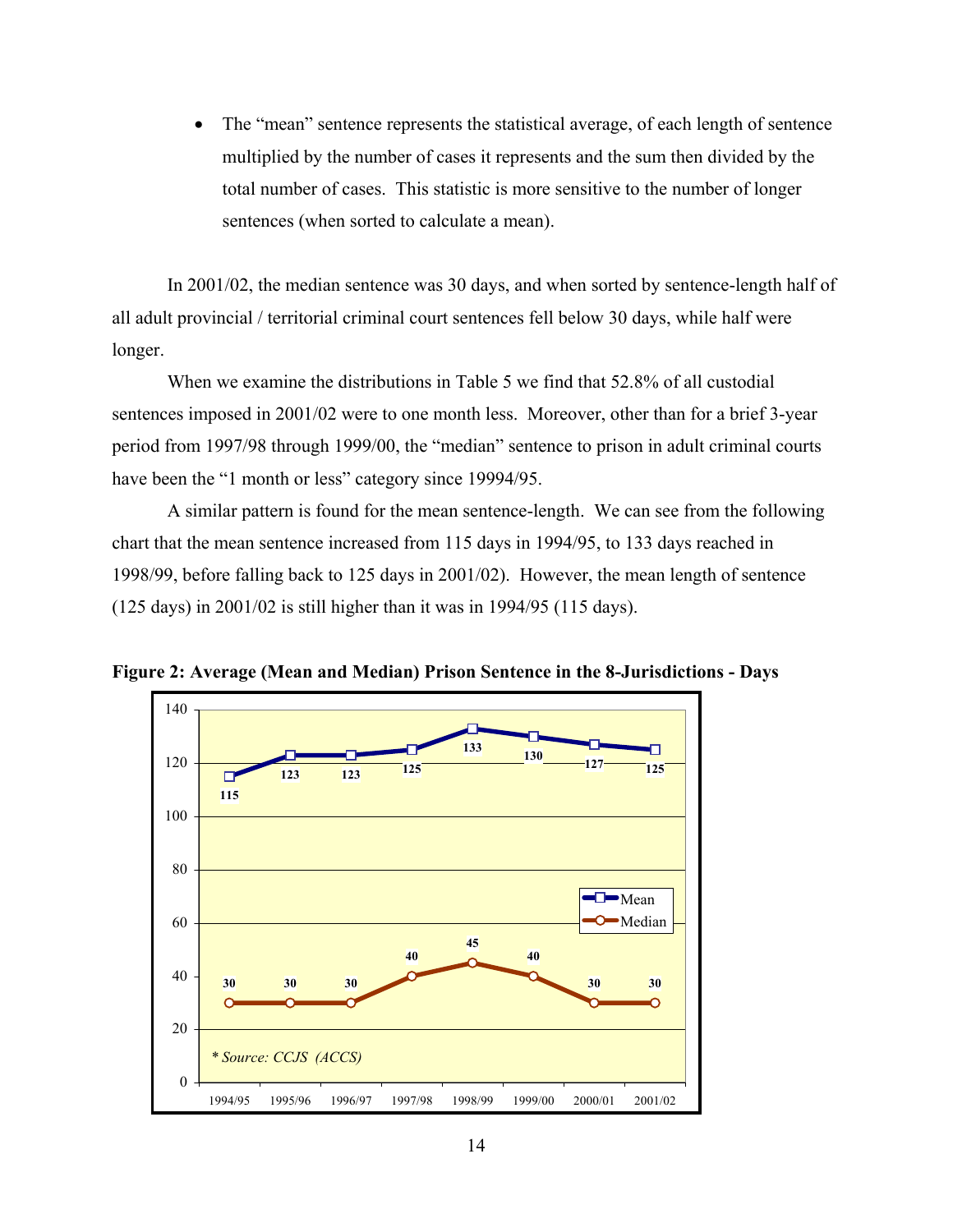What are we to make of the fact that the median length of prison sentence has remained virtually unchanged (at 30 days) at the end of the period, whereas the mean sentence still increased quite significantly (from 115 to 125 days, or a 9% increase)? The relationship between the two summary statistics can be interpreted as follows:

- First, the percent of cases with a "median" sentence of 30 days or less was about 53% in 2001/02, or roughly the same as in 1994/95 (52%).
- However, amongst that 50 percent there were significantly more of the longer sentences (enough to raise the mean sentence length from 115 to 125 days).

These statistics therefore confirm the trends seen in the tabular analysis, where we found that sentences "24 months or more" had increased from 2.9% to 3.6% of all custodial sentences, and the proportion of sentences of ">12 to <24 months" also increased, but only slightly, from just 2.7% to 2.9%.

We can see how the "two year" rule makes this process more complex — it seems that almost all the increase observed in the mean sentence-length statistic can be accounted for by the increase in the proportion of custodial sentences of "24 months or more" (i.e., the federal terms). These findings support the conclusion, that comparing sentence lengths in 1994/95 and 2001/02:

- The "median" length of sentence did not change.
- There was an overall increase in "mean" sentence lengths that **is mainly accounted for by more convicted offenders receiving a federal term.**

Although these conclusions are based on statistics for just 8-jurisdictions, it is likely they are representative of nationwide trends.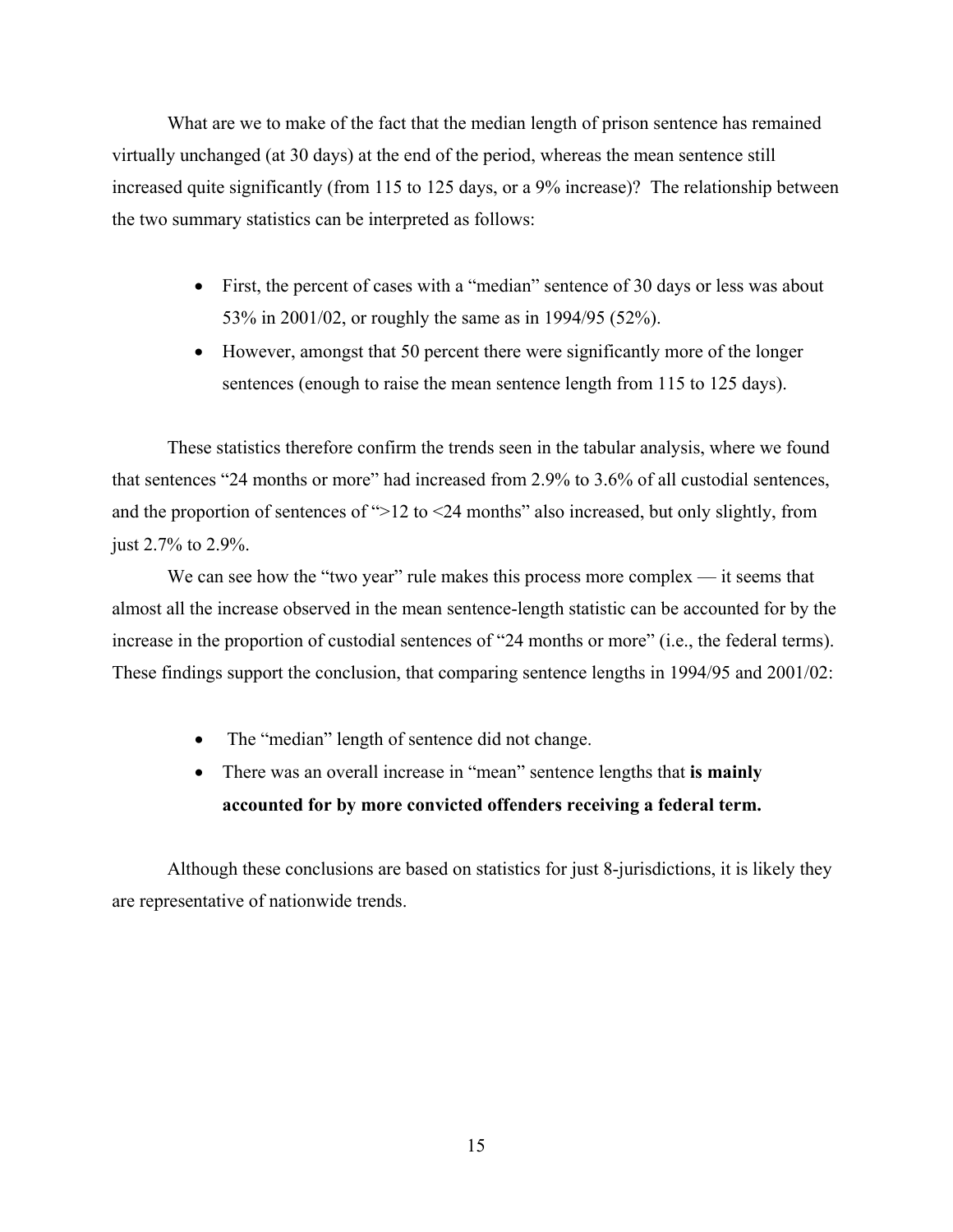## **WHAT ABOUT CASES WITH A FEDERAL SENTENCE?**

The preceding evidence indicates that the mean length of prison sentence handed down in adult criminal courts in Canada since 1994/95 has been increasing, but this is mainly because the proportion of cases that receive a federal term has been growing. This proportion of sentenced male prisoners increased by about 10% over the 8-years under study.

Overall, however, the number of adult men that received a prison sentence has declined significantly in this period, from about 69,200 cases in 1994/95 to about 62,300 in 2001/02, a decrease of nearly 6,900 cases (or 10%) in the 8 jurisdictions we have examined. Thus, the increase in the proportion of adult men that received a federal sentence has offset the overall decrease in convicted cases sent to prison.

**Table 7 : Cases with a Federal Sentence** 

| <b>Fiscal Year</b> | 1994/95 | 1995/96 | 1996/97 | 1997/98 | 1998/99 | 1999/00 | 2000/01 | 2001/02 |
|--------------------|---------|---------|---------|---------|---------|---------|---------|---------|
| Number sentenced   | 2.010   | 2.262   | 2,165   | 2.088   | 2.420   | 2.353   | 2.272   | 2.231   |
| Percent sentenced  | $2.9\%$ | $3.3\%$ | $3.2\%$ | $3.2\%$ | $3.8\%$ | $3.9\%$ | $3.6\%$ | 3.6%    |

In 1994/95 there were 2,010 adult men who received a federal sentence from the adult criminal courts in the 8 jurisdictions, and this number increased to 2,231 by 2001/02. This represents an actual gain of **221** more federal cases than would have occurred had the proportion of men sent to prison with a federal sentence not increased (i.e., from 2.9% to 3.6%) during that interval.

## **Comparing Court Sentences to Correctional Admissions**

It should be noted from the beginning that the number of cases sentenced to prison, as reported by the ACCS, would differ from the number of actual admissions to correctional facilities. For one thing, the number of admissions to correctional facilities includes persons sentenced in Superior Courts, as well as admissions resulting from fine defaults.<sup>6</sup> The ACCS data does not include sentences from Superior Court nor are sentences for reason of fine defaults collected by the ACCS.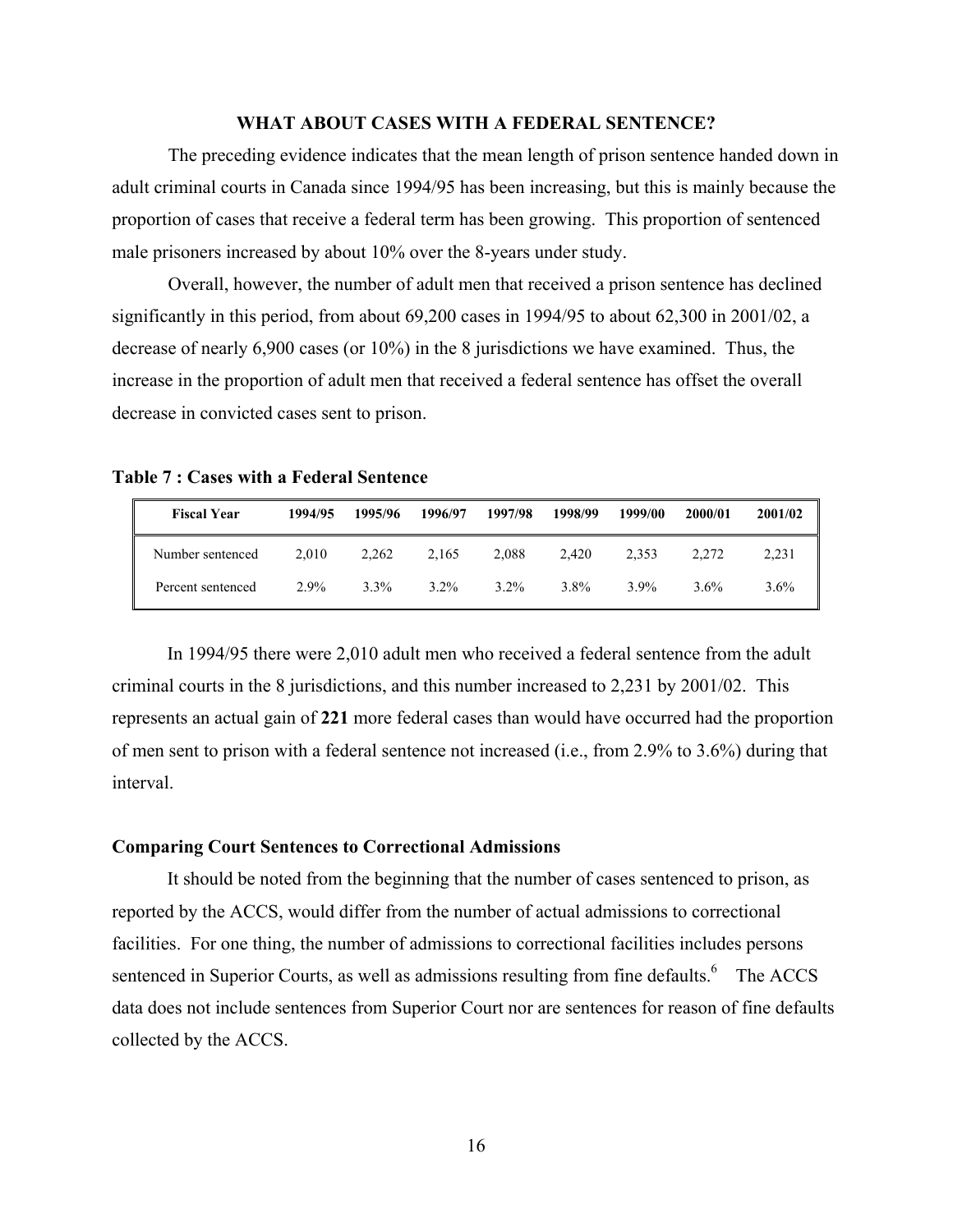In addition, this study is limited to the 8 jurisdictions we have identified. These 8 jurisdictions represent approximately 80% of the total provincial/territorial adult criminal court caseload, according to Statistics Canada's estimate. Finally, only sentenced cases for Criminal Code convictions were examined. Thus, Criminal Code Traffic offences and Other Federal Statute offences were excluded. According to the 2001/02 ACCS, Criminal Code charges represented 87% of cases, and Criminal Code Traffic offences represented 14% of that total. Federal Statute Offences represented the remaining 13% of cases.<sup>7</sup> A significant number of federal offenders are admitted each year with these convictions.

## **Are Average Federal Sentences Getting Shorter?**

This brings us to the next question: Whether average federal sentences at admission are getting shorter? To answer this question, historical information on new federal court commitments has been extracted from the Correctional Service of Canada's Offender Management System (OMS) covering the period since 1994. To somewhat simplify the amount of data that needed to be processed for this report, we have identified 8 of the most common and serious federal offences (listed below in Table 8): The eight most common federal offences collectively account for about 70% of all new court committals to federal custody each year. The most serious sentence on the federal term was identified, and the mean length of sentence of every group computed for each year. (A separate series was compiled for offenders sentenced for murder, and these cases are examined in the next section.)

 $\overline{a}$ 

<sup>&</sup>lt;sup>6</sup> CCJS Juristat **Adult Criminal Court Statistics, 2002/03** (November 2003). Page 13.

CCJS *Juristat*: **Adult Criminal Court Statistics, 2001/02** (March 2003). Page 2.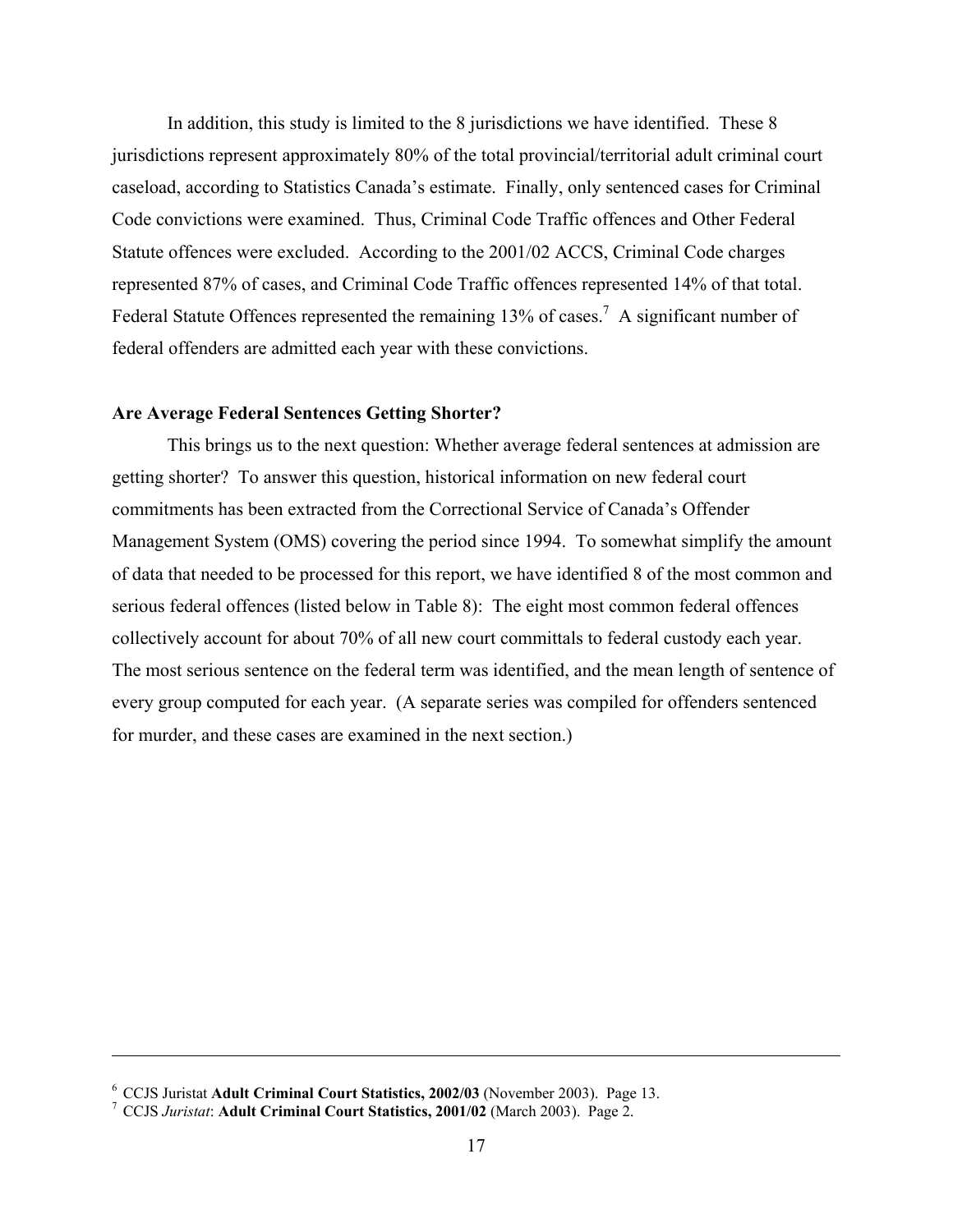| <b>Admission</b><br>Year | <b>Sex</b><br><b>Assault</b> | <b>Robbery</b> | Major<br><b>Assault</b> | Other<br>Violent $^1$ | <b>B&amp;E</b> | <b>Theft MV</b> | Impaired<br><b>Driving</b> | <b>Theft</b> |
|--------------------------|------------------------------|----------------|-------------------------|-----------------------|----------------|-----------------|----------------------------|--------------|
| 1994                     | 1,547                        | 1,451          | 1,238                   | 1,144                 | 1,045          | 864             | 1,029                      | 1,007        |
| 1995                     | 1,632                        | 1,417          | 1,254                   | 1,089                 | 990            | 794             | 978                        | 975          |
| 1996                     | 1,530                        | 1,469          | 1,247                   | 1,182                 | 1,005          | 995             | 919                        | 991          |
| 1997                     | 1,612                        | 1,530          | 1,211                   | 1,287                 | 999            | 870             | 1,007                      | 971          |
| 1998                     | 1,529                        | 1,493          | 1,157                   | 1,091                 | 1,030          | 857             | 892                        | 979          |
| 1999                     | 1,528                        | 1,491          | 1,159                   | 1,128                 | 985            | 845             | 898                        | 950          |
| 2000                     | 1,430                        | 1,421          | 1,191                   | 1,118                 | 991            | 1,096           | 909                        | 939          |
| 2001                     | 1,486                        | 1,374          | 1,224                   | 1,050                 | 987            | 1,073           | 875                        | 867          |
| 2002                     | 1,406                        | 1,308          | 1,130                   | 1,095                 | 934            | 839             | 910                        | 884          |
| Average                  | 1,522                        | 1,439          | 1,201                   | 1,132                 | 996            | 915             | 935                        | 951          |
| Change                   | $-141$                       | $-143$         | $-108$                  | $-49$                 | $-111$         | $-25$           | $-119$                     | $-123$       |
| % Change                 | $-9.1%$                      | $-9.9%$        | $-8.7%$                 | $-4.3%$               | $-10.6%$       | $-2.9%$         | $-11.6%$                   | $-12.2%$     |

**Table 8: Average Federal Sentence for Federal Men at Admission (Mean Days), 1994 to 2002** 

Source: Research Branch. Common assaults make up a large proportion of the "Other violent" category.

Starting with calendar year 1994, the table (Table 8 above) depicts the mean length of sentence at admission each year for the 8 selected crimes. The mean sentence has decreased for each of the eight selected offences, although the rate of decrease varied among crime types. Between 1994 and 2002 the mean sentences have declined by as little as -25 days for Motor Vehicle Theft, and by as much as -143 days for robbery. Proportionately, the largest decrease was 12.2%, for thefts, while the smallest was -2.9% for Motor vehicle theft.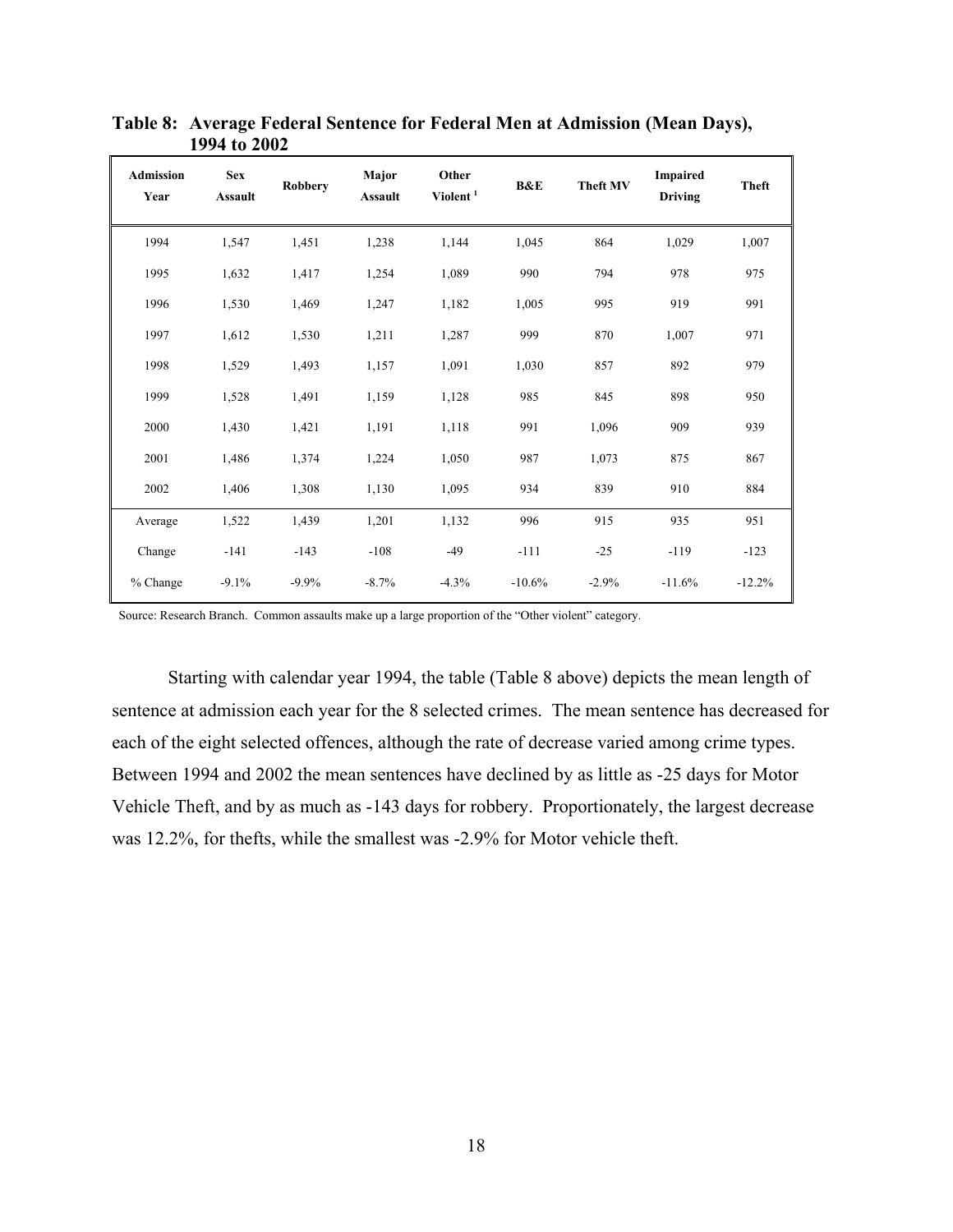## *Violent Crime*

The first set of charts show the trends for the four most common violent offences.





• The mean length of sentence for sexual assaults over the 9 years studied, was 1,522 days. The mean length of sentence for sexual assault in 1994 was 1,547 days, and this decreased to 1,406 days by 2002. The mean sentence for sexual assault fell by -141 days over this period, or by -9.1%. Although there is some variation around the trend, the overall drift is downward. Note that new court committals for sexual assaults increased rapidly after 1982, peaked around 1994, and have since fallen substantially from their 1990s peak.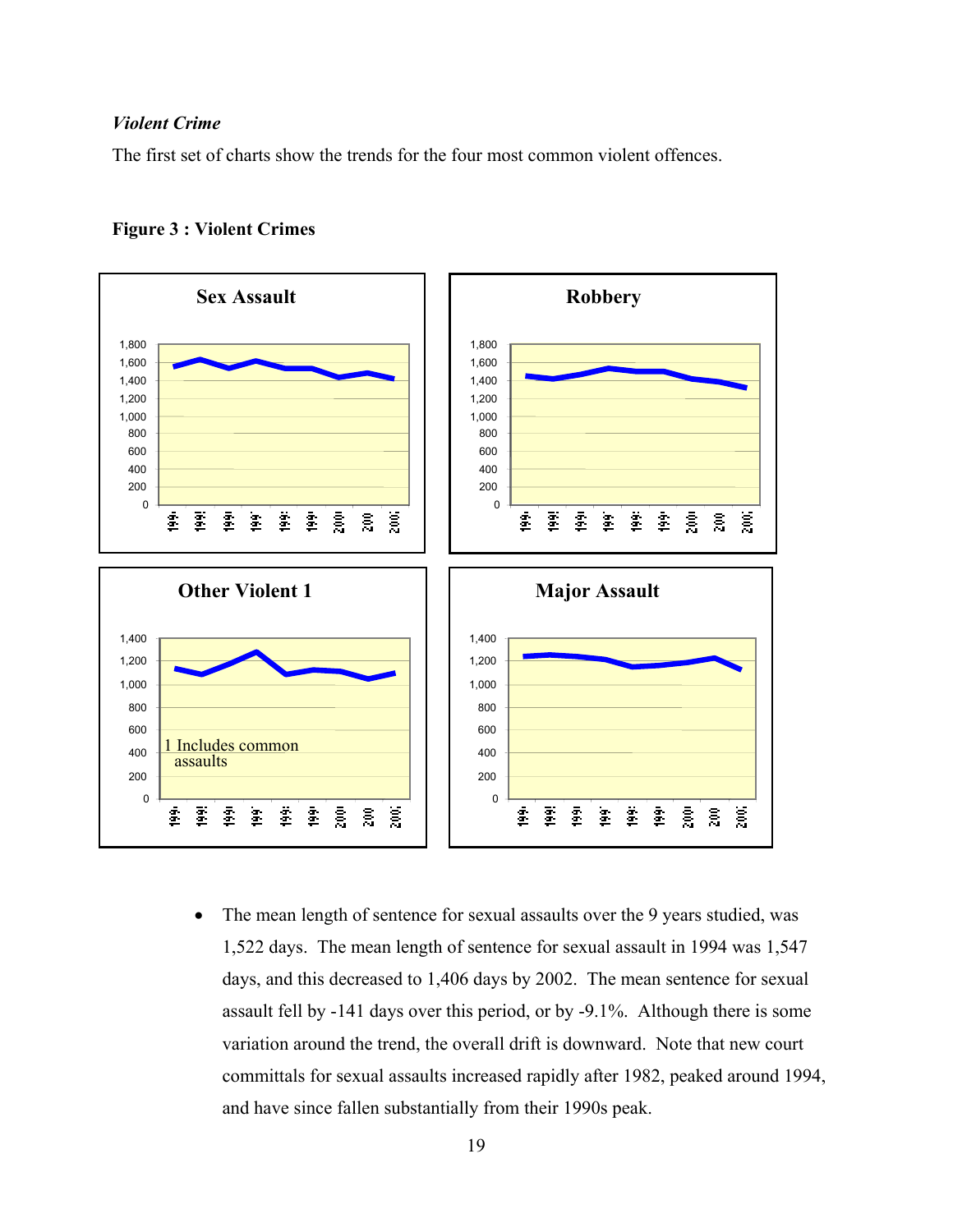- The mean sentence for Robbery averaged 1,439 days. Historically, the mean sentence for robbery was 1,451 days in 1994, but this has fallen to 1,308 days in 2002. There is a definite downward trend over the whole period as the mean sentence for robbery fell by -143 days, or by -9.9% over the whole period.
- The mean sentence for Major Assaults also shows a gradual downward trend. Overall, the mean sentence length averaged 1,201 days. Historically, the mean sentence for major assault was 1,238 days in 1994 and had fallen to 1,130 days in 2002. The decrease was -108 days, or -8.7% for the whole period.
- The trend for "other violent" offences (which includes "common" assault) shows a non-linear trend downward from 1994. The mean sentence for other violent offences averaged 1,132 days. The mean in 1994 was 1,144 days and this has since decreased to 1,095 days in 2002. The decrease for the whole period was -49 days, or a -4.3% decrease.

## *Property and Other Crimes*

The next set of charts reflects the mean sentence length at admission of the four-selected property and other offences (Break and Enter, Theft, Theft Motor Vehicle, and Impaired Driving).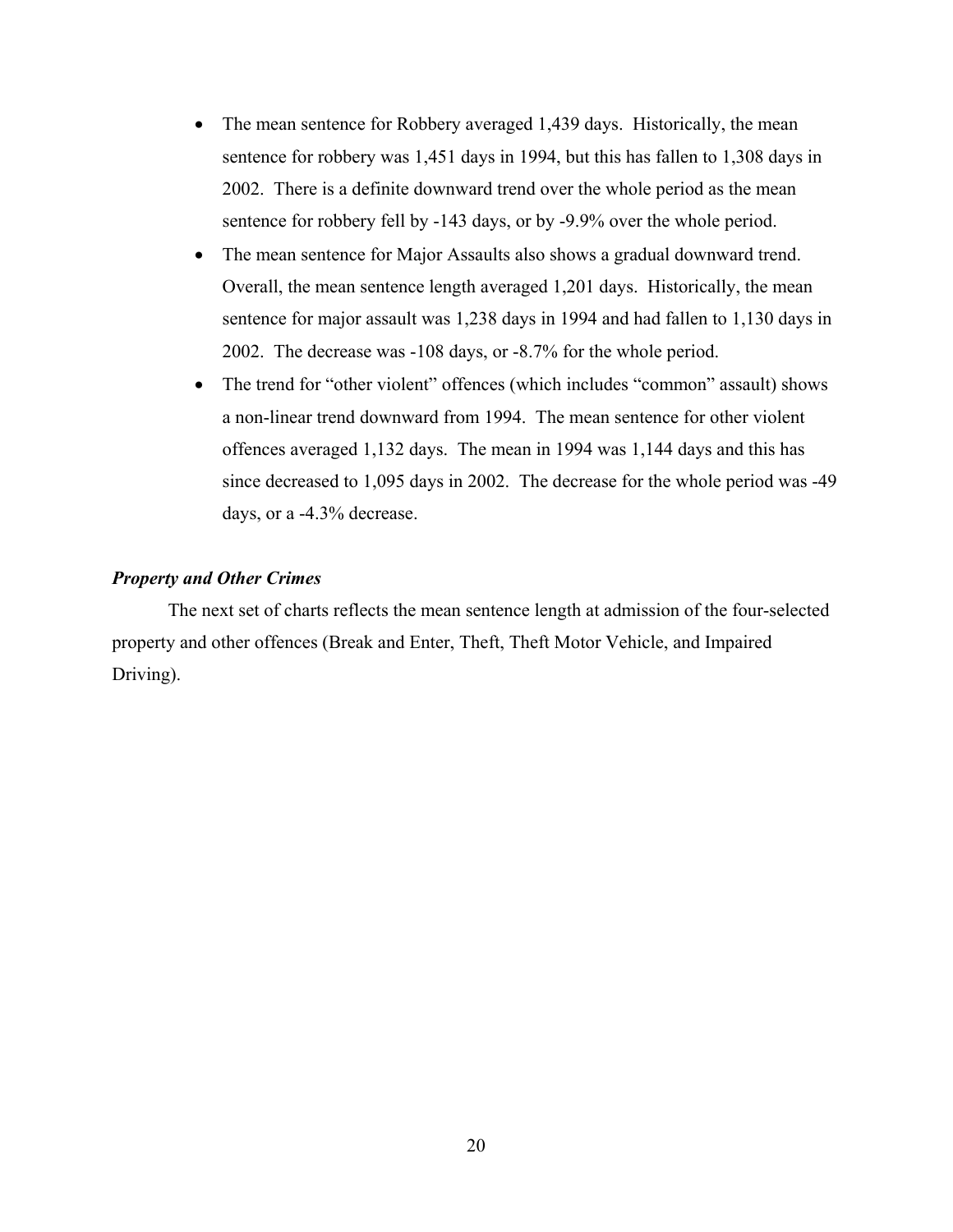



- The overall mean sentence length for Break & Enter averaged 1,025 days since 1994. The historical series starts at 1,045 days in 1994 and ends at 934 days in 2002. The trend decreased by -111 days, or -10.6% over the period.
- The mean sentence length for Theft averaged 951 days over the full period. The historical series starts at 1,007 days in 1994 and ends at 884 days in 2002. This series decreased by -123 days over this period, or by -12.2%.
- There is also a downward trend for Motor Vehicle Theft that has become more erratic in recent years. The historical series starts at 864 days in 1994 and ends at 839 days in 2002. The mean sentence throughout the period averaged 915 days. The overall decrease was -25 days, or a decrease of -2.9% for the whole period.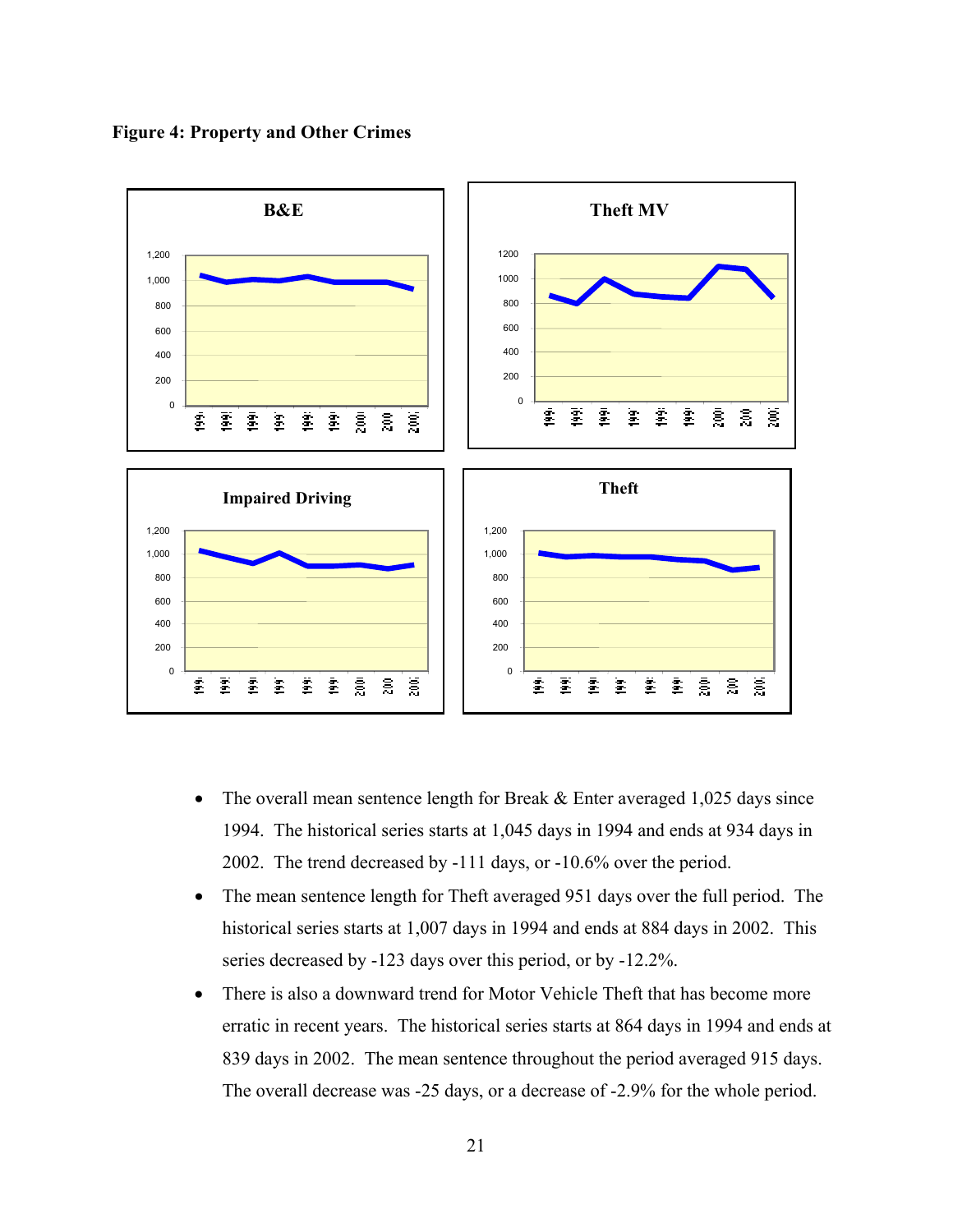• Finally, there is also a downward trend for impaired driving that gradually has leveled off in recent years. The mean sentence throughout the period averaged 935 days. The historical series starts at 1,029 days in 1994 and ends at 910 days in 2002. The overall decrease was -119 days, a decrease of -11.6%.



**Figure 5 : Mean Sentence for 8 Selected Offences** 

As we have discovered, the "mean" federal sentence at admission has decreased for each of the eight offences tracked since 1994. In the chart above, the sentence lengths for the 8 offences were grouped together to create an overall composite measure. The composite mean reflects the downward trend in individual items found previously.

The mean length of sentence for the composite 8 offences was 1,322 days in 1994 and by 2002 had decreased to 1,162 days. Over the total period under study, this represents a reduction in the mean sentence length of about **–161 days**, or a proportional reduction of about **12%**. A statistical trend line has been fitted to the date. This produced a linear trend line with downward slope, and the model was quite a good fit ( $R^2 = .785$ ). According to the statistical model, the mean sentence length was estimated at 1,369.5 days in 1994, and this has decreased by about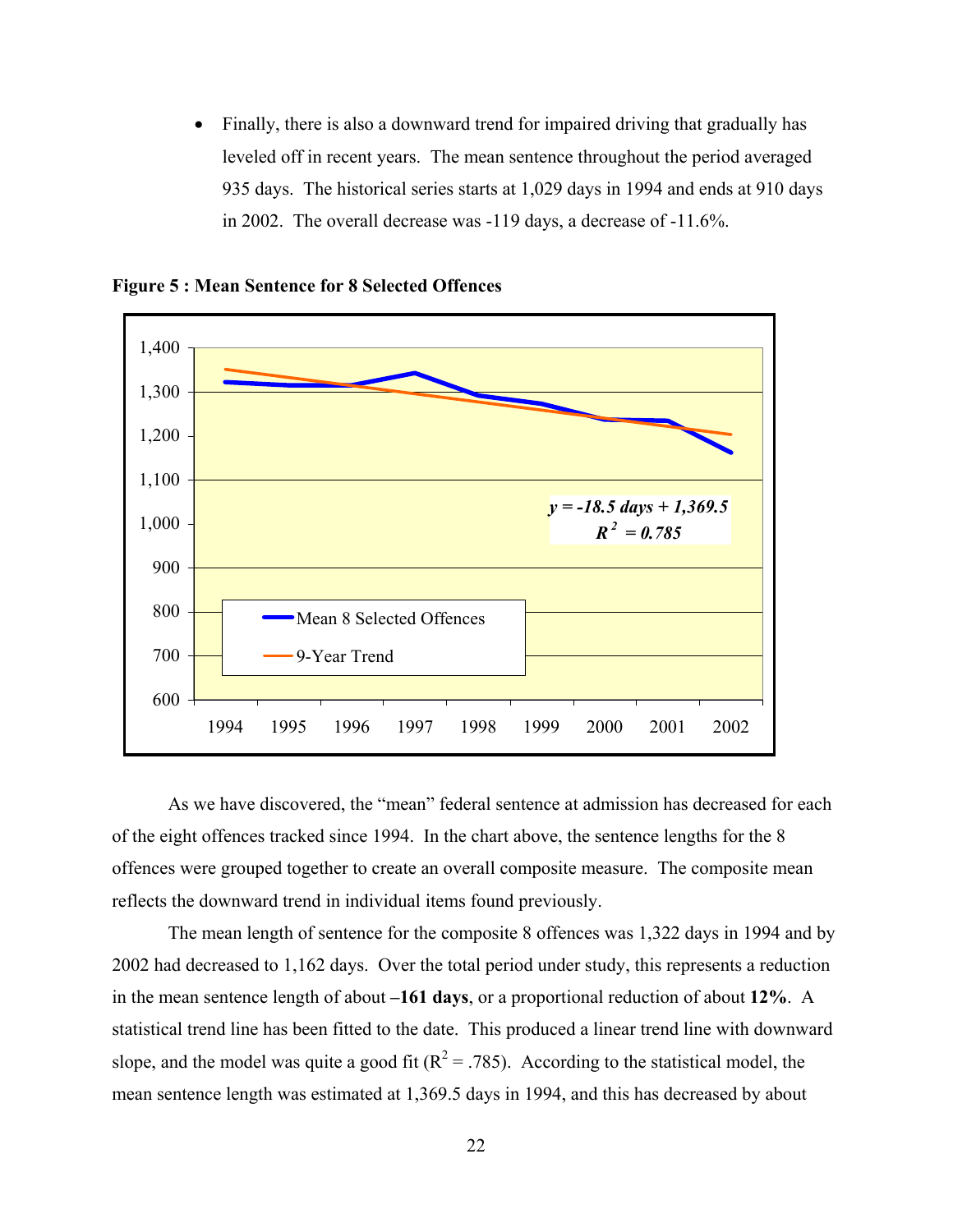18.5 days each year since then (e.g., the average length of sentence has become about ½ a month shorter each year).

#### *Murder*

Since offenders convicted of murder under Canadian law receive a life sentence, it is not possible to calculate a "mean" length of sentence in the conventional way. The penalty for conviction for murder in Canada is life in prison, but offenders serving life sentences become eligible for consideration for parole at a time indicated on the sentence. Whether they are released at their first parole eligibility date remains the prerogative of the National Parole Board. For offenders convicted of first-degree murder, the minimum time by statute before becoming eligible for parole is 25 years, but the court may review this after the offender has served 15 years of the sentence. The minimum custodial sentence for a second-degree murder conviction is 10 years and the maximum 25 years, to be specified by the sentencing judge. In the following chart, therefore, we show the mean sentence to be served as measured by earliest date for parole eligibility (for murder-1 and murder-2 cases admitted) since 1994.



**Figure 6 : Mean Time to Parole Eligibility for Murder 1 and 2 (Years)**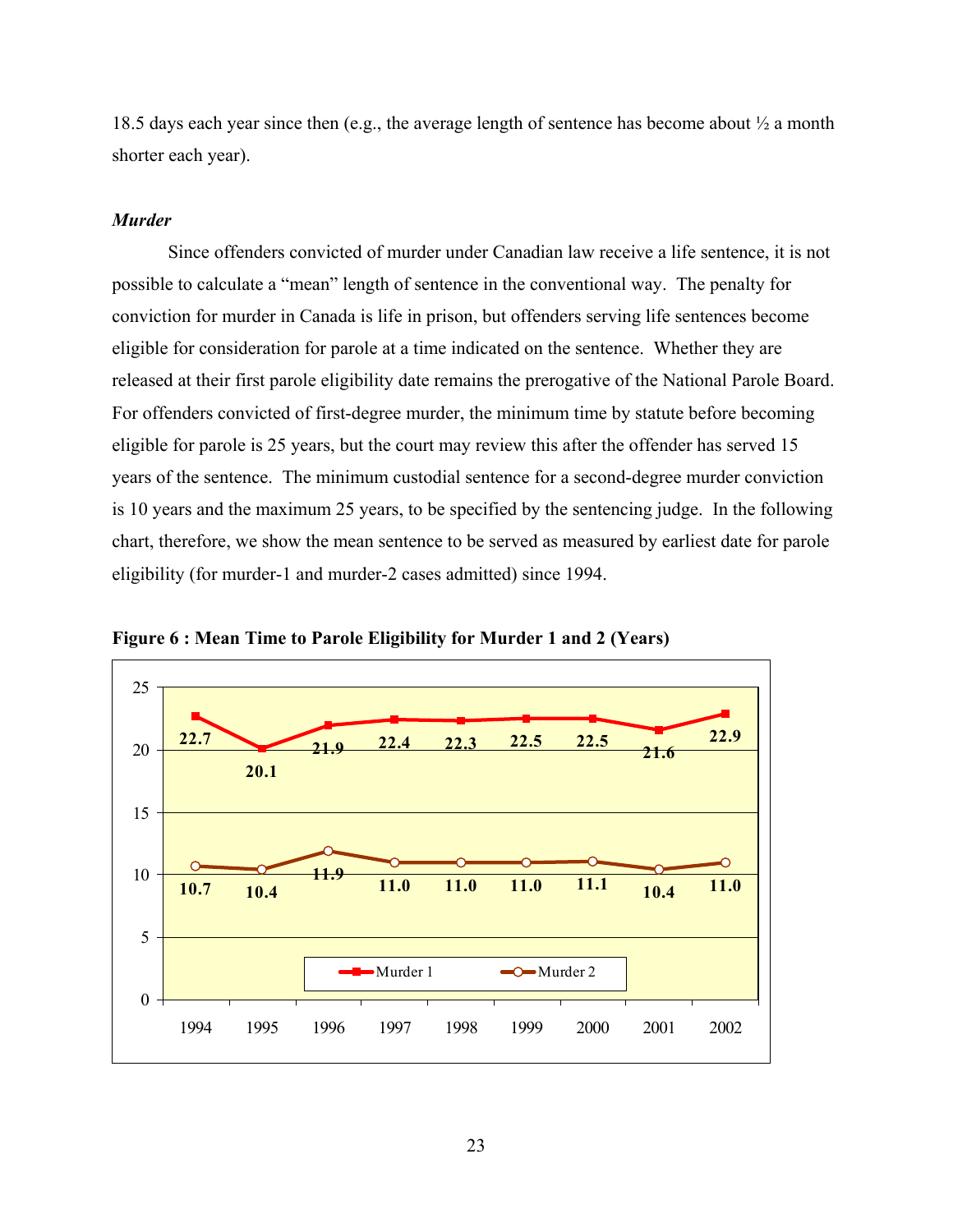Examining the two series, we see there appears to be hardly any change in the mean sentence before parole eligibility for murder-1 and murder-2 cases since 1994. There was a slight increase in the mean sentence, from 22.7 years for murder-1 cases in 1994 versus 22.9 years in 2002, and also a slight increase in the mean sentence of 10.7 years to 11.0 years for murder-2 cases. However, neither change constitutes a significant trend.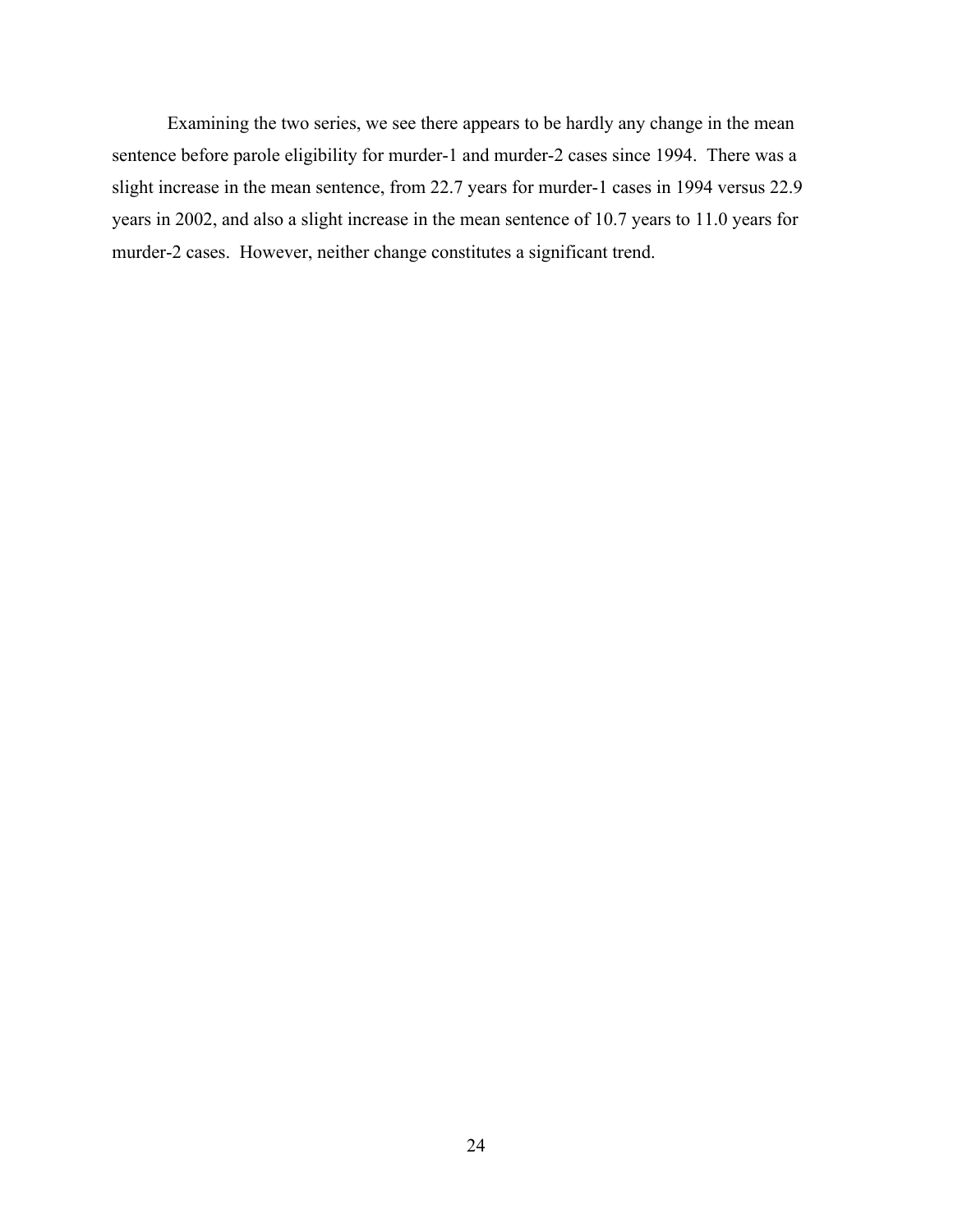## **REGIONAL VARIATIONS IN COURT SENTENCING**

Considerable variation is to be found in the sentencing patterns, and the proportion of convicted cases that receive a federal term, among the different adult criminal court jurisdictions across Canada.

## **Federal Sentences Vary by Jurisdiction**

Of the 8 Jurisdictions for which complete data exists between 1994/95 and 2001/02, increases in the federal sentence proportion occurred in four (Newfoundland and Labrador, Quebec, Saskatchewan and Alberta), while the other four (P.E.I., Nova Scotia, Ontario and Yukon) have shown a decrease.

Among the 4 jurisdictions that had an increase in 2001/02 over 1994/95, the increase totaled 288 cases as follows:

- 1. The number of cases in Newfoundland and Labrador with a federal term increased by 9 cases from 1994/95 to 2001/02, or nearly 44%;
- 2. Quebec had an increase of 145 cases or 22%.
- 3. Saskatchewan saw an increase of 10 cases or 8.8%;
- 4. Alberta had an increase of 124 cases or nearly 34%.

Provinces and Territories with a decrease in 2001/02 as compared to 1994/95, decreased overall by –67 cases as follows:

- 1. In Prince Edward Island the number of federal sentences decreased by 14, or a decrease of 70%;
- 2. Nova Scotia had a decrease of 32 cases, or nearly 24%;
- 3. Ontario had a decrease of 20 cases, or nearly 2.9%;
- 4. Yukon had a decrease of 1 case, or nearly 20%.

## **Changes in Median and Mean Sentence**

There was also some variation in both the "median" and the 'mean" sentence of the courts among the 8 jurisdictions. In five of the jurisdictions (Newfoundland and Labrador, Nova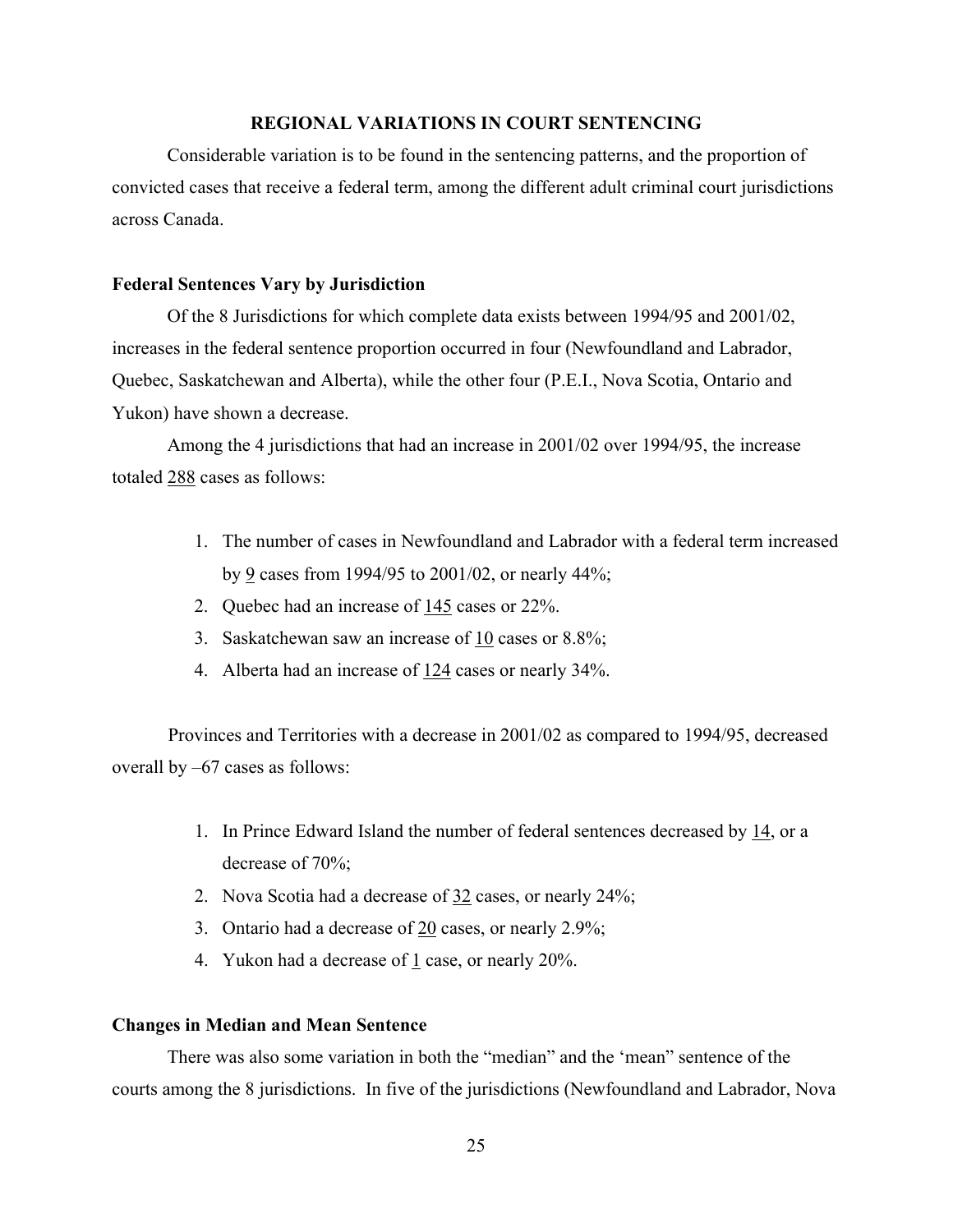Scotia, Ontario, Alberta and Yukon) the median sentence length in 2001/02 was 30 days. However, in P.E.I. the median sentence was 17 days, while in both Quebec and Saskatchewan it was 60 days.

Meanwhile, mean sentences varied even more, from a low of 55 days in P.E.I., to a high of 226 days in Quebec. On the other hand, P.E.I. sent the largest proportion of cases found guilty to prison (nearly 64%) while in Quebec this proportion (32.4%) was amongst the lowest. Table 9 (below) shows the mean and median sentences for the 8 jurisdictions in 2001/02.

| <b>Jurisdiction</b>          | Mean | Median | <b>Jurisdiction</b> | Mean | Median |
|------------------------------|------|--------|---------------------|------|--------|
| Newfoundland $&$<br>Labrador | 100  | 30     | Ontario             | 84   | 30     |
| Prince Edward Island         | 55   | 17     | Saskatchewan        | 151  | 60     |
| Nova Scotia                  | 172  | 30     | Alberta             | 124  | 30     |
| Quebec                       | 226  | 90     | Yukon               | 103  | 30     |

**Table 9 : Mean and Median Sentences (Days) in 2001/02** 

Source: CCJS (ACCS)

Time does not permit us to provide a detailed examination of Regional variations or sentencing patterns in this report. However, in Appendix A of this report we have provided sentence length tables for each of the 8 jurisdictions. Anyone who wishes more detail than these tables provide should consult the CCJS about obtaining ACCS published tables for each province and territory.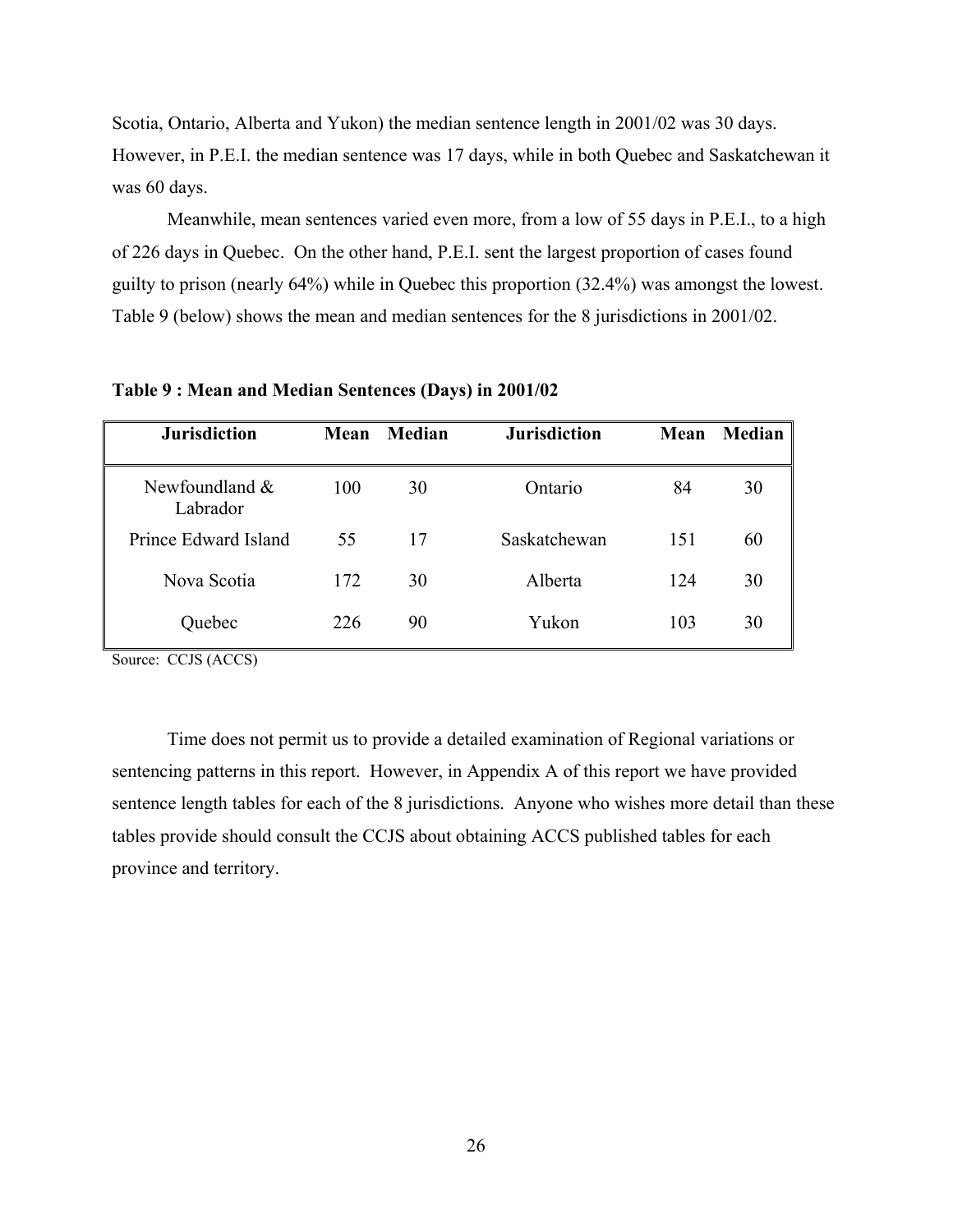## **FACTORS IMPACTING ON THE LENGTH OF PRISON SENTENCE**

In this section, we will briefly examine some evidence of the growing delays that criminal courts are experiencing, and the use of custodial remand. Space and data limitations do not permit a fuller analysis here, but an overview may prove useful in highlighting ongoing trends that could inform future research.

### **The Population on Custodial Remand is Growing**

The number of persons remanded into custody has an impact on both the physical and financial resources of correctional facilities. The issue of population growth in correctional facilities has been recognized and a number of reforms were introduced in the 1990s that would reduce the reliance on incarceration and provide community/sentencing alternatives. However, most of these have no impact on remand populations.

Provincial and territorial correctional services in Canada are responsible for all adults who have been charged with an offence and remanded (ordered by the court) to custody while awaiting a further court hearing. These people have not been sentenced but can be held for a number of reasons related mainly to risk (risk of failing to appear, danger to themselves or others, risk of re-offending, etc).

Seemingly just as the sentenced population of adult prisoners in Canada began to recede, the population held in custodial remand began to increase. Between 1994/95 and 2000/01, the annual average prison count of sentenced inmates in P/T facilities decreased from 14,316 to 10,953 (a decrease of nearly 24%). However, during the same period the average count of persons remanded into custody increased from 5,327 to 7,428 cases (a gain of over 39%). Table 10 (below) indicates the comparative changes in the sentenced and the non-sentenced prison counts since 1994/95.

27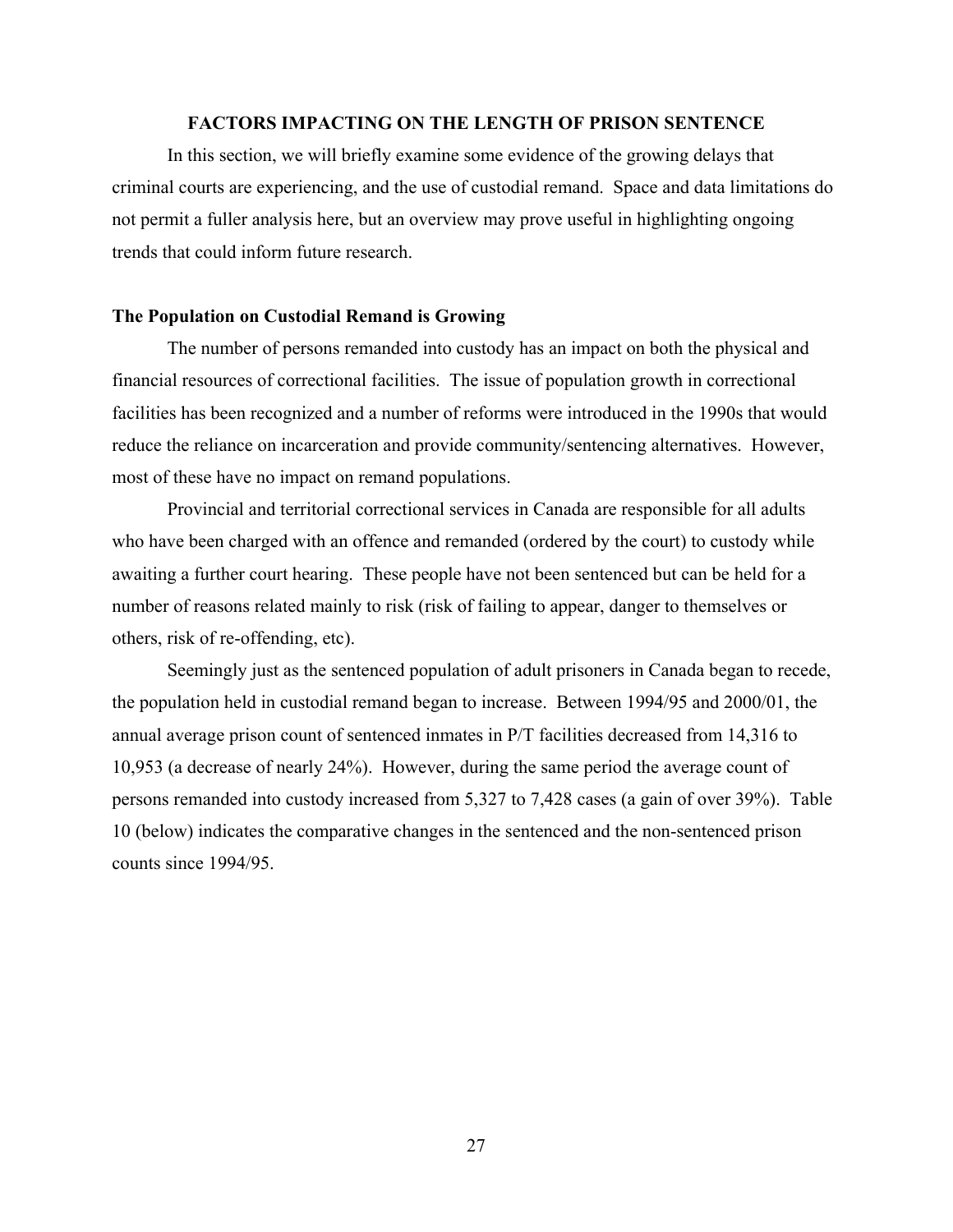| Fiscal              | Sentenced,      | Remand,         |
|---------------------|-----------------|-----------------|
| Year                | actual-in count | actual-in count |
| 1994/95             | 14,316          | 5,327           |
| 1995/96             | 14,249          | 5,266           |
| 1996/97             | 13,522          | 5,734           |
| 1997/98             | 12,573          | 6,109           |
| 1998/99             | 12,478          | 6,472           |
| 1999/00             | 11,421          | 6,665           |
| 2000/01             | 10,953          | 7,428           |
| 2001/02             | 10,931          | 7,980           |
| $\Delta$ in Number  | $-3,385$        | $+2,653$        |
| $\Delta$ in Percent | $-24%$          | $+50%$          |

**Table 10 : Adult Correctional Services, Average Counts of Offenders in Provincial, Territorial and Federal Programs** 

Source: CCJS Adult Correctional Services in Canada historical database.

 $\overline{a}$ 

In a study of Custodial Remand that covered a 10 year period from 1988/89 to 1997/98, the CCJS reported that the average daily count of offenders remanded to provincial/territorial custody had increased by 45% in those years, from 4,200 in 1988/89 to about 6,100 by 1997/98. By 1997/98, 50% of all adult admissions were remand inmates, and this was up from 39% ten years earlier.<sup>8</sup>

Typically, offenders remanded into custody are more likely to have been charged with crimes against the person (43%) than the sentenced population (31%). According to a one-day snapshot survey, conducted in October 1996, both remand and sentenced inmates were more likely than the Canadian population to be young, unmarried, unemployed males with a grade nine education or less.

Bail reform (bail supervision and verification programs) has been introduced in a number of Canadian jurisdictions (Statistics Canada, 1986). Practices of judges, crown counsel, and

<sup>&</sup>lt;sup>8</sup> Heather Gilmour, The Use of Custodial Remand in Canada, 1987/88 to 1997/98. Canadian Centre for Justice Statistics, Statistics Canada, 1999.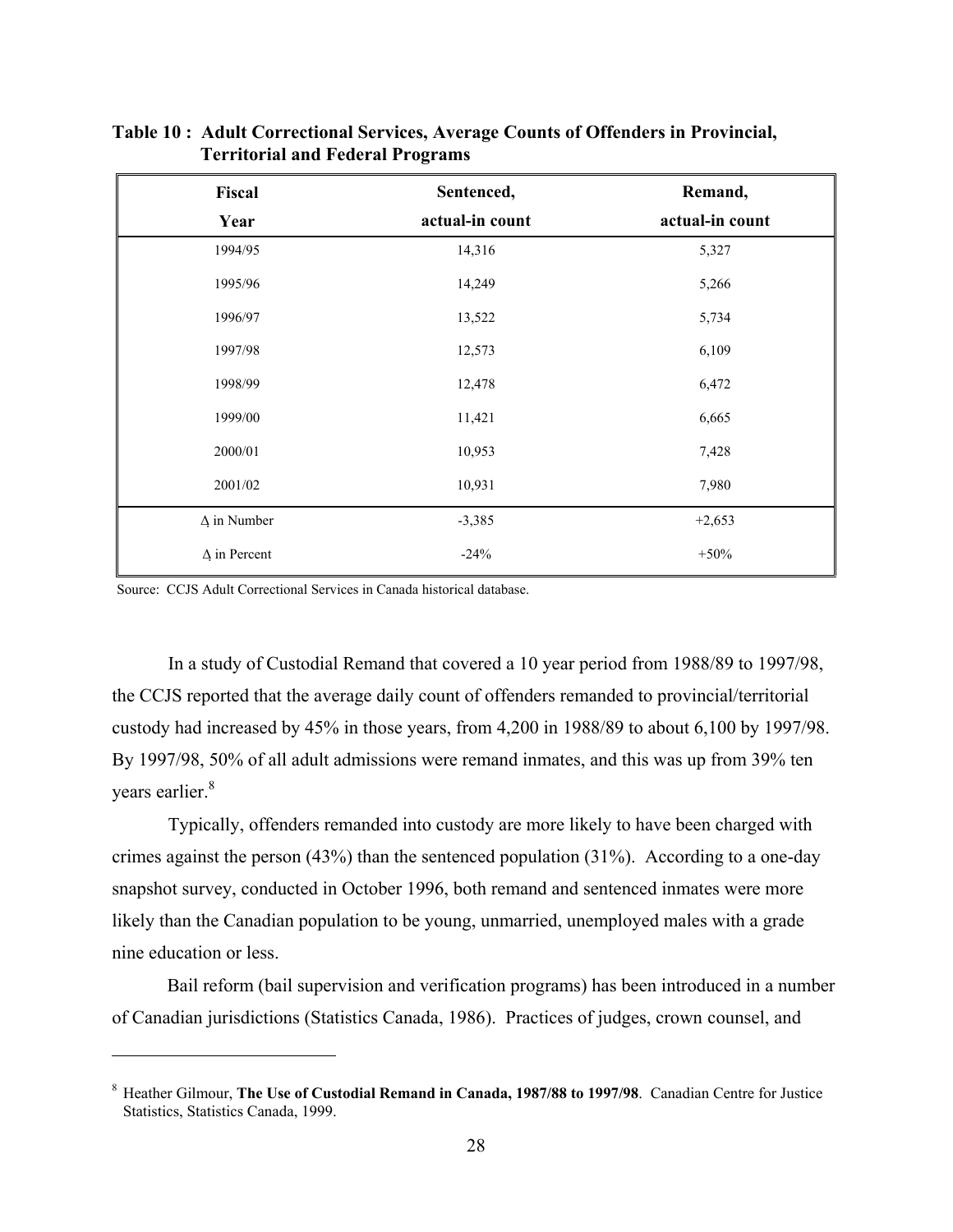provincial/territorial policies can also affect the growth of the remand population. However, this relationship is difficult to determine in the absence of written guidelines. Occasionally, newspaper articles have inferred that over-crowding in correctional facilities is due to attempts by judges to be more conservative in granting bail applications, resulting in more people being held on remand. Also, as we have seen, there has been a striking increase since 1982 in the number of assault (especially sexual assault) cases, which may also have influenced the decision to remand more cases into custody.

### **Time Spent on Remand**

We know that more people are being sentenced to custodial remand than before, but we do not yet know how long they spend on remand. The CCJS remand study (Statistics Canada, 1999) examined the "median" length of time in custody. As we have already seen, the median represents the mid-point of a series, and one-half the values are above and below this point. The median length of time served is generally short for remand inmates, and has not varied greatly in Canada over the last ten years. For the period from 1988/89 to 1997/98, the median time spent on custodial remand increased from 5 days to 7 days, with a brief dip in 1992/93 to 4 days. For our purposes, it would be better to have a measure of "mean" days on remand, since this is more sensitive to longer remand periods, but this statistic is not available in that study. We have seen earlier that the median length of prison sentence in Canada is about 30 days, so a remand time of 6 days represents about 20% of the custodial sentence.

### **Elapsed Time for Trials**

Statistics Canada also collects statistics on the average elapsed time required for trials in adult criminal courts. Not all this elapsed time will be accounted for by persons remanded into custody by the courts, as some people awaiting trial will not be remanded into custody at all (i.e., released on bail, or their own recognizance).

However, if elapsed court times are increasing then it not unreasonable to assume that there is some increases in the duration of those cases that were remanded into custody.

According to Statistics Canada (ACCS, 2001/02), the mean elapsed time from first to last appearance for criminal code offences (excluding traffic), increased from 137 to 190 days during the period between 1994-95 and 2001/02. This represents an increase in the elapsed time of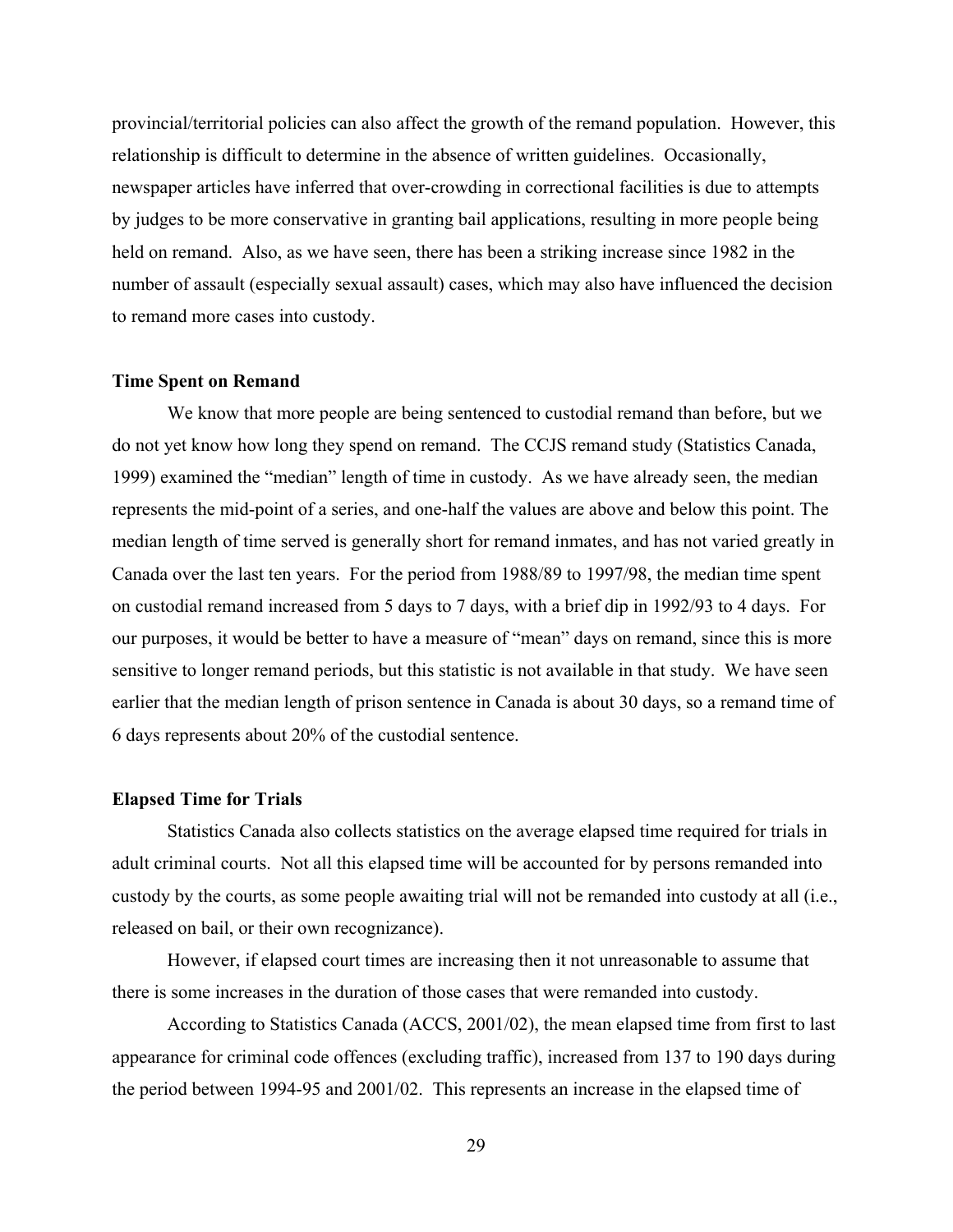nearly 39%. If we examine Statistics Canada figures for the elapsed time at trial for some of the more common criminal offences, we find the results as shown below:

| <b>Fiscal Year</b> | <b>Robbery</b> | Sexual assault | Major assault | Common assault | <b>Break and enter</b> |
|--------------------|----------------|----------------|---------------|----------------|------------------------|
| 1994/95            | 134            | 200            | 155           | 127            | 136                    |
| 1995/96            | 171            | 231            | 172           | 138            | 151                    |
| 1996/97            | 164            | 239            | 186           | 142            | 154                    |
| 1997/98            | 197            | 245            | 190           | 149            | 167                    |
| 1998/99            | 183            | 251            | 184           | 147            | 154                    |
| 1999/00            | 190            | 251            | 185           | 149            | 161                    |
| 2000/01            | 192            | 266            | 190           | 154            | 170                    |
| 2001/02            | 218            | 298            | 224           | 175            | 213                    |
| $(\Delta$ Days)    | $+84$          | $+98$          | $+69$         | $+48$          | $+77$                  |
| $(\Delta\% )$      | $+63%$         | $+49%$         | $+45%$        | $+38%$         | $+57%$                 |

**Table 11 : Mean Elapsed Time in Court (in Days)** 

Source: CCJS, ACCS 2001/02.

These data indicate a significant increase in trial delays has occurred for these common crimes, in the order of about 45% or greater increased in days of elapsed time. The mean elapsed time for robbery offences increased from 134 to 218 days, between 1994/95 and 2001/02 or an increase of 63% more days. Similarly, the increase for sexual assault was 98 days, or 49%; for major assaults it was 69 days or 45%; for common assault it was 48 days or 38%; and for break and enter it was 77 days or 57%.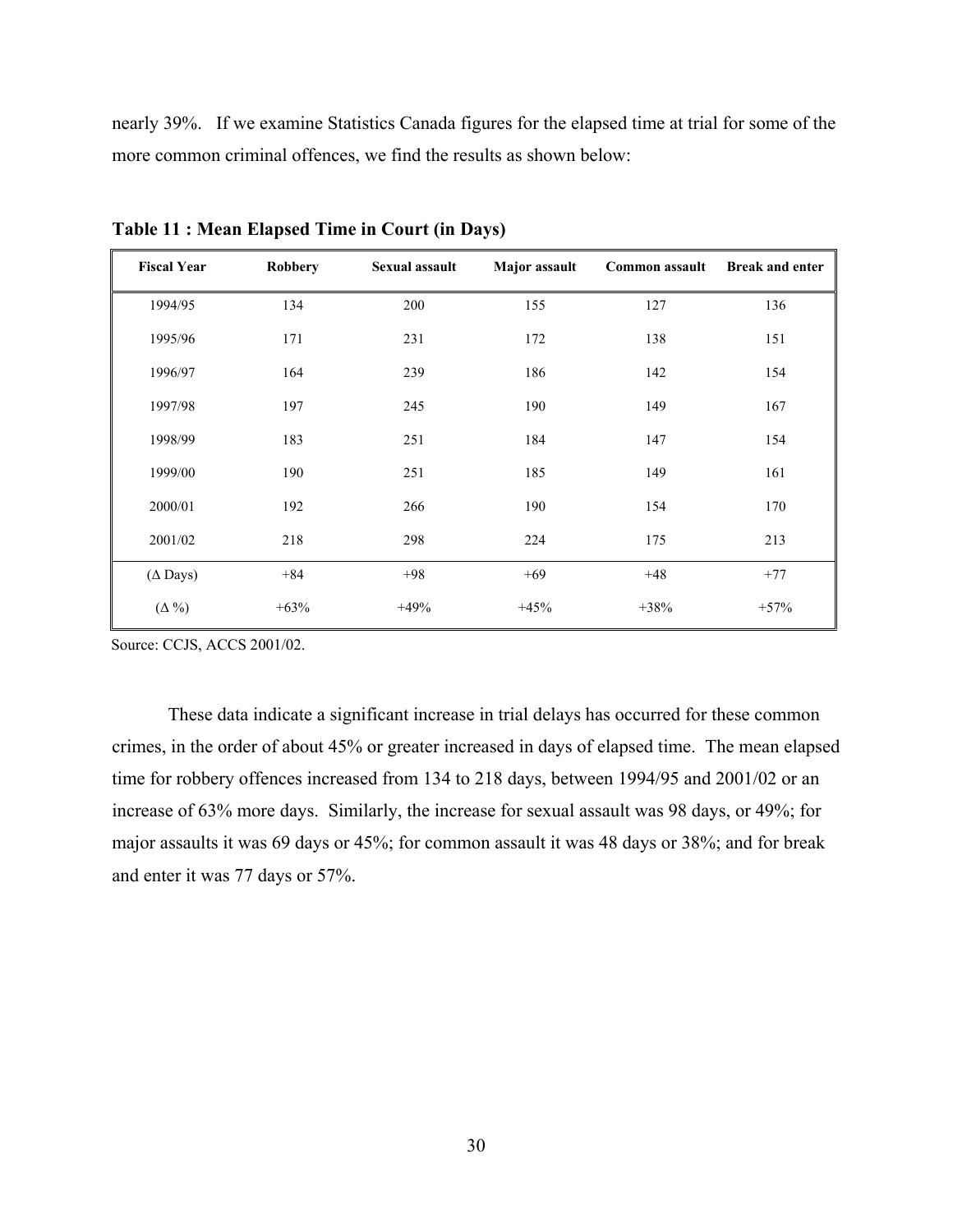

**Figure 7 : Mean Elapsed Time in Court (8-Jurisdictions)** 

The elapsed time at trial for these crimes all follow a similar upward sloping trend from 1994/95 to the present. This is easy to see in the accompanying chart above. Of course, there are a number of explanations as to why elapsed times at trial are increasing. For example, one reason may simply be that cases in general are becoming more complex.<sup>9</sup> Whatever the reason, it is clear that many cases are taking longer to process through the courts that previously, and when combined with a growing custodial remand population, has been causing delays which the Supreme Court of Canada has found to be prejudicial to a fair trial (e.g., *R. vs. Askov*, 1992).

## **Discounts for Remand Time**

 $\overline{a}$ 

The time an accused spends in jail on remand may be taken into account by the judge when imposing a sentence. Therefore, as the elapsed time for trial completion grows, the amount of the sentence discount might also increase. In custodial remand cases, judges deduct time already spent in custody from the sentence they would normally have applied. It is not uncommon for an

<sup>&</sup>lt;sup>9</sup> Statistics Canada gives several examples (ACCS, 2001/02, p. 9) of how cases have become more complex since 1997/98: The average number of charges per case has increased (from 2.12 to 2.20); The proportion of multicharge cases in increasing (from 47% of all cases to 49%), and; The proportion of cases with 3 or more charges has increased (from 19% to 22%).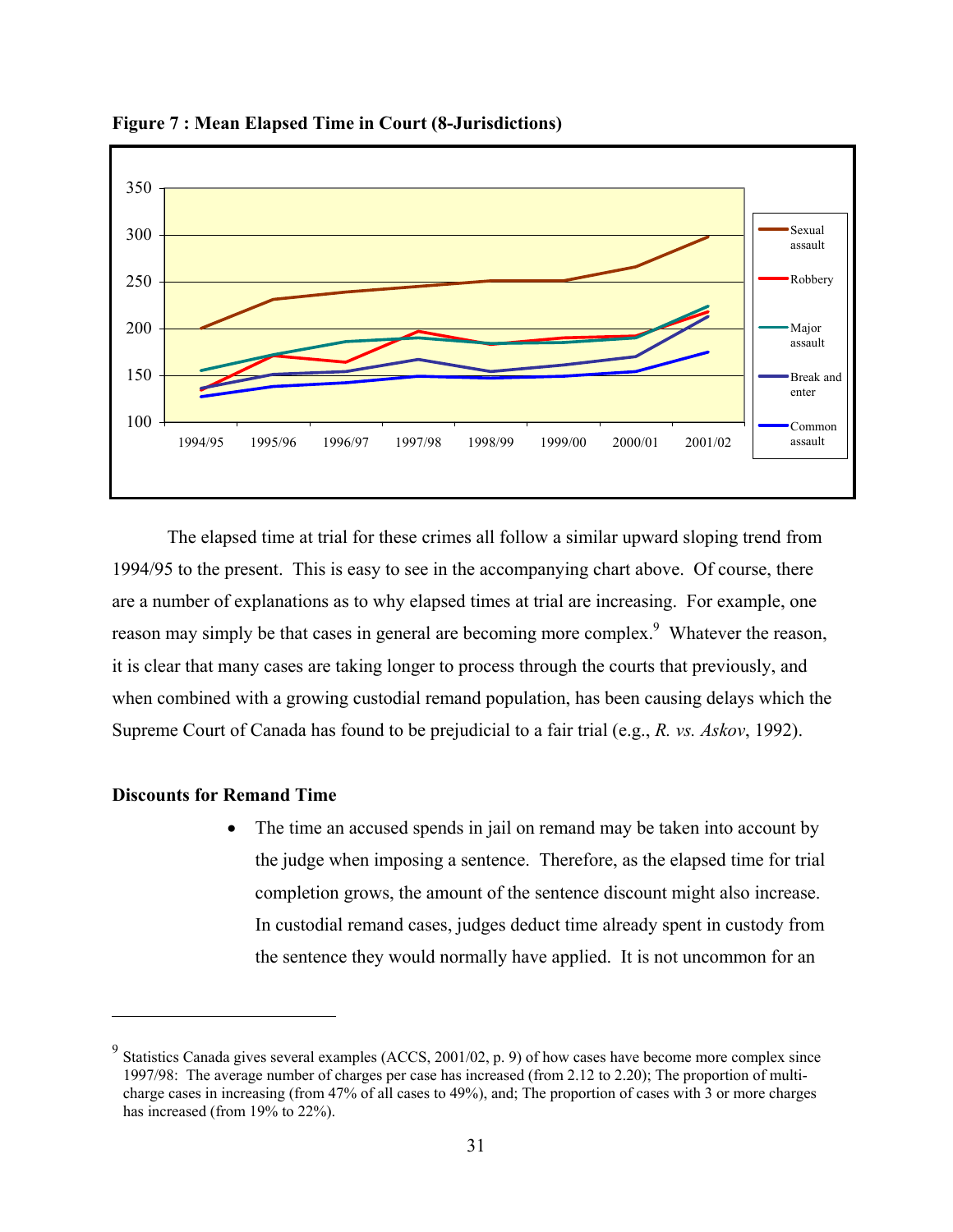offender to receive a sentence of "time served", for example, when the accused has spent as much time or more remanded into custody as that judge normally would have imposed as a sentence. Moreover, this latter practice will skew sentence distributions slightly towards shorter sentences, since the clerks keeping records will record such sentences as one day or "released at court".

#### *Are Discounts Becoming Greater?*

 $\overline{a}$ 

• More recently, the media has commented on a growing trend to increase the sentence discount, to compensate offenders both for the longer stays that they are experiencing in custodial remand as well as the perceived harsher conditions in some remand facilities.

Are sentences generally being given greater discounts for court delays and lengthening (or overly harsh) remand conditions? The use of sentence discounting relates to situations where the courts have given extra credit for time spent behind bars before conviction, cutting back the punishment they deliver accordingly. However, recent media reports indicate that judges have started to discount sentences at some "multiple" of the time serves, albeit mainly in unusual cases. 10

Sentence discounting provides one explanation of why prison sentences are becoming slightly shorter, to reflect longer periods of custodial remand, but also because (as noted earlier) "time served" sentences are typically reported as one day. Although anecdotal evidence has been reported of judges that have begun giving multiple credits for extreme delays, it is difficult

<sup>10</sup> The evidence at this time is mainly coming from the media. For example, a report in the June 8, 2002 *Globe and Mail* states that an Ontario Judge sentenced a repeat car thief to just one day in prison, ruling that the circumstances of his six months in pre-trial custody at the Don Jail were so inhumane that the time would be counted as 24 months. In another story, this time in the In October 19, 2002, *National Post*, Tom Blackwell reported that brutal conditions in provincial jails are prompting more and more judges to reduce the sentences they impose. "In numerous cases, the courts have broken with years of precedent and given extra credit for time spent behind bars before conviction, cutting back the punishment they deliver accordingly." Meanwhile, a Toronto Star (May 6, 2003) report by Peter Edwards cited a judge as giving a rare "three-for-one" credit for time served in pre-trial custody.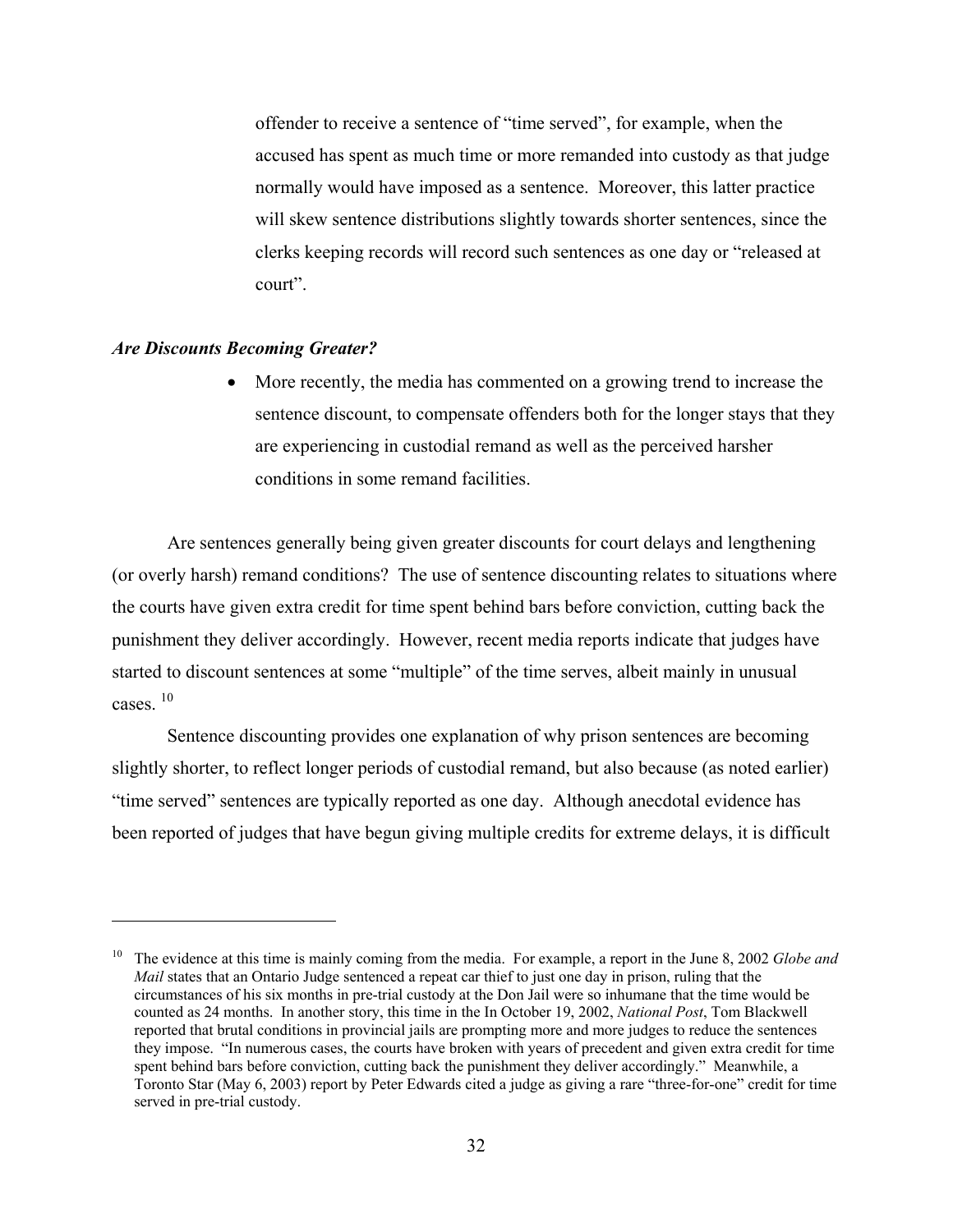to quantify how extensive or widespread this practice has become. This is one area of sentencing where more and better data is obviously required.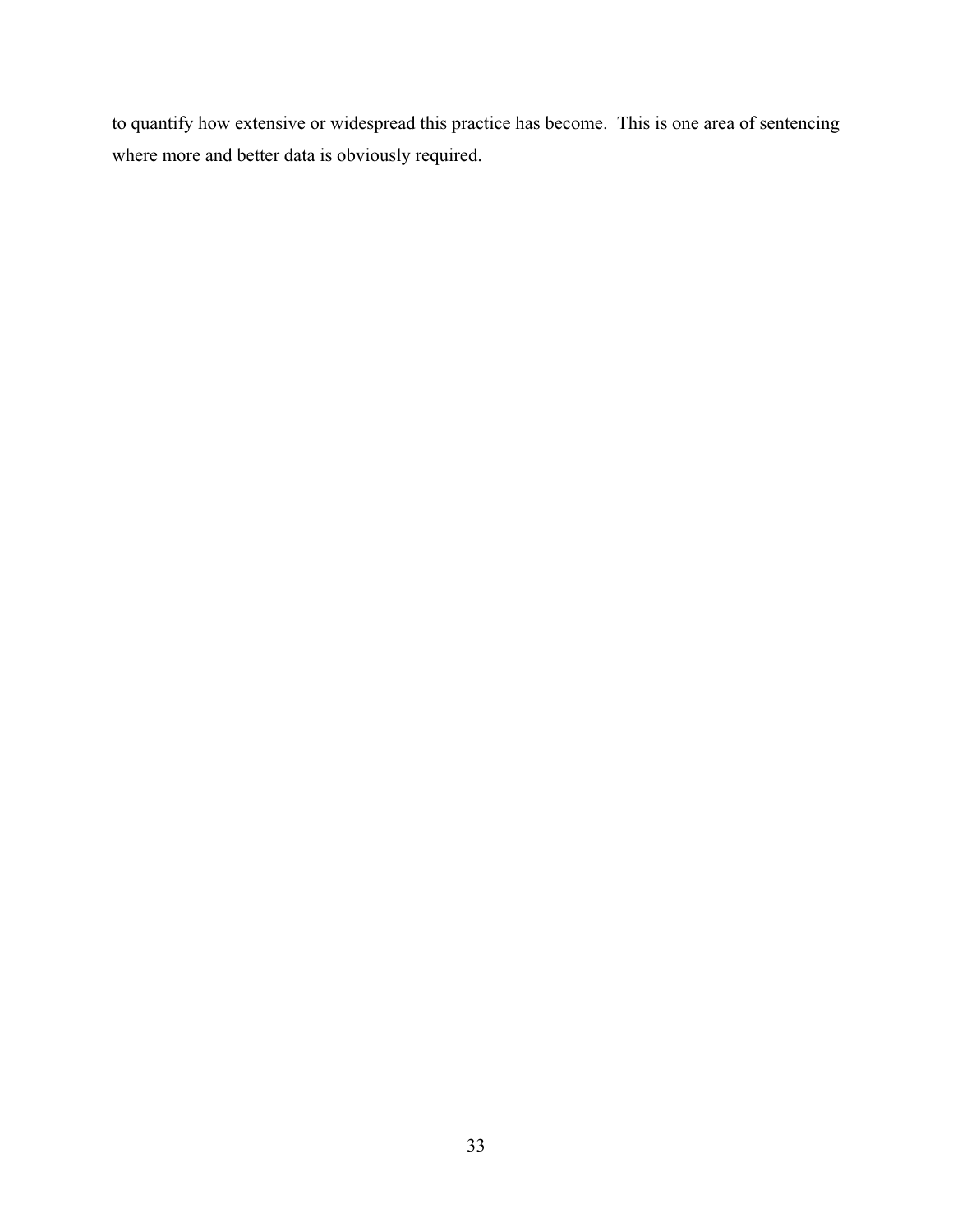### **SUMMARY AND CONCLUSIONS**

Canada's laws, especially concerning crimes against the person such as assaults and sexual assaults, underwent significant revisions beginning in the early 1980s. The impact of changes to the assault legislation in particular was immediately evident in the very rapid increases in incidents of those categories of violent crime reported by police thereafter. These increases persisted from the early 1980s through to the early 1990s, before they finally began to diminish or even reverse direction.

Adult prison populations in Canada also increased rapidly, finally reaching a peak around 1995. Adult correctional populations in Canada have generally been declining since that time. Since 1994, when the ACCS survey was initiated, the overall number of cases of adult men brought to trial in P/T adult criminal courts has declined 14%. During this period the proportion of cases found guilty each year has remained virtually unchanged at roughly 63%, so the number of men found guilty has also decreased by roughly 14%.

The number of cases of adult men who were actually sentenced to prison during 2001/02 decreased by nearly 18,000 cases as compared to 1994/95. The data actually indicate that a slightly larger proportion (up from 34% to 35%) of convicted cases in 2001/02 received a prison sentence than in 1994/95, but since overall cases had decreased, so too have the absolute number of prison sentences.

Amongst those adult men receiving a prison sentence, the number of cases that received sentences less than 2 years decreased whereas the number that received a federal sentence (two years and over) actually increased. For example, between 1994/95 and 20001/02 the proportion of sentenced cases that received prison terms of "2 years and more" increased from 3.0% to 3.9%" (nearly a 30% increase), while in absolute terms this category increased by 221 cases.

When we examined the average sentence length of male federal offenders admitted to federal corrections over this period, we found that the "mean" length of sentence has been falling. The mean length of sentences for the 8 most common federal offences examined all trended downward since 1994. The sentence-length for Murder-1 and murder-2 cases (as measured by time to first parole eligibility) has remained essentially unchanged over the period since 1994.

Thus we found that the mean length of sentence for adult men in Canada has increased since 1994/95, but this is primarily due to an increase in the proportion of men sentenced to 2-

34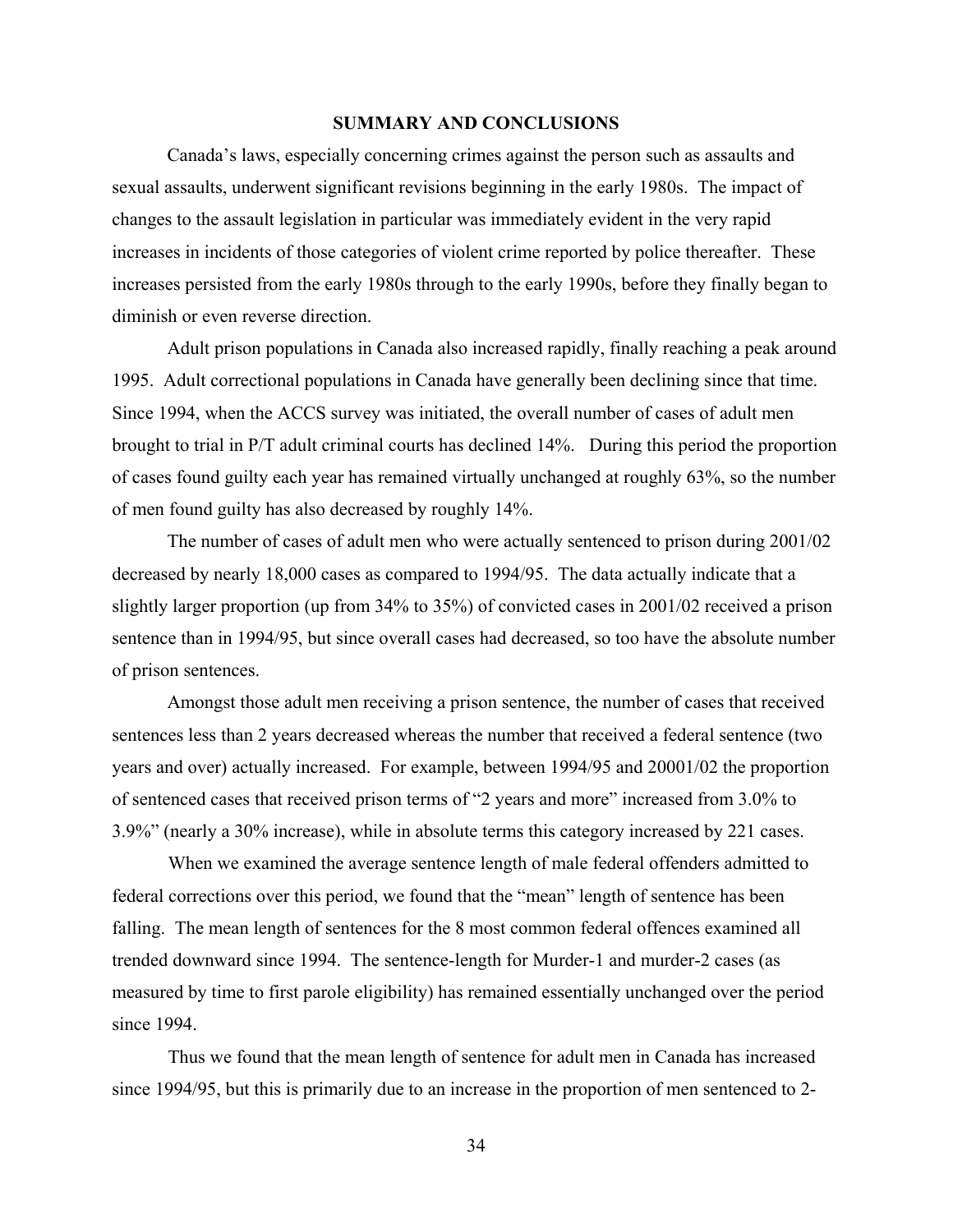years and more. However, amongst federal prisoners the mean sentence length at admission has actually been decreasing. Because of the workings of the "two year" rule, fewer men were sent to prison but more men were sent to federal prisons, and with shorter sentences.

We also examined several factors that might possibly shed light on these peculiar sentencing patterns. We noted how the elapsed time for adult criminal court trials has been increasing, as well as custodial remand populations, even as the overall sentenced populations have decreased. One reason that sentences may be becoming shorter is to reflect the longer time spent in custodial remand before cases are completed. Some media reports have also led to speculation that judges may be starting to discount sentences at rates much higher that was typical in the past. This appears to be a reaction both to the longer average time some offenders are spending under custodial remand, as well as the poor conditions found in some remand centres. However, it is difficult to quantify the overall impact of these events on sentence lengths. The continued expansion and improvements to the adult criminal court and correctional services information capacities, as planned by the CCJS, will no doubt assist future studies.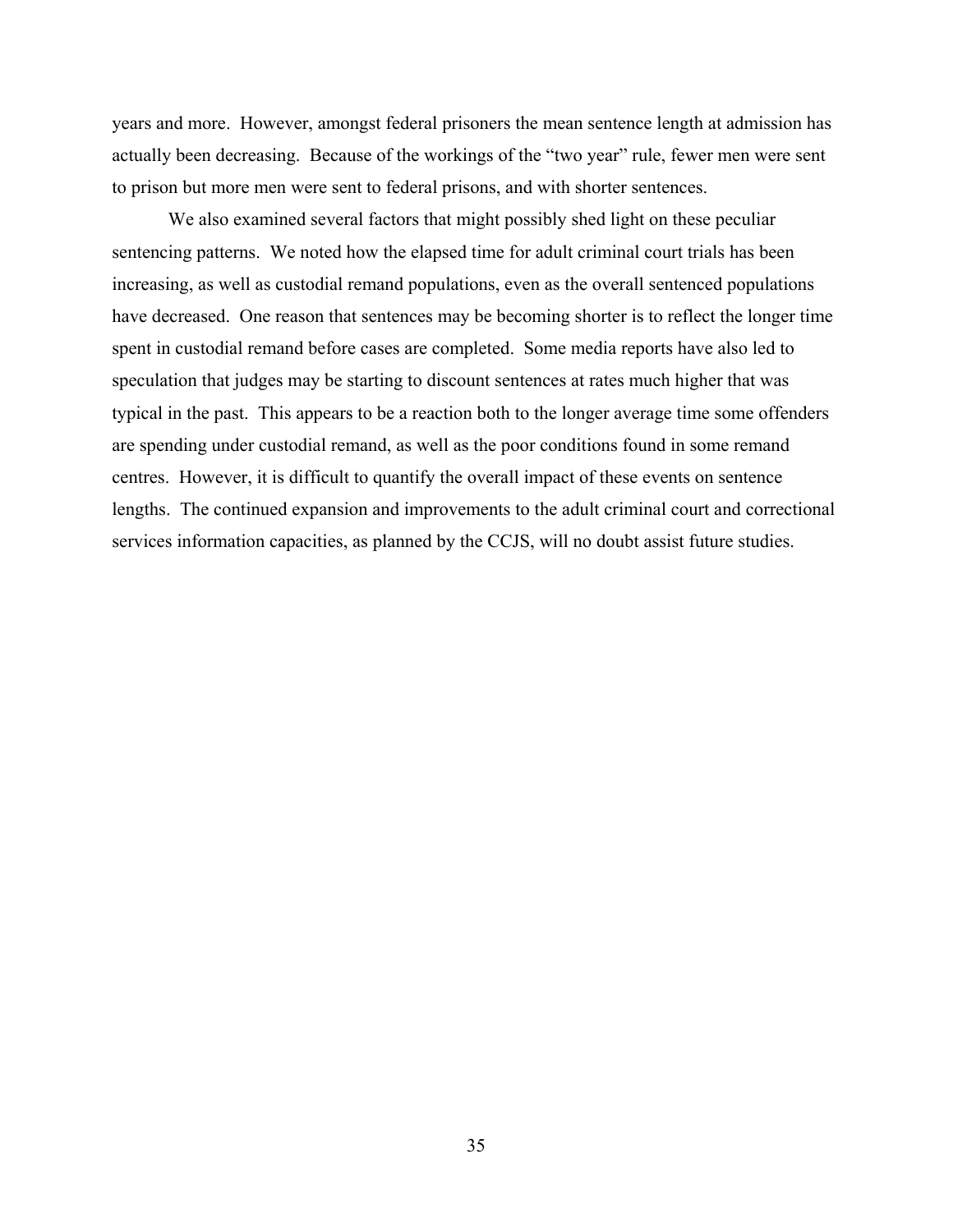### **REFERENCES**

*A Description of Bail Verification and Bail Supervision Programs in Western Canada.* (1986) Canadian Centre for Justice Statistics, Statistics Canada.

*Adult Correctional Services in Canada, 2000/01.*(2002) Canadian Centre for Justice Statistics, Statistics Canada

 Boe, R. Nafekh, M. Vuong, B. Sinclair, R. and Cousineau, C*. The Changing Profile of the Federal Inmate Population: 1997 and 2002*. (2003) Research Branch, Correctional Service of Canada, Report R-132.

Engler, C. and Crowe, S. *Alternative Measures in Canada, 1998-99*.(2002) Canadian Centre for Justice Statistics, Statistics Canada.

Gilmour, H*. The Use of Custodial Remand in Canada, 1987/88 to 1997/98*. (1999) Canadian Centre for Justice Statistics, Statistics Canada.

*Highlights of the Conditional Sentencing Special Study*. (2002) Bulletin of the Canadian Centre for Justice Statistics, Statistics Canada (June).

Kowalski, M. *Alternative Measures for Youth in Canada.*(1999) Canadian Centre for Justice Statistics, Statistics Canada.

 MacKillop, B and Trevethan, S*. Diversion/Alternative Measures for Youth and Adults*. (1997) United Nations Global Report on Crime.

 McCutcheon, Adriana Ciccone. *Adult Criminal Court Statistics, 2002/03*. (2003) Canadian Centre for Justice Statistics, Statistics Canada.

 Roberts, J. Stalans, L. Indermaur, D. and Hough, M*. Penal Populism and Public Opinion*, (2003) Oxford University Press

 Robinson, P. *Adult Criminal Court Statistics, 2001/02*. (2003) Canadian Centre for Justice Statistics, Statistics Canada.

 Savoie, J. *Crime in Canada, 2001.* (2002) Canadian Centre for Justice Statistics, Statistics Canada.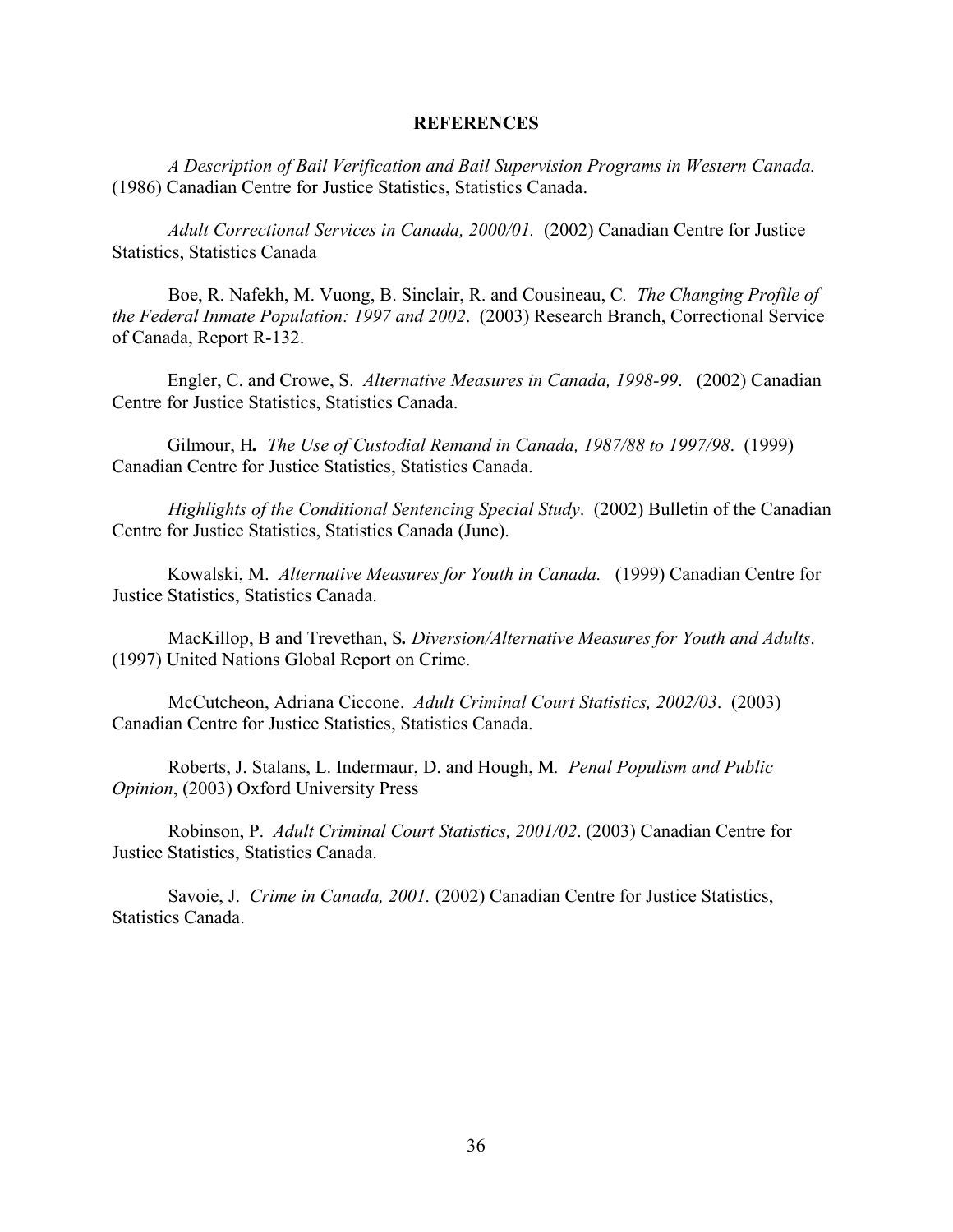|         | <b>Newfoundland and Labrador</b> |                           |                           |                |                       |                      |                           |                      |  |  |  |  |
|---------|----------------------------------|---------------------------|---------------------------|----------------|-----------------------|----------------------|---------------------------|----------------------|--|--|--|--|
| Year    | <b>Total</b><br>Found            | % With a<br><b>Prison</b> |                           |                | % Of Prison Sentences |                      |                           |                      |  |  |  |  |
|         | <b>Guilty</b>                    | <b>Sentence</b>           | 1 month or<br><b>less</b> | >1 to 3 months | $>3$ to 6<br>months   | $>6$ to 12<br>months | $>12$ to $< 24$<br>months | 24 months<br>or more |  |  |  |  |
| 1994/95 | 2,891                            | 39.4%                     | 61.0%                     | 21.5%          | 10.5%                 | 3.7%                 | 1.4%                      | 1.8%                 |  |  |  |  |
| 1995/96 | 4,242                            | 39.3%                     | 59.4%                     | 21.7%          | 11.7%                 | 3.7%                 | 0.7%                      | 2.8%                 |  |  |  |  |
| 1996/97 | 4,213                            | 37.8%                     | 58.4%                     | 19.4%          | 13.4%                 | 5.1%                 | 1.6%                      | 2.1%                 |  |  |  |  |
| 1997/98 | 3,691                            | 37.3%                     | 56.9%                     | 22.4%          | 11.1%                 | 5.7%                 | $0.9\%$                   | 2.9%                 |  |  |  |  |
| 1998/99 | 3,809                            | 34.9%                     | 52.3%                     | 23.7%          | 13.8%                 | 5.7%                 | $1.7\%$                   | 2.9%                 |  |  |  |  |
| 1999/00 | 3,304                            | 35.3%                     | 57.1%                     | 21.7%          | 11.5%                 | 4.8%                 | 1.3%                      | 3.7%                 |  |  |  |  |
| 2000/01 | 3,337                            | 35.7%                     | 54.1%                     | 24.9%          | 12.5%                 | 4.1%                 | 1.6%                      | 2.8%                 |  |  |  |  |
| 2001/02 | 3,421                            | 37.0%                     | 51.9%                     | 26.0%          | 13.5%                 | 4.3%                 | 1.9%                      | 2.4%                 |  |  |  |  |

# **APPENDIX A: SENTENCE LENGTHS IN 8-JURISDICTIONS**

|         | <b>Prince Edward Island</b> |                    |                       |                  |           |            |                |           |  |  |  |
|---------|-----------------------------|--------------------|-----------------------|------------------|-----------|------------|----------------|-----------|--|--|--|
| Year    | <b>Total</b><br>Found       | % With a<br>Prison | % Of Prison Sentences |                  |           |            |                |           |  |  |  |
|         | <b>Guilty</b>               | <b>Sentence</b>    | 1 month or            |                  | $>3$ to 6 | $>6$ to 12 | $>12$ to $<24$ | 24 months |  |  |  |
|         |                             |                    | less                  | $>1$ to 3 months | months    | months     | months         | or more   |  |  |  |
| 1994/95 | 1,004                       | 54.6%              | 64.6%                 | 17.0%            | 6.9%      | 3.8%       | 4.0%           | 3.6%      |  |  |  |
| 1995/96 | 987                         | 58.3%              | 77.4%                 | 12.0%            | 4.3%      | 2.3%       | 3.1%           | $0.9\%$   |  |  |  |
| 1996/97 | 1,080                       | 59.7%              | 75.2%                 | 16.6%            | 2.9%      | $2.2\%$    | 1.4%           | 1.7%      |  |  |  |
| 1997/98 | 1,132                       | 67.7%              | 70.5%                 | 14.2%            | 6.8%      | 2.9%       | 2.1%           | 3.5%      |  |  |  |
| 1998/99 | 914                         | 68.4%              | 70.7%                 | 17.8%            | $5.0\%$   | 1.1%       | $1.4\%$        | $4.0\%$   |  |  |  |
| 1999/00 | 903                         | 65.8%              | 71.5%                 | 17.3%            | 5.9%      | 1.7%       | 1.5%           | 2.0%      |  |  |  |
| 2000/01 | 829                         | 64.4%              | 73.2%                 | 18.2%            | 3.9%      | 1.7%       | $0.9\%$        | 2.1%      |  |  |  |
| 2001/02 | 922                         | 63.6%              | 71.0%                 | 20.8%            | 4.9%      | 1.7%       | 0.5%           | $1.0\%$   |  |  |  |
|         |                             |                    |                       |                  |           |            |                |           |  |  |  |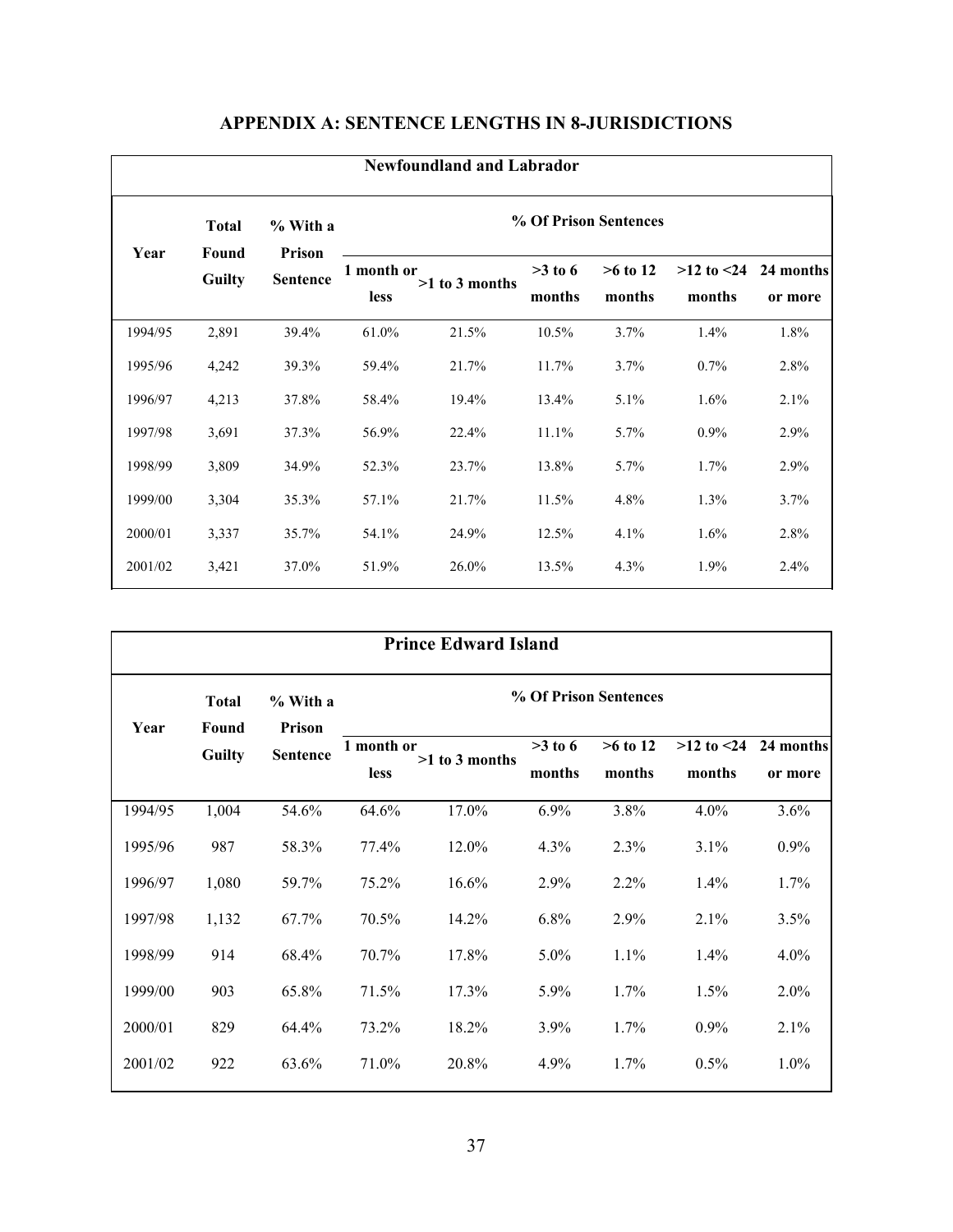|         | <b>Nova Scotia</b>    |                    |             |                       |           |            |                |           |  |  |  |  |
|---------|-----------------------|--------------------|-------------|-----------------------|-----------|------------|----------------|-----------|--|--|--|--|
| Year    | <b>Total</b><br>Found | % With a<br>Prison |             | % Of Prison Sentences |           |            |                |           |  |  |  |  |
|         | <b>Guilty</b>         | <b>Sentence</b>    | 1 month or  | $>1$ to 3 months      | $>3$ to 6 | $>6$ to 12 | $>12$ to $<24$ | 24 months |  |  |  |  |
|         |                       |                    | <b>less</b> |                       | months    | months     | months         | or more   |  |  |  |  |
| 1994/95 | 7,421                 | 22.2%              | 42.5%       | 26.2%                 | 13.2%     | 7.2%       | 2.7%           | 8.2%      |  |  |  |  |
| 1995/96 | 8,045                 | 24.7%              | 51.2%       | 26.2%                 | 10.6%     | 5.3%       | 2.0%           | 4.7%      |  |  |  |  |
| 1996/97 | 7,064                 | 26.0%              | 51.4%       | 26.4%                 | $10.1\%$  | $5.3\%$    | 2.0%           | 4.7%      |  |  |  |  |
| 1997/98 | 6,517                 | 26.8%              | 52.3%       | 24.3%                 | 11.4%     | 5.4%       | 1.8%           | 4.7%      |  |  |  |  |
| 1998/99 | 6,378                 | 27.3%              | 55.1%       | 21.7%                 | $10.7\%$  | $5.7\%$    | 1.6%           | 5.2%      |  |  |  |  |
| 1999/00 | 6,163                 | 28.2%              | 53.7%       | 23.3%                 | 11.7%     | 4.7%       | $1.7\%$        | $5.0\%$   |  |  |  |  |
| 2000/01 | 5,540                 | 30.5%              | 55.0%       | 22.9%                 | $10.0\%$  | 4.8%       | 2.3%           | $5.0\%$   |  |  |  |  |
| 2001/02 | 5,289                 | 28.8%              | 53.8%       | 21.1%                 | 11.6%     | 4.5%       | 2.3%           | 6.8%      |  |  |  |  |

|         | Quebec                 |                                  |                           |                  |                     |                       |                          |                      |  |  |  |  |
|---------|------------------------|----------------------------------|---------------------------|------------------|---------------------|-----------------------|--------------------------|----------------------|--|--|--|--|
|         | <b>Total</b>           | With a                           |                           |                  |                     | % Of Prison Sentences |                          |                      |  |  |  |  |
| Year    | Found<br><b>Guilty</b> | <b>Prison</b><br><b>Sentence</b> | 1 month or<br><b>less</b> | $>1$ to 3 months | $>3$ to 6<br>months | $>6$ to 12<br>months  | $>12$ to $<24$<br>months | 24 months<br>or more |  |  |  |  |
| 1994/95 | 37,458                 | 31.0%                            | 42.1%                     | 25.6%            | 12.9%               | $9.0\%$               | 4.8%                     | 5.6%                 |  |  |  |  |
| 1995/96 | 40,932                 | 33.2%                            | 37.6%                     | 25.5%            | 13.5%               | 10.6%                 | 5.7%                     | 7.1%                 |  |  |  |  |
| 1996/97 | 38,524                 | 32.3%                            | 35.3%                     | 23.6%            | 15.5%               | 11.9%                 | 6.1%                     | 7.5%                 |  |  |  |  |
| 1997/98 | 35,737                 | 31.6%                            | 33.3%                     | 23.5%            | 16.7%               | 12.6%                 | 7.2%                     | 6.6%                 |  |  |  |  |
| 1998/99 | 33,480                 | 31.9%                            | 31.7%                     | 21.6%            | 17.2%               | 13.5%                 | 7.6%                     | 8.4%                 |  |  |  |  |
| 1999/00 | 34,487                 | 33.3%                            | 30.6%                     | 21.8%            | 17.9%               | 14.1%                 | 8.0%                     | 7.6%                 |  |  |  |  |
| 2000/01 | 33,511                 | 34.8%                            | 31.8%                     | 20.3%            | 18.0%               | 14.3%                 | 8.6%                     | 7.1%                 |  |  |  |  |
| 2001/02 | 34,700                 | 32.4%                            | 32.7%                     | 20.6%            | 17.1%               | 14.2%                 | 8.3%                     | 7.1%                 |  |  |  |  |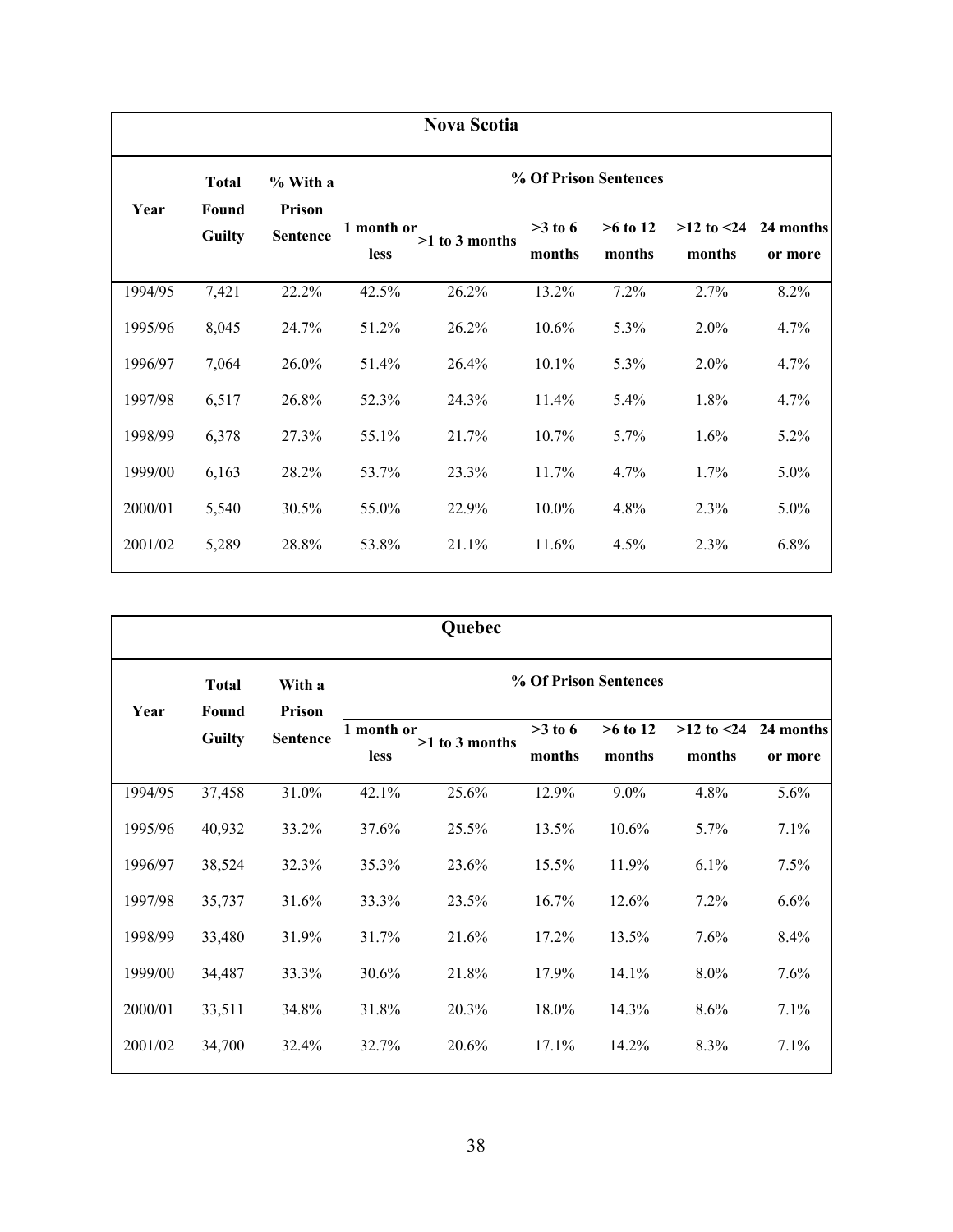|         | Ontario                |                    |                           |                  |                     |                       |                          |                      |  |  |  |  |
|---------|------------------------|--------------------|---------------------------|------------------|---------------------|-----------------------|--------------------------|----------------------|--|--|--|--|
| Year    | <b>Total</b>           | % With a<br>Prison |                           |                  |                     | % Of Prison Sentences |                          |                      |  |  |  |  |
|         | Found<br><b>Guilty</b> | <b>Sentence</b>    | 1 month or<br><b>less</b> | $>1$ to 3 months | $>3$ to 6<br>months | $>6$ to 12<br>months  | $>12$ to $<24$<br>months | 24 months<br>or more |  |  |  |  |
| 1994/95 | 92,345                 | 42.6%              | 57.9%                     | 25.2%            | 9.1%                | 4.0%                  | 1.9%                     | 1.8%                 |  |  |  |  |
| 1995/96 | 88,151                 | 41.6%              | 56.5%                     | 26.4%            | 9.4%                | 3.8%                  | 1.9%                     | 1.9%                 |  |  |  |  |
| 1996/97 | 89,250                 | 42.9%              | 56.2%                     | 26.5%            | 9.7%                | 4.0%                  | 2.0%                     | 1.6%                 |  |  |  |  |
| 1997/98 | 89,288                 | 41.5%              | 55.6%                     | 27.1%            | 9.6%                | 3.9%                  | 1.9%                     | 1.9%                 |  |  |  |  |
| 1998/99 | 84,002                 | 43.0%              | 55.5%                     | 27.2%            | 9.7%                | 3.9%                  | 1.9%                     | 1.8%                 |  |  |  |  |
| 1999/00 | 79,811                 | 42.0%              | 56.3%                     | 27.3%            | 9.2%                | 3.5%                  | 1.6%                     | 2.1%                 |  |  |  |  |
| 2000/01 | 80,695                 | 42.8%              | 57.7%                     | 26.5%            | 8.9%                | 3.4%                  | 1.6%                     | 1.9%                 |  |  |  |  |
| 2001/02 | 84,207                 | 40.3%              | 58.9%                     | 25.8%            | 8.6%                | $3.2\%$               | 1.4%                     | $2.0\%$              |  |  |  |  |

|         | Saskatchewan          |                  |             |                       |           |            |                |           |  |  |  |  |
|---------|-----------------------|------------------|-------------|-----------------------|-----------|------------|----------------|-----------|--|--|--|--|
| Year    | <b>Total</b><br>Found | With a<br>Prison |             | % Of Prison Sentences |           |            |                |           |  |  |  |  |
|         | <b>Guilty</b>         | <b>Sentence</b>  | 1 month or  | $>1$ to 3 months      | $>3$ to 6 | $>6$ to 12 | $>12$ to $<24$ | 24 months |  |  |  |  |
|         |                       |                  | <b>less</b> |                       | months    | months     | months         | or more   |  |  |  |  |
| 1994/95 | 15,178                | 30.0%            | 36.0%       | 28.7%                 | 19.0%     | 9.7%       | 4.0%           | 2.5%      |  |  |  |  |
| 1995/96 | 14,561                | 28.2%            | 35.9%       | 28.9%                 | 19.3%     | $9.6\%$    | 3.9%           | 2.4%      |  |  |  |  |
| 1996/97 | 13,646                | 28.8%            | 33.4%       | 28.0%                 | 21.0%     | $9.7\%$    | 5.0%           | 2.9%      |  |  |  |  |
| 1997/98 | 12,425                | 28.4%            | 34.5%       | 27.2%                 | 20.1%     | $9.9\%$    | $5.0\%$        | 3.3%      |  |  |  |  |
| 1998/99 | 12,898                | 28.7%            | 34.7%       | 28.5%                 | 19.4%     | $9.6\%$    | 4.6%           | $3.2\%$   |  |  |  |  |
| 1999/00 | 11,931                | 26.7%            | 38.5%       | 27.3%                 | 17.8%     | 8.5%       | 5.3%           | 2.6%      |  |  |  |  |
| 2000/01 | 11,847                | 25.8%            | 37.1%       | 25.6%                 | 20.3%     | 8.5%       | $5.7\%$        | 2.8%      |  |  |  |  |
| 2001/02 | 12,724                | 26.0%            | 37.8%       | 26.1%                 | 19.3%     | 8.3%       | 4.8%           | 3.7%      |  |  |  |  |